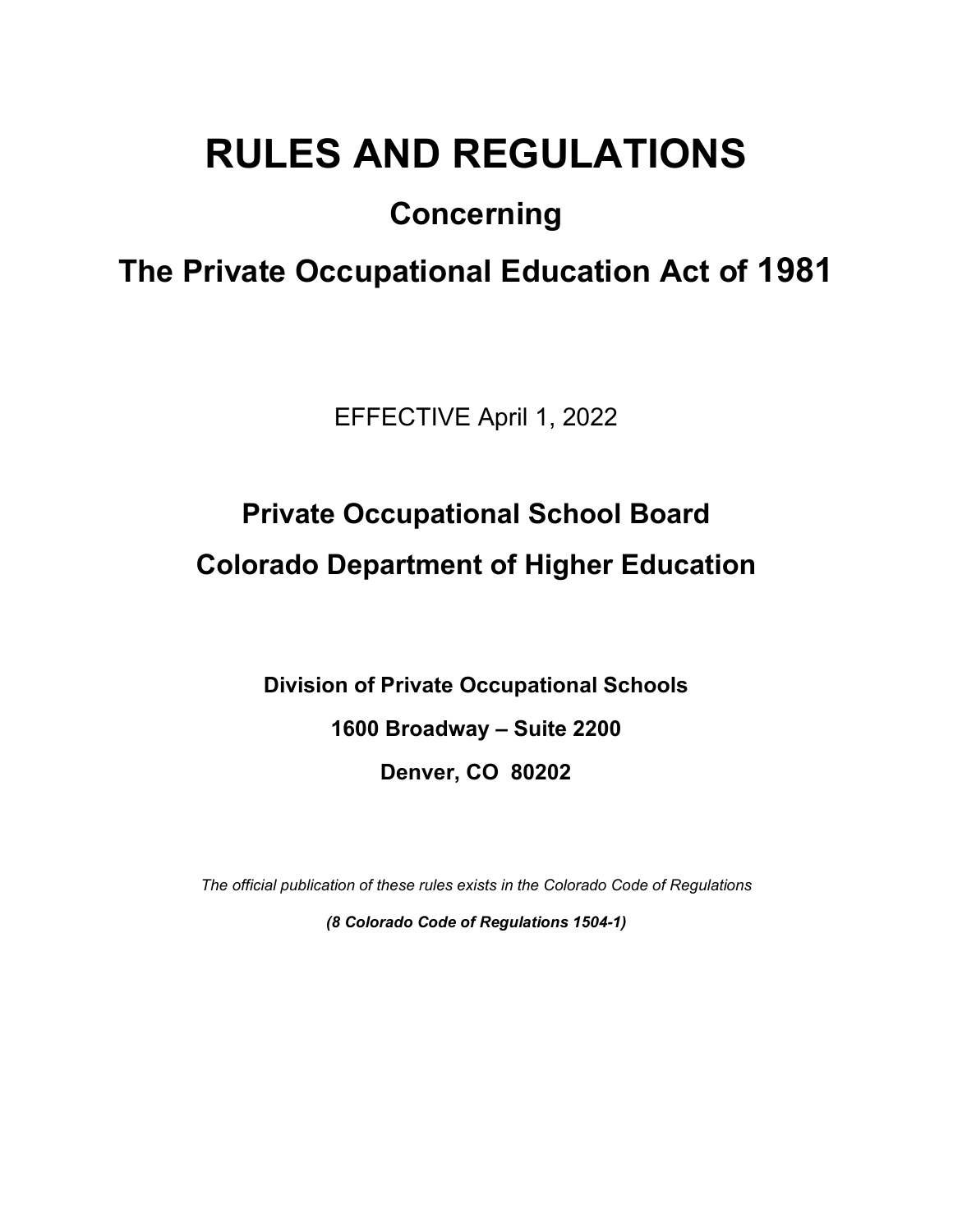#### **DEPARTMENT OF HIGHER EDUCATION**

#### **Division of Private Occupational Schools**

#### **PRIVATE OCCUPATIONAL EDUCATION ACT OF 1981**

#### **8 CCR 1504-1**

*[Editor's Notes follow the text of the rules at the end of this CCR Document.]*

#### **STATEMENT OF BASIS AND PURPOSE**

The Private Occupational School Board, Colorado Department of Higher Education adopts these Rules and Regulations ("Rules") pursuant to the rule making authority as stated in the Private Occupational Education Act of 1981, Colorado Revised Statutes, Article 64 of Title 23 ("The Act"), for the purpose of delineating and clarifying the respective responsibilities of the Private Occupational School Board, the Division of Private Occupational Schools and the Private Occupational Schools under the Act as revised.

\_\_\_\_\_\_\_\_\_\_\_\_\_\_\_\_\_\_\_\_\_\_\_\_\_\_\_\_\_\_\_\_\_\_\_\_\_\_\_\_\_\_\_\_\_\_\_\_\_\_\_\_\_\_\_\_\_\_\_\_\_\_\_\_\_\_\_\_\_\_\_\_\_

#### **I. DEFINITIONS**

In addition to the definitions used in the Private Occupational Education Act of 1981, the following will also apply in interpreting the Act and Rules except where the context requires otherwise.

- A. "Acceptable full-time equivalent employment/work experience" (for the purposes of instructor qualifications) means full-time equivalent work experience reasonably related to the occupational area to be taught or supervised.
- B. "Accreditation" is a status granted to a school by one or more of the accreditation organizations approved by the U.S. Secretary of Education as having met a set of standards established by the organization. Accreditation is voluntary and does not imply automatic transfer of credits from one institution to another.
- C. "Admission requirement" means the specific minimum criteria a school must use when accepting a student into the school.
- D. "Agent's permit" means the written authorization obtained pursuant to § 23-64-117, C.R.S, to engage in the activities of an agent as defined in § 23-64-103(2) C.R.S., hereinafter referred to as Agent.
- E. "Ancillary/supplementary education" means an optional stand-alone course to further the knowledge of a professional holding an active license in good standing that is regulated by a Colorado state professional licensing entity. Those seeking an exemption from the provisions of Article 64, Title 23, C.R.S, for ancillary/supplementary education pursuant to § 23-64-104(1)(c), C.R.S., must apply for the exemption in a manner approved by the Board. The education must be less than 40 hours and must be less than \$1000. Additionally, the education, curriculum, syllabi, and licensed professional instructing the education must be approved by an industry recognized certification board, or registered product manufacturer or supplier.
- F. "Apprenticeships" are registered and defined by the United States Department of Labor and Employment.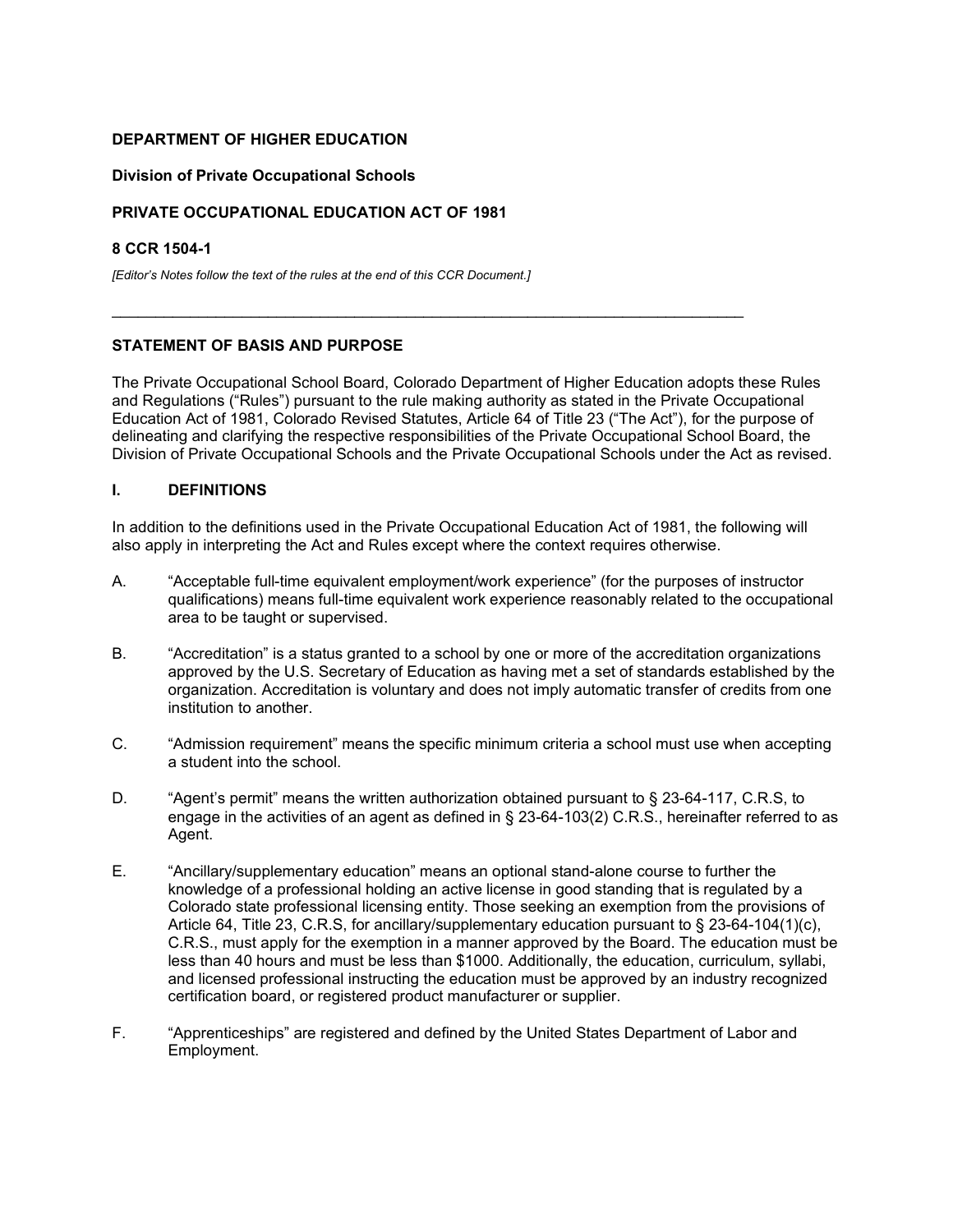- G. "Approval" means approval by the Colorado Private Occupational School Board ("Board") unless otherwise provided by these Rules and requires fulfillment of the standards stipulated by the Act and Rules.
- H. "Avocational Education" means any education to facilitate the personal development of individual persons which is distinguishable from one's recognized occupation and is not conducted as part of a program or course designed with the objective to prepare individuals for gainful employment in a recognized occupation. Such avocational education includes programs or courses that instruct participants where the instruction is primarily for personal interest and is recreational such as any hobby, craft, personal development, or non-occupational interest.
- I. "Bona fide" means a trade, business, professional or fraternal organization that: is widely recognized by the industry; primarily benefits the organization's membership or mission; conducts its activities in a manner that serves public or charitable purposes, rather than commercial purposes; receives funding and revenue and charges fees in a manner that does not incent it or its employees to act other than in the best interest of is membership; compensates its employees in a manner that does not incent its employers to act other than in the best interest of its membership; and has existed and operated as a bona-fide organization for two years or more. The Division has the discretion to determine whether the trade organization meets the definition of bona fide and whether its level of oversight is adequate. Those seeking an exemption from the provisions of Article 64, Title 23, C.R.S, for education pursuant to § 23-64-104(1)(h), C.R.S., must apply for the exemption in a manner approved by the Board.
- J. "Certified" is a term used by schools to describe certain programs or courses. The Division does not regulate the use of the term "certified" or certify or license persons.
- K. "Computer/online based instruction" means instruction via electronic media.
- L. "Continuing Education" means a continuing professional educational program or courses as set forth in § 23-64-104(1)(o), C.R.S.
- M. "Course" means a unit of learning which is an integral part of an occupational program of learning.
- N. "Contact hour" is defined as a minimum of 50 minutes of instruction with at least a five-minute break between hours.
- O. "Designated agent" is the school's representative, having a physical Colorado address (no P.O. Box addresses) other than the school's address, and upon whom any legal process, notice, or demand may be served. The designated agent shall be maintained continuously.
- P. "Distance Education" is a formal education process in which the orderly delivery of instruction occurs beyond a school's walls through virtually any media since the student and instructor are in different locations. Distance education may employ a variety of communication methods for delivering instruction to students.

Distance education could be offered either synchronous, where the instructor is engaging with students in real time, or asynchronous, where the instruction may be pre-recorded, or a combination of both. Whether a particular method of distance education is appropriate for a particular type of education, is a case-by-case decision by DPOS.

Q. "Enrollment" for the purposes of reporting data to the Division means any student who has signed an enrollment agreement with the school and remains enrolled after 10% of the training has elapsed.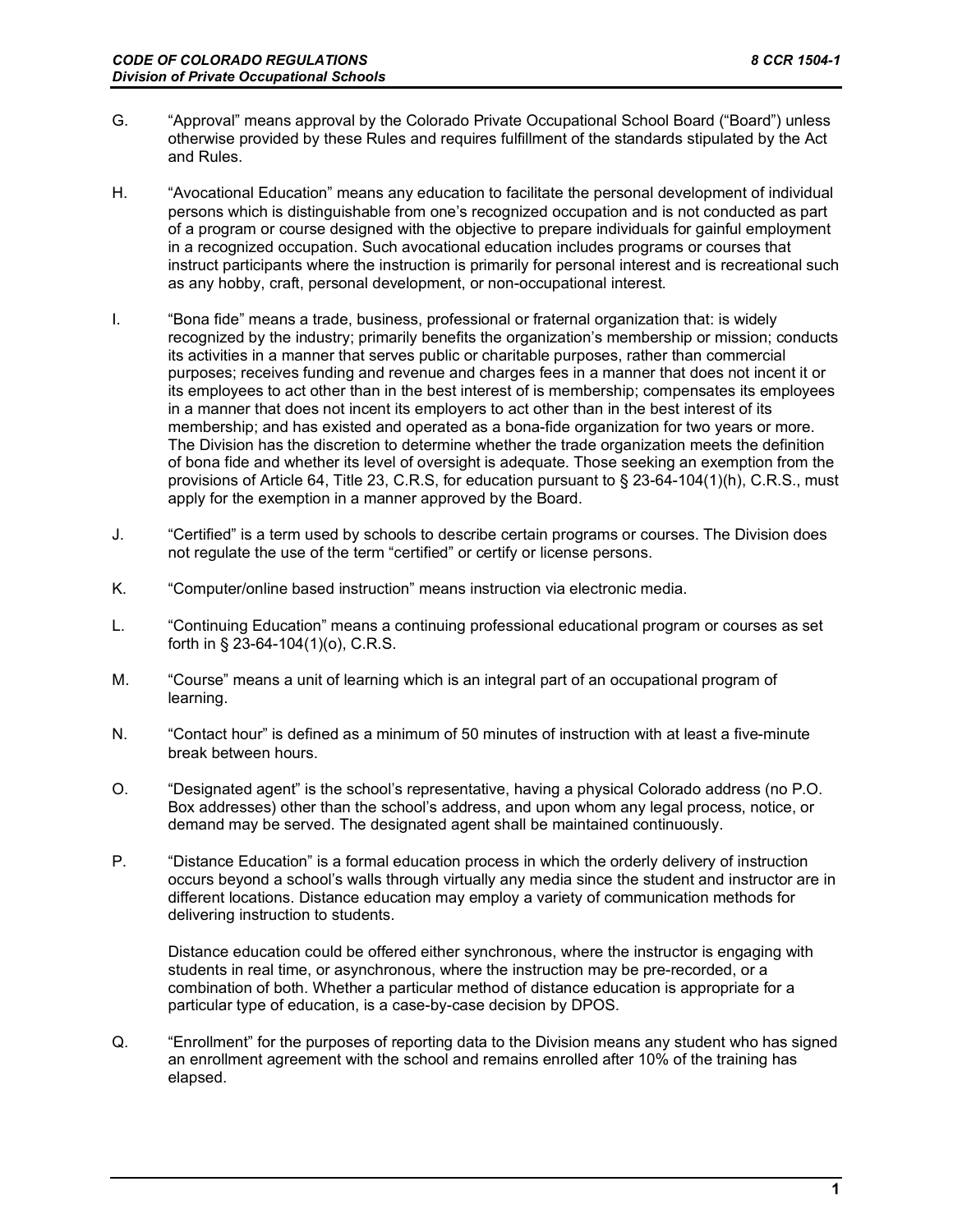- R. "Externship/internship" is an educational component for which academic credit is awarded, offered as part of an instructional course or program with job experience included. To be considered an externship/internship the course shall meet the requirements of the Board further defined in Rule III.B.6.
- S. "Fees", except when used in the context of fees assessed by the Board pursuant to § 23-64-122, C.R.S. ("Board fees"), means a refundable charge assessed to enrolling students and which are intended to cover non-instructional expenses. Fees may not be used to cover instructional expenses or books and supplies. All fees as defined herein must be itemized.
- T. "General Education" means that body of instruction which is not directly related to a student's formal technical, vocational, or professional preparation, but is supportive as a required part of a student's course of study, regardless of his or her area of emphasis; and is intended to impart common knowledge, intellectual concepts, and attitudes. For example, math is a general education course, but applied math is not.
- U. "In-state school" is a school with physical presence within the state that provides occupational educational services to students.
- V. "Instructor" means any person employed by a school, contracted by a school, or who otherwise provides either a residential or distance education course/program for the purpose of delivering instruction or training necessary to meet the stated objectives of the course/program in which the person is qualified to teach; determines educational objectives and activities of any course or program area, including, but not limited to measures, assesses, records, reports or evaluates students' attendance, achievement or completion of lessons, courses or training programs; maintains essential student records and data for which s/he is responsible according to state law or school policy; or exercises technical and functional supervision over instructional staff aides or volunteers.
- W. "Instructional Staff" means program supervisors and instructors. Prospective instructional staff means program supervisor or instructor applicants that a school intends to hire.
- X. "Major program or stand-alone course revision" means changes since the last approval by the Board to the method of delivery; to the occupational objective; and/or increases or decreases since the last approval in the hours exceeding an accumulated 25% of the total hours of the program or stand-alone course approved.
- Y. "Minor program or stand-alone course revision" means any revision not meeting the definition of a major program or stand-alone course revision.
- Z. "Occupational in Nature" for the purposes of determining an exemption under § 23-64-104(1)(c), C.R.S., means a program or course that satisfies the definition of "educational services" or "education" contained in § 23-64-103(13), C.R.S., and the definition of "occupational education" contained in § 23-64-103(17), C.R.S. Any program or course that does not meet this definition is not occupational in nature.
- AA. "Out-of-state school" is a school located in another state or territory of the United States and offers education from its location or through distance education, which actively solicits, recruits, and/or enrolls Colorado residents as students. Out-of-state schools may operate in Colorado if said schools comply with the requirements of The Act, in particular in §§ 23-64-117(2) and 23-64- 121(6), C.R.S.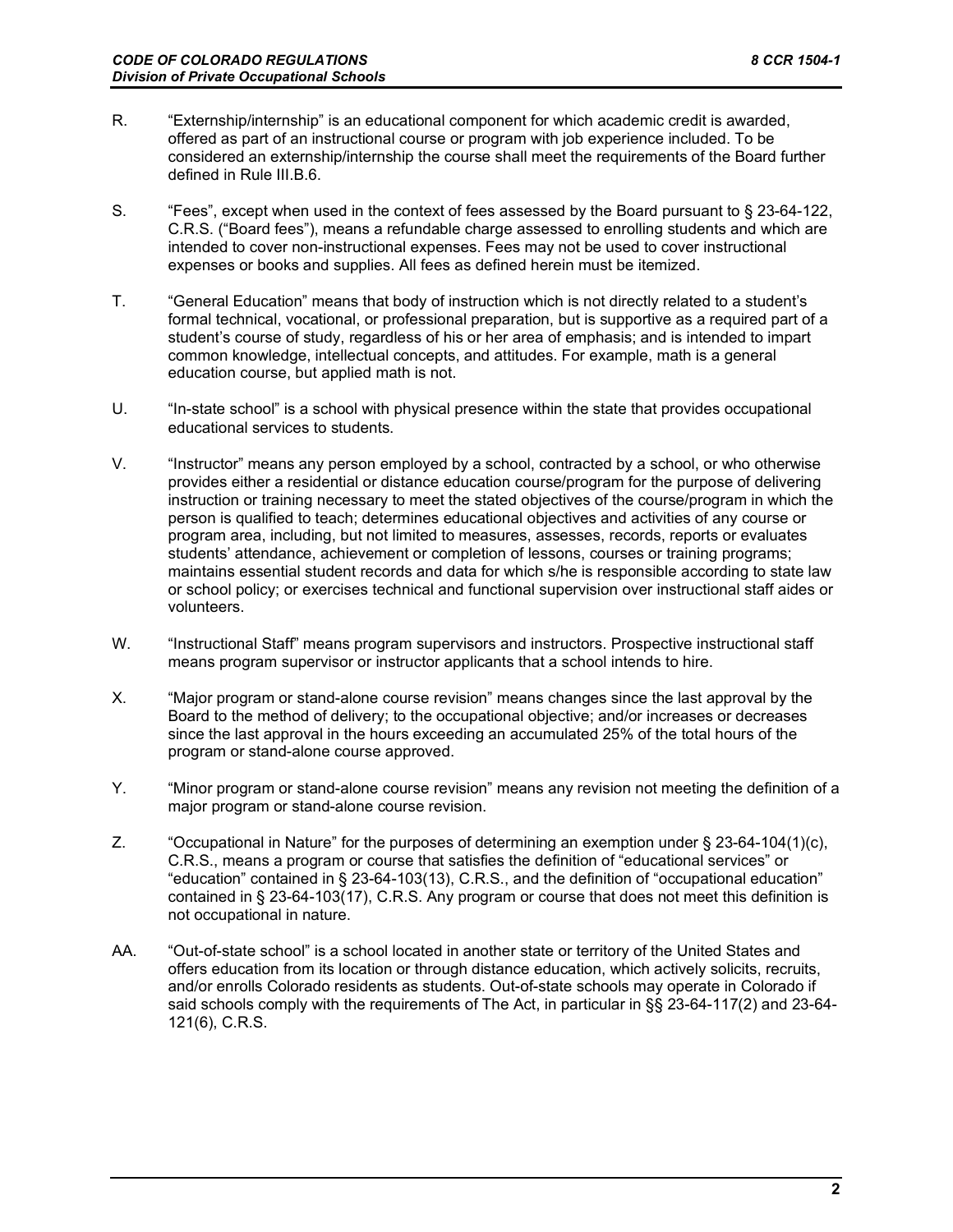- BB. "Physical presence" means a school that delivers educational services within Colorado, including any combination of factors lending to the determination that the institution maintains a physical presence within the state, including, but not limited to, the presence of a physical facility or equipment, whether owned, leased, rented, or provided without charge; the physical location of student records; or the presence of a resident director or similar administrator.
- CC. "Prepaid tuition and fees" (for surety purposes) means the total of prepaid, unearned tuition and fee charges and fees paid by students but not yet earned by the institution, including debt incurred as a result of financial aid disbursements to the student.
- DD. "Prerequisite" means any education, credential, license, coursework, specialized training, or expertise required as a necessary precondition of admission into a program or stand-alone course.
- EE. "Program" means a group or series of organized courses, lessons, or units of instruction pursued to attain an occupational objective.
- FF. "Provisional Certificate of Approval" means a conditional approval for a new school to operate. The initial Certificate of Approval is effective for more than one year, but less than two years and during the time of the provisional approval, the school shall establish satisfactory operation and maintain the minimum standards of the Act.
- GG. "Separate classroom" means a physical location where training occurs that is located a reasonable distance from the main school.
- HH. "Standard Certificate of Approval" means a certificate that acknowledges the compliance of a school with the minimum standards of the Act and authorizes the continuing operation of the school for a period of three years, provided that said school remains in compliance with the Act.
- II. "Stand-alone course" is a single course, or one that can be offered independent of a program, which may take the form of a seminar, workshop, continuing education course, or other similar educational service. A stand-alone course may enhance or advance skills in an existing occupation. Courses from within a program that are offered independently or whereby students receive a Certificate of Completion and transcript must be approved as stand-alone courses.
- JJ. "Tuition" means the amount of money charged to students for instruction.

#### **II. GENERAL AND ADMINISTRATIVE**

- A. Each school shall prominently display its current Certificate of Approval to the public, prospective students, and other interested persons.
- B. The student-teacher ratio in each school shall be reasonable in terms of the suitability of the facility, adequacy of equipment and the method of instruction, and shall be submitted for approval; once approved by the Board, the ratio as approved must not be exceeded at any time.
- C. Each school that allows tuition or fee financing through installment or deferred payment plans shall comply with the provisions of appropriate State and Federal laws concerning consumer credit and truth-in-lending or any other such law related to consumer financing.
- D. The payment of all Board fees shall be timely made by school check, certified or cashier's check, money order, online, or other approved means made payable to the Division of Private Occupational Schools.
- E. The Division Director shall set the Board agenda; which agenda may be modified by the Board.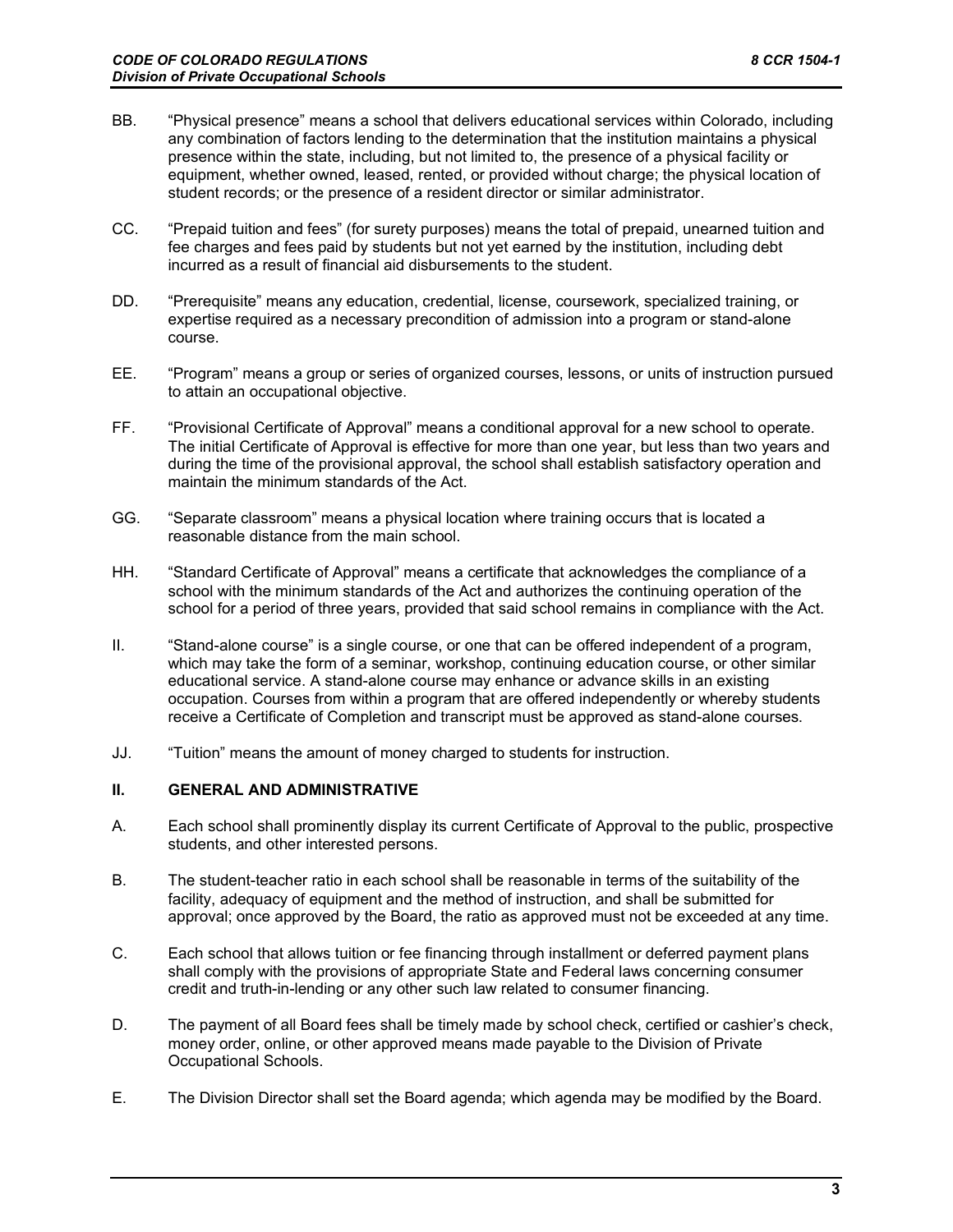- F. For schools under corporate ownership, the Division may consider the on-site resident school director as the school representative and primary Division contact.
- G. All applications and forms submitted to the Division requiring a fee as outlined below in the Fee Schedule must be complete within one year of receipt. If the Division has communicated deficiencies that must be cured prior to approval but the applicant(s) fails to make necessary change(s) to meet requirements of the rules and regulations, the application shall expire after one year, requiring the school to resubmit the application, fee and supporting documentation in order to be considered for approval.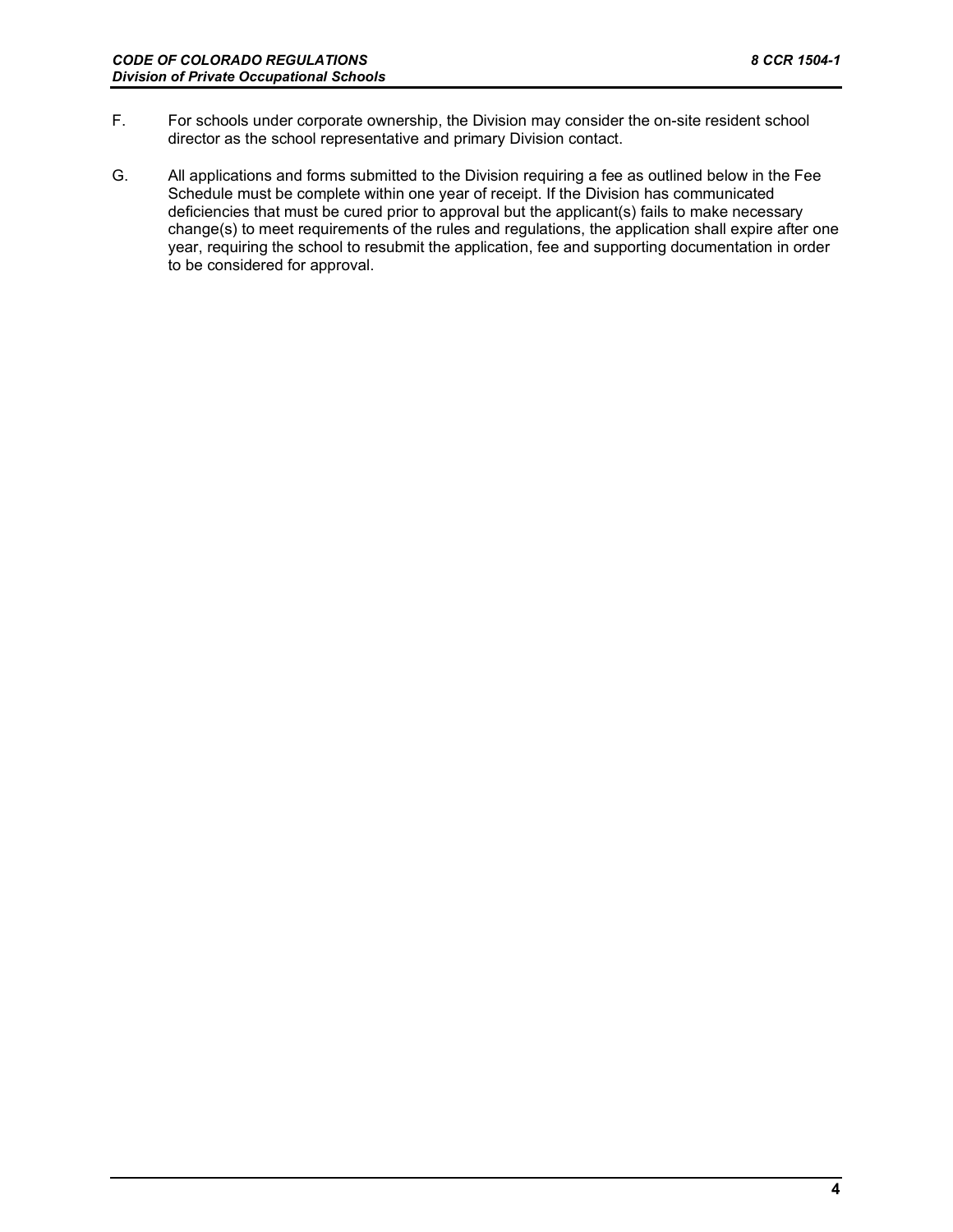#### **FEE SCHEDULE** *Effective Date April 1, 2022*

| <b>FEE TYPE</b>                                                                                                                                                                                                                                              | <b>FEE AMOUNT</b>                       |
|--------------------------------------------------------------------------------------------------------------------------------------------------------------------------------------------------------------------------------------------------------------|-----------------------------------------|
| Provisional In-State School: Initial Application for Certificate of Approval (COA)<br>--includes up to five new Programs and Stand-Alone Courses. Any additional<br>programs or stand-alone courses are subject to the Programs/Course fees<br>listed below. | \$5,000.00 Per School                   |
| Initial COA Application for Additional Campus                                                                                                                                                                                                                | \$2,500.00 Per Campus                   |
|                                                                                                                                                                                                                                                              |                                         |
| <b>Renewal In-State School:</b><br>Standard COA - three (3) year period                                                                                                                                                                                      | \$2,000.00 Per<br>School/Campus         |
| Programs/Courses (Per Program and/or-Stand-Alone Course:):                                                                                                                                                                                                   |                                         |
|                                                                                                                                                                                                                                                              |                                         |
| New Program/Stand Alone Course per Campus                                                                                                                                                                                                                    | \$500.00                                |
| Major Revision Program/Stand Alone Course per campus                                                                                                                                                                                                         | \$500.00                                |
| Minor Revision Program/Stand Alone Course per campus                                                                                                                                                                                                         | \$125.00                                |
|                                                                                                                                                                                                                                                              |                                         |
| <b>In-State Agent Permit:</b>                                                                                                                                                                                                                                | \$300.00 Per Agent                      |
| In-State Agent Permit for Multiple Campus Locations under same ownership with<br>same school name: One (1) Permit per agent-valid at all campus locations<br>(Provisional or Standard COA)                                                                   | \$300.00 Per Agent                      |
|                                                                                                                                                                                                                                                              |                                         |
| Out-of-State Initial/Renewal: Initial application and annual renewal                                                                                                                                                                                         | \$2,500.00                              |
| Out-of-State Agent Permit per year under same ownership with same school name:<br>One (1) Permit per agent-valid at all campus locations                                                                                                                     | \$300.00 Per Agent                      |
|                                                                                                                                                                                                                                                              |                                         |
| Student Assessment: In-State and Out-of-State, Quarterly per Enrolled Student                                                                                                                                                                                | \$5.00 Per Enrolled                     |
| (out-of-state is Colorado resident that resides with-in<br>Colorado receiving training or Colorado resident recruited                                                                                                                                        | <b>Student</b><br>(Subject to Change)   |
| to attend out-of-state school)                                                                                                                                                                                                                               |                                         |
| <b>ADDITIONAL FEES</b>                                                                                                                                                                                                                                       | <b>Per School</b>                       |
| <b>Change of School Location (per campus)</b>                                                                                                                                                                                                                | \$500.00                                |
| <b>Change of School Name (per campus)</b>                                                                                                                                                                                                                    | \$250.00                                |
| <b>Change of School Ownership</b>                                                                                                                                                                                                                            | \$5,000.00                              |
| <b>Student Transcript for Closed School</b>                                                                                                                                                                                                                  | \$30.00 Per Transcript                  |
| Failure to pay and/or late payment of fees                                                                                                                                                                                                                   | 1st violation: minimum                  |
|                                                                                                                                                                                                                                                              | \$100; 2nd minimum                      |
|                                                                                                                                                                                                                                                              | \$300; 3rd minimum                      |
|                                                                                                                                                                                                                                                              | \$500, and each<br>violation thereafter |
|                                                                                                                                                                                                                                                              | \$500.                                  |
| Failure to adequately and timely submit Annual Filings pursuant to Rule V                                                                                                                                                                                    | \$500.00 minimum per                    |
|                                                                                                                                                                                                                                                              | violation per year                      |

### **PLEASE NOTE:**<br>1. Please m

- Please make all checks payable to: "DPOS" or "Division of Private Occupational Schools"
- 2. Fees are NOT refundable.<br>3. Fees are established pursu
- Fees are established pursuant to § 23-64-122(1), C.R.S., "for the direct and indirect costs of the administration of" the Private Occupational Education Act of 1981.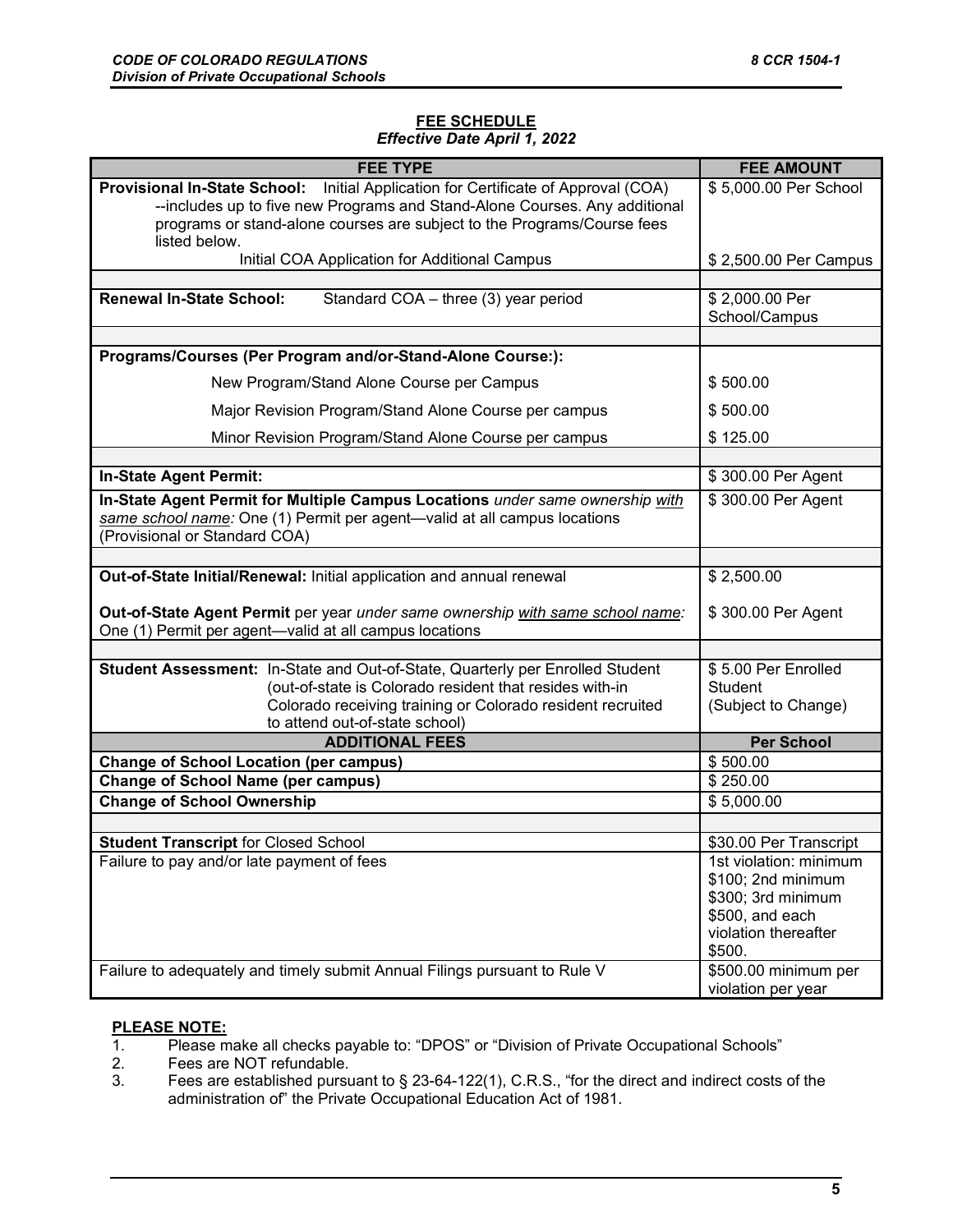#### **III. MINIMUM STANDARDS**

In addition to the minimum standards outlined in the Act, a school shall comply with the following standards and shall not be owned, operated by, or employ any person who is addicted to or dependent upon alcohol or any controlled substance or such person who is a habitual user of a controlled substance if the use, addiction, or dependence is reasonably found by the Board to present a danger to students, clients, or prospective clients.

- A. Financial
	- 1. To meet this minimum standard, the school, its owners, or guarantors shall demonstrate it has sufficient financial resources to:
		- a. Provide instructional services as described in its application for the full duration of any program or course of instruction.
		- b. Make refunds as required by the Act.
	- 2. A school submitting a provisional application for approval shall provide a statement of projected operations for a twelve (12) month period from the financial statement date.
	- 3. A school submitting documentation to establish financial stability shall provide at a minimum a complete set of compiled financial statements which includes a cover sheet, balance sheet, income and expense statement, source and use statement and all supportive notes, prepared by an independent public accountant or a certified public accountant using a format which reflects generally accepted accounting principles and procedures.
- B. Approval of Education Services
	- 1. Schools shall offer only educational services through the method of delivery that has been approved by the Board.
		- a. Program or stand-alone course approval applications shall state the program/course occupational objective and list any prerequisites for admission to the program, course, or stand-alone course. Program or stand-alone course approval applications must be submitted in a manner approved by the Board, including but not limited to, detailed curriculum, course schedules, equipment lists detailing the equipment to be used, and catalog course descriptions for each course to be taught within the program.
		- b. The Board may require new and/or revised educational services to be evaluated by qualified professionals as defined by the Board.
		- c. Distance education is an acceptable method of delivering educational services.
			- (1) Courses and programs offered via distance education must meet the objectives set forth within the course curriculum and the requirements of this rule. Schools must submit documentation outlining the specifics of the distance education in the forms provided by the Division.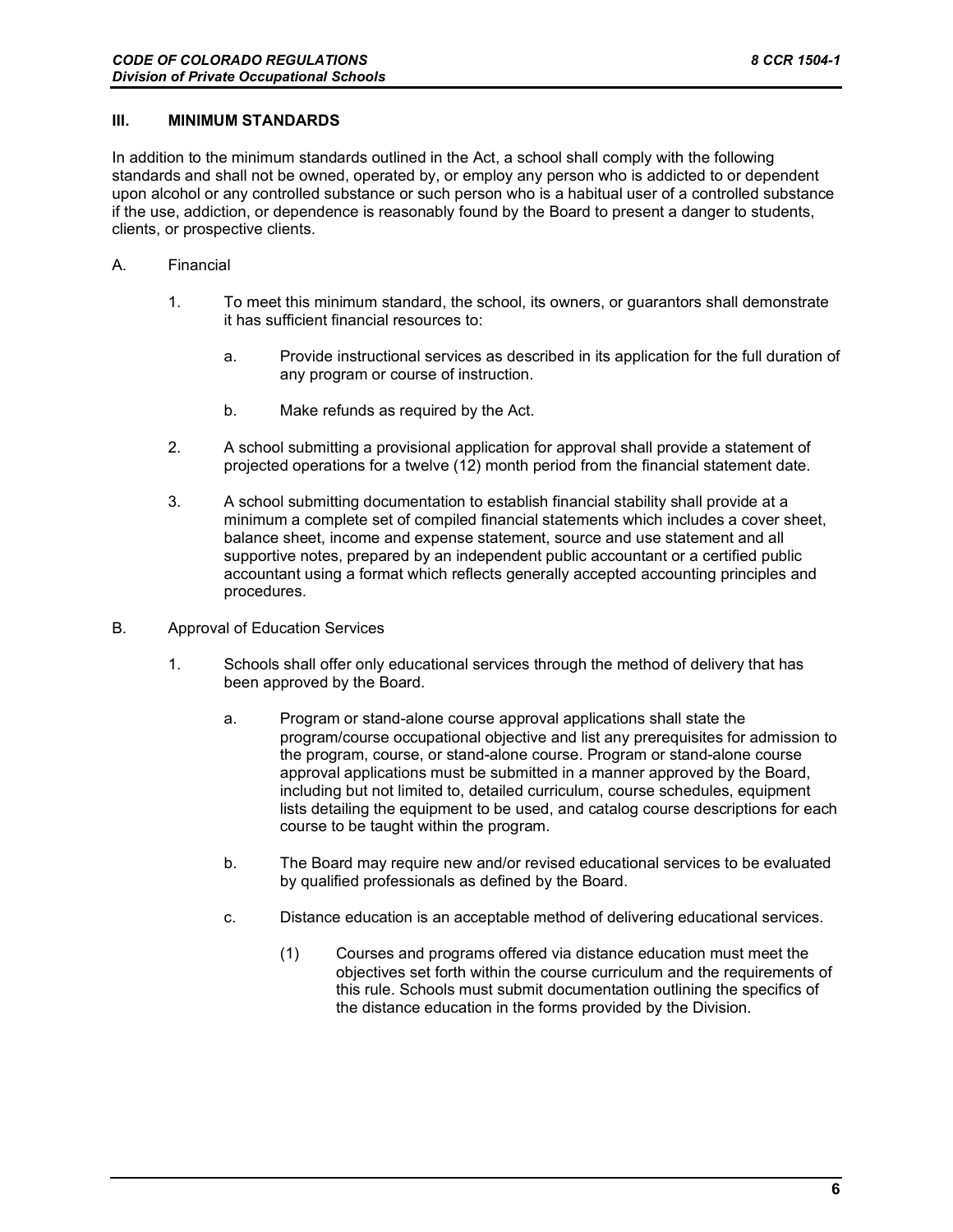- 2. All new programs and stand-alone courses and program revisions shall be submitted to the Board for review and approval prior to the proposed date of implementation. Said revisions shall be submitted in a manner which will allow a reasonable period of time for such review. Major program revisions will be considered by the Board. Minor program revisions will be reviewed by Division staff for compliance with minimum required standards and may be approved by staff. The Director reserves the right to submit any new or revised program and/or stand-alone course to the Board. A finding of noncompliance with minimum required standards will result in the submittal being returned to the school for changes necessary to meet compliance standards.
- 3. Programs or stand-alone courses regulated by another agency must have and maintain continuous approval by the body before the program/stand-alone course can be presented to the Board or staff for action. The withdrawal of approval of a program/standalone course by the other regulatory agency will result in an automatic withdrawal of approval of the program/stand-alone course by the Board.
- 4. Schools shall assess students prior to enrollment and shall only admit those who demonstrate a reasonable likelihood of success in completing the education/training and being employed in the field for which trained. Documentation of this assessment shall be included in each student's record. A high school diploma, GED, Ability to Benefit Test, or other assessment may be utilized to meet the minimum requirements of this section.
- 5. The school shall provide adequate instruction, including having a sufficient number of qualified instructors to meet the needs of students.
- 6. Externships/Internships No internship or externship will be approved in a program if it requires students to be on duty more than eight hours per day for five consecutive days. Appropriate breaks must be included in the externship/internship schedule, pursuant to any and all existing state and federal laws. An externship/internship must be under the coordination of a qualified instructor. To be considered an externship or internship, the program shall:
	- a. Be part of the approved curriculum of the school.
	- b. Provide a designated school instructor who meets qualifications as defined in Rule III.E. and has oversight of the student's education at the internship/externship site.
	- c. Have a written training plan that specifies the expected educational outcome.
	- d. Designate an on-site supervisor who will guide the student's learning and who will participate in the student's evaluations.
	- e. Be described in the school catalog and include the purpose and requirements of the course.
	- f. Provide a schedule of time required for the training and include an expected completion date.
	- g. The student extern/intern is not to replace a permanent employee.
	- h. Externships/internships may be paid or unpaid.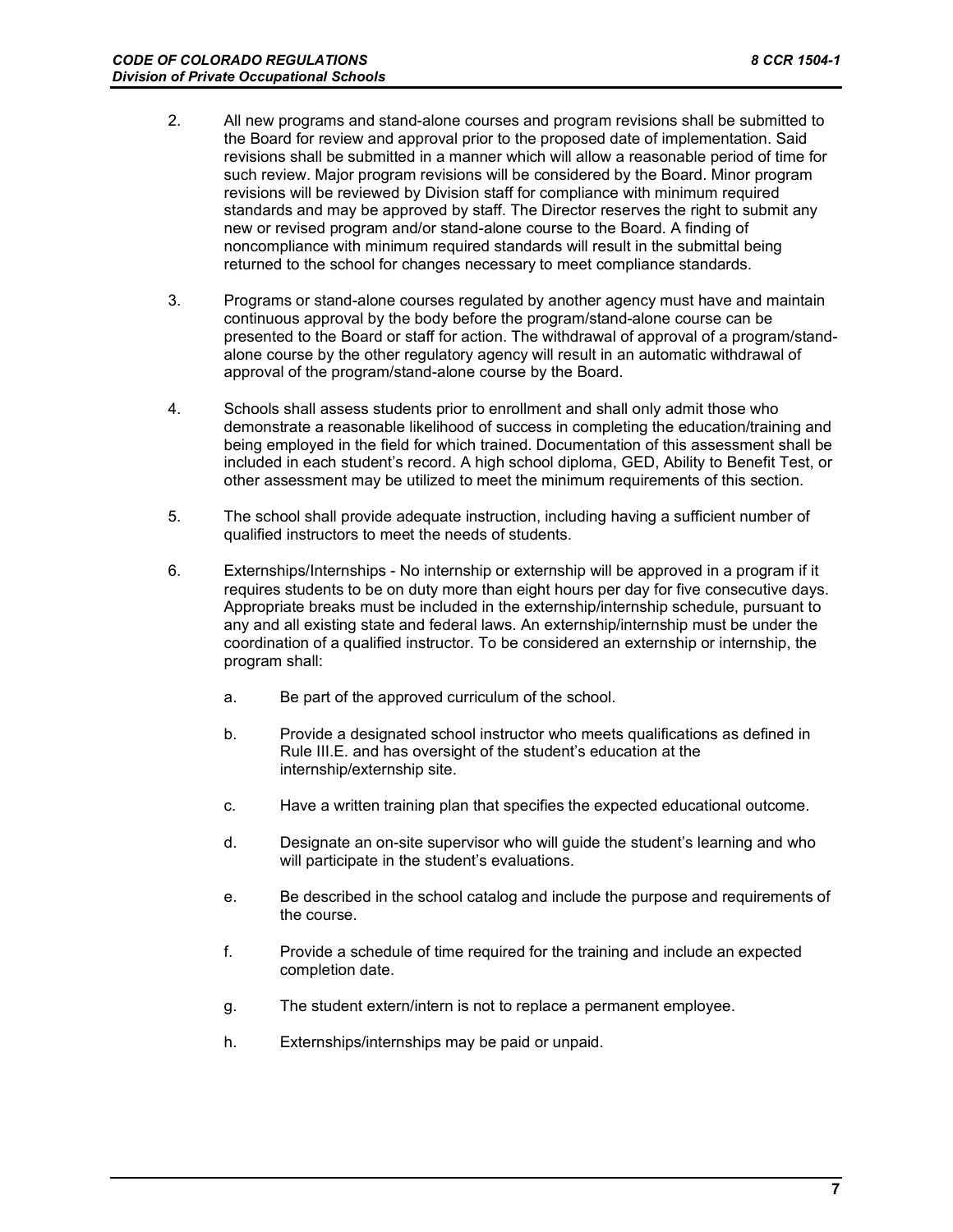- i. If the externship/internship is part of the course requirements, students may not be considered as graduates or issued a graduation credential until the externship/internship has been satisfactorily completed.
- j. Externship/internship locations and available positions must be filed with the program application and/or revision. For each location and available position, the school must maintain documentation acceptable to the Board from an authorized representative of the location verifying that the location will provide the specified number of positions for a defined timeframe that corresponds with the program requirements. All externship/internship location contracts along with number of student positions shall be made available to the Division at time of such request/audit. The number of students enrolled in a program may at no time exceed the number of available externship/internship positions. Location of externship/internship shall be a location other than that of the school/institution where a student commences all remaining educational requirements. A school on-site clinic/lab in lieu of a program required externship/internship is not acceptable.
- 7. Schools shall make an application for change of location not later than thirty (30) days prior to moving location. The Division shall have authority to approve applications for change of location.
- C. Instructional Equipment, Facilities and Materials
	- 1. Programs and stand-alone courses shall only be offered in institutional facilities that are appropriate for learning activities necessary to complete the occupational objective of the program.
	- 2. The equipment and facilities of each school shall conform to safety, health, and other applicable requirements of local, county, state, and federal agencies.
	- 3. Equipment shall be maintained in good shape and materials shall be available in sufficient quantities to permit skilled development at required levels by all students.
	- 4. Teaching aids, exclusive of basic supplies, must be as listed in the school catalog in effect at the time of the student's enrollment.
- D. Administrative staff
	- 1. The school shall have sufficient administrative, instructional and support personnel based on student enrollment and needs for educational and support services, including required record keeping.
	- 2. Each school shall designate an on-site school director for each approved campus.
	- 3. Each school shall designate at least one in-state agent.
	- 4. Each school shall designate a contact person responsible for instructional staff matters, including but not limited to maintaining and providing Division access to instructor qualification files.
- E. Educational staff
	- 1. Program Supervision each school offering associate degree programs shall assure supervision of each program area in at least one of the following ways: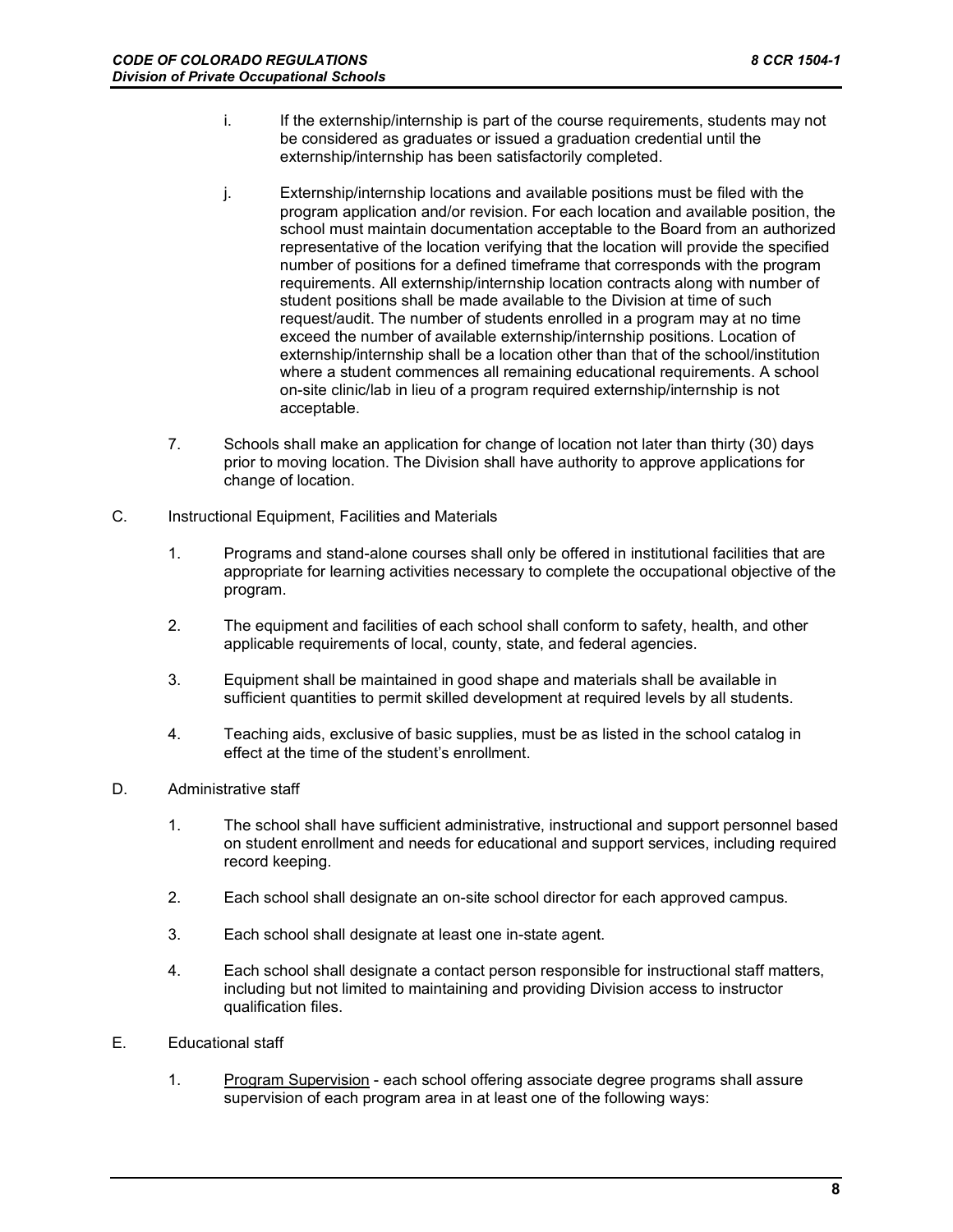- a. For programs of any size by appointing a program supervisor who has the following qualifications:
	- (1) A minimum of three years of successful teaching experience in the program area to be supervised; or at least one year of successful teaching experience in the program area to be supervised, plus the establishment of an acceptable program advisory committee whose members are qualified to advise the program supervisor on the program content, and
	- (2) Meets the minimum qualifications for an instructor as defined in Rule III.E.2.
- b. For programs utilizing not more than two instructors by establishing an acceptable program advisory committee whose members are qualified to advise the resident director on the program content.
- 2. Instructional Staff all instructional staff employed by a school shall possess the following minimum qualifications to deliver educational services in the program area to be taught:
	- a. Except as otherwise provided in Rule III.E.2.b.(3)(a), each school shall be responsible for assuring and documenting that its instructors meet minimum qualifications. Within 30 days after a school hires a new instructor, the school shall submit to the board, in the format required by the Division, certification that the instructor meets minimum qualifications.
	- b. Minimum Qualifications:
		- (1) Experience. In those occupational areas for which industry standards or a governmental agency require a license, certification, registration, journeyman's card, or similar regulatory credential ("Regulatory Credential") to engage in the occupation, a minimum of two years comprised of at least 4,000 hours of acceptable full or part-time equivalent employment/work experience must be documented. Any licensure, certification(s), registration(s), journeyman's card(s) or other similar regulatory credential(s) which must be continuously maintained and in good standing shall be required.
		- (2) Education. For those occupations that do not require a license, certification, registration, journeyman's card or similar regulatory credential to engage in the occupation, either a minimum of five years comprised of at least 10,000 hours of acceptable full or part-time equivalent employment/work experience must be documented, or successful completion of an accredited or Board approved program in the occupational area as well as a minimum of two years comprised of at least 4,000 hours of acceptable full or part-time equivalent employment/work experience is required. Work experience in the occupational school after graduation may be credited toward the twoyear requirement provided the work performed is related to the occupational area.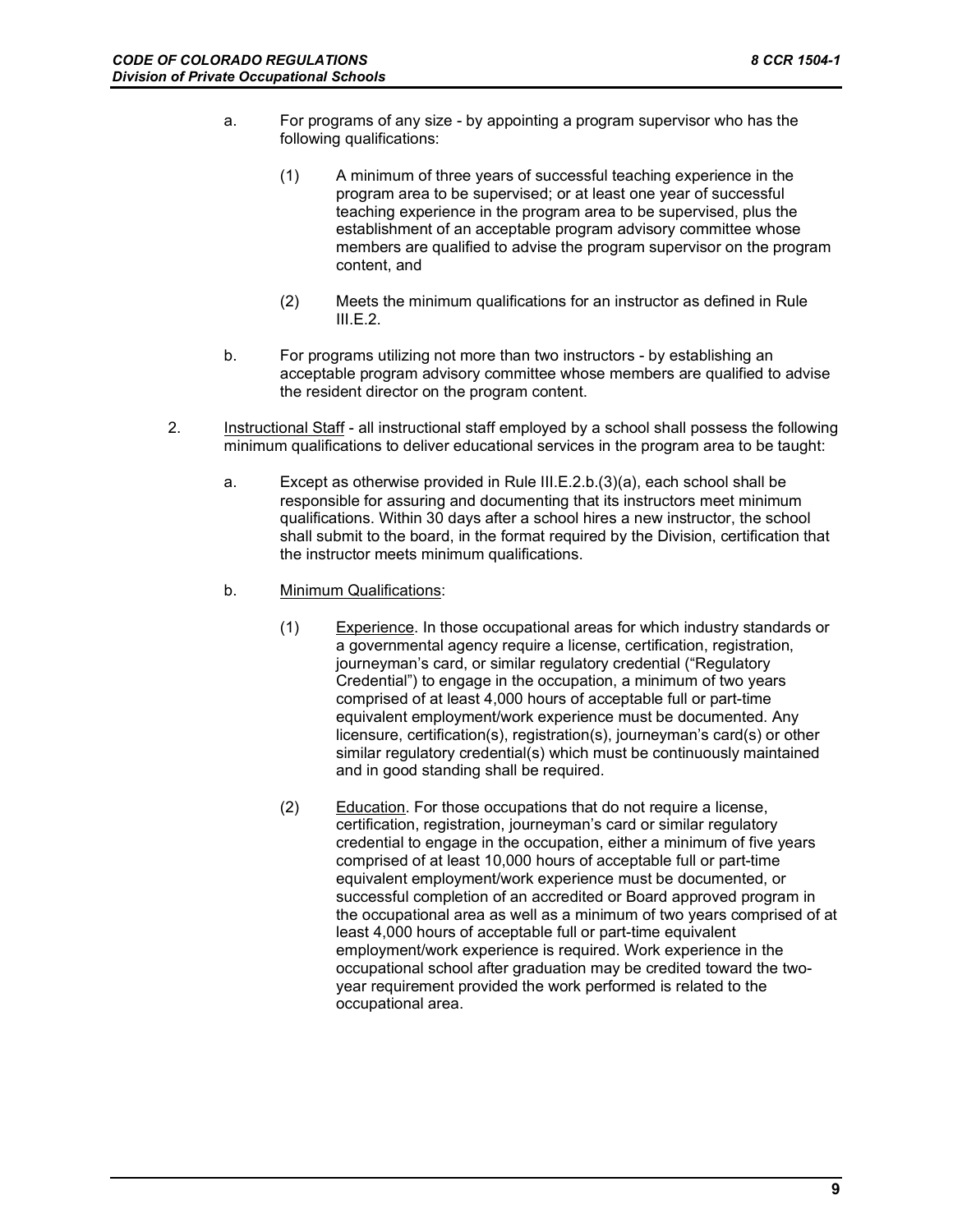- (3) Background Check. A school shall only employ instructors who are of good reputation and free of moral turpitude. Consideration of past felonies involving moral turpitude or other crimes or offenses involving moral turpitude (offenses involving an act of baseness, vileness, or depravity in private or social duties owed to individuals or to society) ("offenses") must bear a reasonable relationship to the activity of providing occupational education. Past offenses shall be given consideration in determining whether instructional staff is of good reputation and free of moral turpitude at the time of application, however, past offenses do not automatically disqualify instructional staff. Instructional staff may meet minimum qualifications despite past offense(s) if they have been rehabilitated and are ready to accept the responsibilities of a law-abiding and productive member of society.
	- (a) Instructional staff and prospective instructional staff who may be teaching in schools designated by the Board as teaching students under sixteen years of age ("minor student"), a list of such schools that is available by contacting the division, must submit fingerprints and pay the required fee to the Colorado Bureau of Investigation for the purpose of conducting a state and national fingerprint background check in accordance with § 23- 64-110, C.R.S.
		- (i) The Division Director shall give notice to any such instructor or prospective instructor when a fingerprint background check returned to the Board shows that the person has been convicted of, pled *nolo contendere* to, or received a deferred prosecution or deferred sentence for a felony or misdemeanor described in § 22-60.5- 107(2)(b) or 2.5(a), C.R.S., or any other offense involving moral turpitude. The notice shall indicate that the instructor or prospective instructor may submit written data, views, arguments, or information with respect to the background check and any subsequent rehabilitation that would tend to show that he or she is prepared to accept the responsibilities of teaching minor students. The Division Director shall give notice to a school that employs or is considering employing an instructor subject to a background check that the instructor's or prospective instructor's qualifications are under review but the notice to the school shall contain no reference to or details of the results of the fingerprint background check.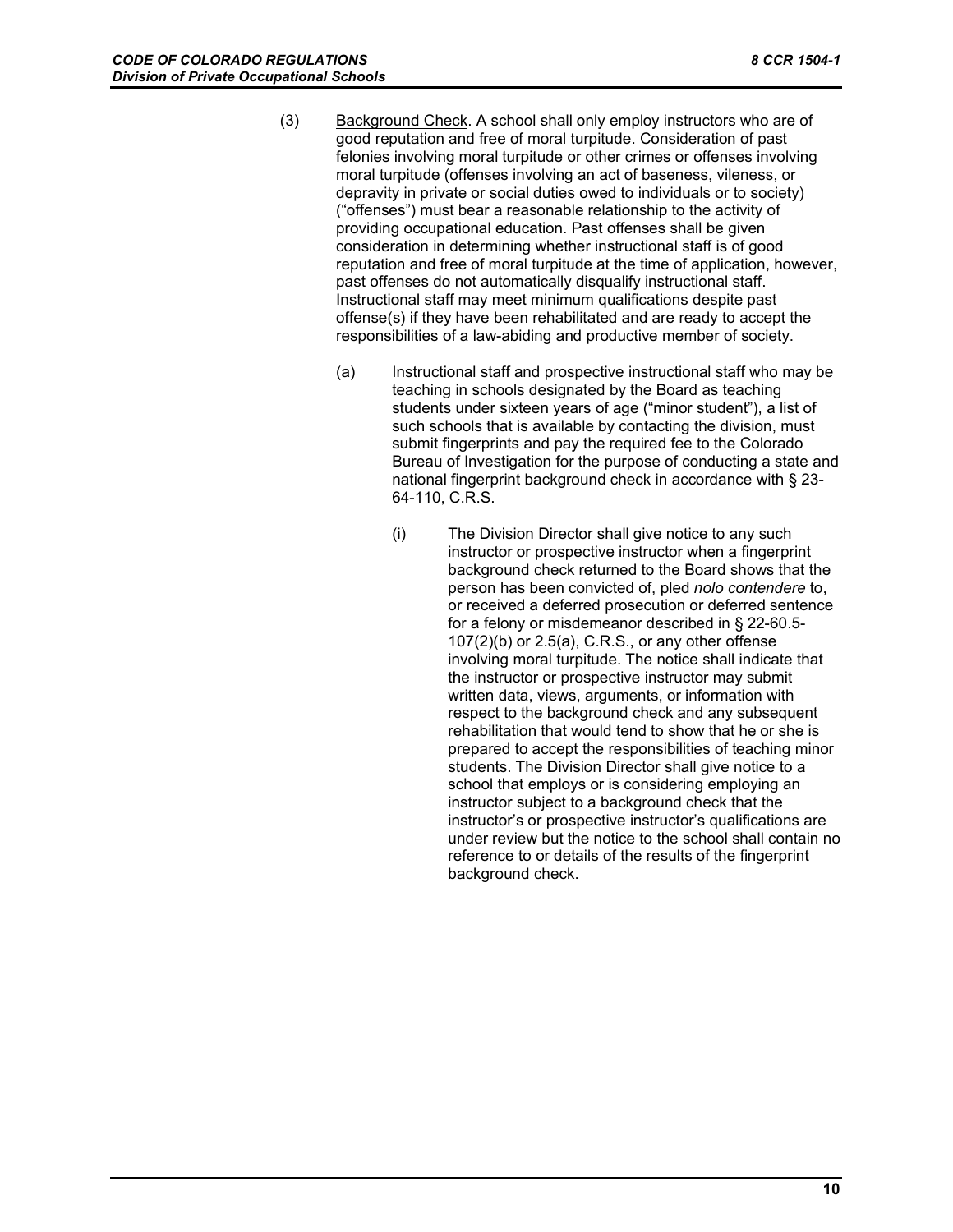- (ii) The Director will consider the results of the background check and the instructor's or prospective instructor's response to the notice and any other information deemed necessary to determining whether the instructor or prospective instructor is qualified. The instructor or prospective instructor will not be deemed qualified unless the instructor or prospective instructor provides clear and convincing evidence and reasons establishing that he or she has been rehabilitated and is ready to accept the responsibilities associated with teaching minor students. Such a prospective instructor whose results of the fingerprint background check are under review by the Division Director, for such circumstances identified herein, shall not commence instruction of any student under the age of sixteen (16) until such time that the Division Director notifies the school and prospective instructor that a favorable qualification to instruct has been determined. The Director will notify the instructor or prospective instructor of the Director's determination. Notice to the school shall only include an indication of whether the instructor is qualified or unqualified.
- (iii) The instructor or prospective instructor may file an appeal to an adverse Director's decision concerning qualification to instruct based on criminal history to the Board within 20 days after notice. The appeal shall state in writing the reasons for appealing the notice denying the qualification, including the facts, circumstances and/or arguments supporting its appeal. In the event the Board denies an appeal, the instructor or prospective instructor may request a hearing in accordance with the State Administrative Procedures Act. A final order of the Board is subject to judicial review in accordance with § 24-4-106, C.R.S. in an administrative hearing on instructor qualifications, a certified copy of the judgment of a court of competent jurisdiction of a conviction, the acceptance of a guilty plea, a plea of *nolo contendere* or a deferred prosecution or deferred sentence shall be conclusive evidence of the court's action.
- (iv) All information related to the results of a fingerprint background check and any investigation of such results shall be treated as confidential data in accordance with § 23-64-109, C.R.S., except as necessary to conduct an investigation of qualifications, until such time as there may be a hearing in accordance with the State Administrative Procedures Act on the matter. A school that employs or is considering employing an instructor subject to a background check shall be notified when a review of instructor qualifications following submission of a background check is complete. Notice to the school shall include only an indication of whether the instructor is qualified or unqualified.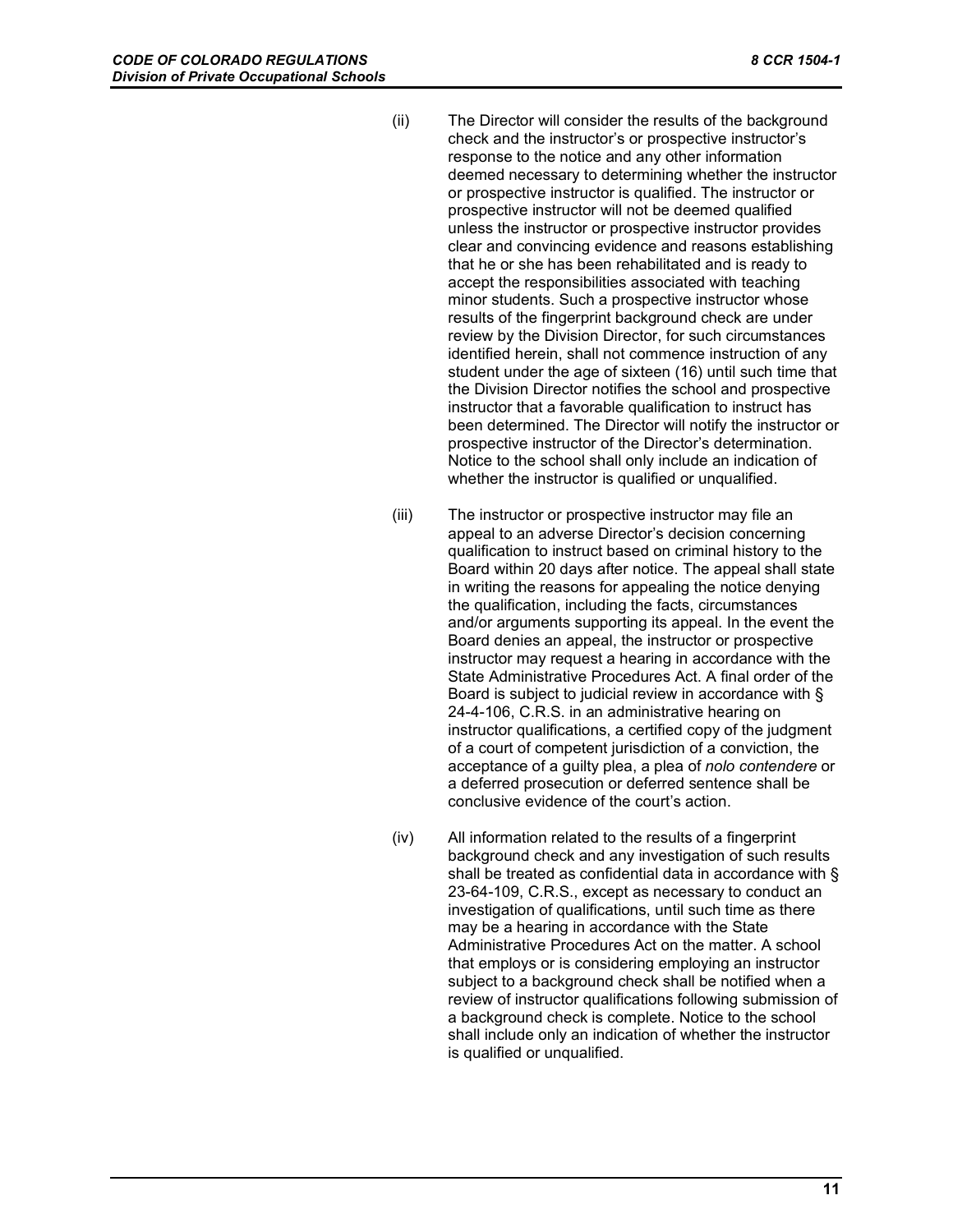#### c. Exceptions.

- (1) Modeling instructors shall have a minimum of 1,000 hours of acceptable employment/work experience in modeling or related specialized occupations and completion of a modeling or specialized program in the occupational area(s) to be taught, or 2,000 hours of acceptable work/employment experience in the occupational area(s) to be taught.
- (2) Tax preparation instructors shall have attained a minimum of 1,000 hours of employment/work experience in tax preparation within the last five years, 200 hours of such employment/work experience must have occurred within the last 24 months. In lieu of having acquired 200 hours within the last 24 months, the instructor may substitute a suitable tax preparation update course, which was successfully completed within the past 12 months, and which included at least five contact hours.
- (3) Securities Instructors securities instructors offering educational services for occupations regulated by the United States Securities and Exchange Commission are exempt from the licensure, certification(s), registration(s), journeyman's card(s) or other similar regulatory credential(s) requirements of Rule III.E.2.b.(1).
- (4) General Education subject areas do not require verified occupational experience. Refer to Part I, paragraph T of these rules for the definition of general education.

#### d. Compliance Standards.

- (1) Each school shall be responsible for assuring and documenting that its instructors meet minimum qualifications, except as provided in Rule III.E.2.C.(3). In a format prescribed by the Board, the school shall maintain an instructor qualification file for each instructor employed. Such instructor qualification file shall include data verifying employment/work experience, education and any applicable regulatory credentials including, but not limited to:
	- (a) Instructor application
	- (b) For instructors teaching in occupational areas for which industry standards or a governmental agency require regulatory credentials:
		- (i) A copy of any educational credentials (degree certificate or diploma) showing completion of a training or degree program at an accredited or Board approved school in the occupational area(s) to be taught
		- (ii) A copy of applicable license(s), certification(s), registration(s), journeyman's card(s) or similar regulatory credential(s) and a statement of good standing from the applicable board, agency, association, or similar regulatory body as identified in Rule III.E.2(b)(1).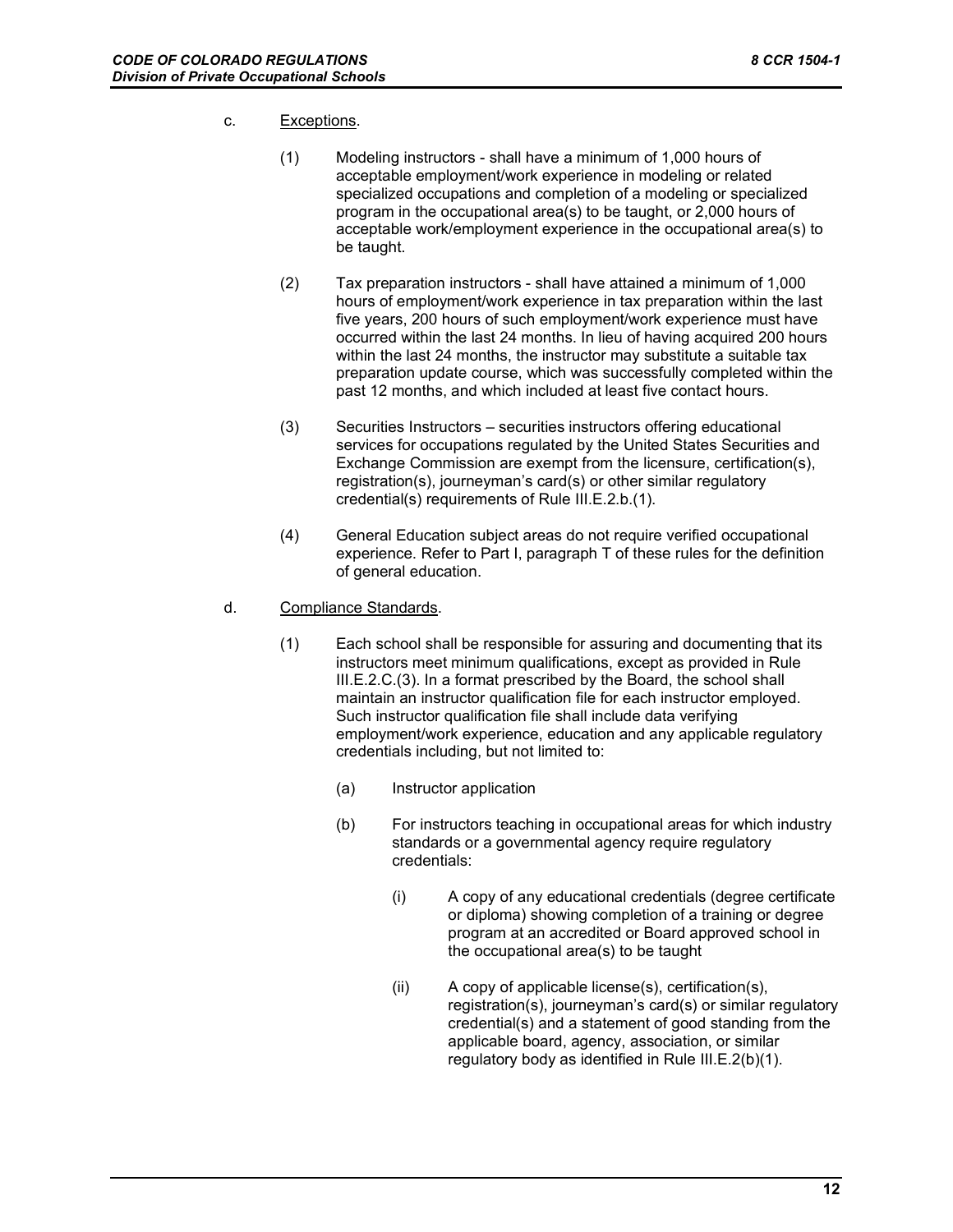- (c) For instructors teaching in occupational areas for which industry standards or a governmental agency do not require regulatory credentials:
	- (i) A copy of any educational credentials in the occupational area(s) to be taught, or at a minimum, a transcript of courses with emphasis in the occupational area(s) to be taught or related areas sufficient to show that the instructor has a background of education adequate to enable the instructor to carry out the stated objectives of the specific courses, lessons, or units of instruction to be taught. (See Rule III.E.2(b)(2)).
- (d) Documentation of required hours of employment/work experience in the occupational areas to be taught, verified by signature of the instructor and the school director.
- (2) The school must notify the Division in writing within thirty (30) calendar days of any change in employment status of instructional staff.
- (3) A school's instructor qualification files shall be available to the Division upon request. The Division may conduct unannounced site visits to inspect instructor qualification files and any other reasonably related records to ensure that the school is fulfilling its responsibilities to employ only qualified instructors.
- e. Guest Instructors. Guest instructors are exempt from instructor qualification requirements of this rule. A guest instructor is a person whose special experience or expertise in an area related to the subject matter to be taught will make a contribution to the educational processes that will be supportive and expanding and whose use is to be limited to not more than 20% of the program or standalone course. Students currently attending the school and persons who have attended the school at any time during the previous twelve (12) months may not act as guest instructors. The school shall maintain a record of all guest instructors with the respective courses to which they contributed that documents the special experience or expertise of the person.
- f. Emergency Instructor Provision. A school owner/director experiencing a hardship in hiring an instructor who meets minimum standards and qualifications pursuant to the Act and Rules may petition the Board for permission to hire an instructor who does not meet applicable employment/work experience and/or education qualifications. The school shall provide the Board a summary of the conscientious efforts made to secure the services of a fully qualified instructor by describing the person's suitability for the position and attesting that the hiring of the person is essential to the preservation of the program/course. The Board may request additional detailed information to support the search efforts prior to approving or rejecting the petition. Board approval to hire an instructor under the emergency instructor provision is granted for a period of time as deemed appropriate by the Board.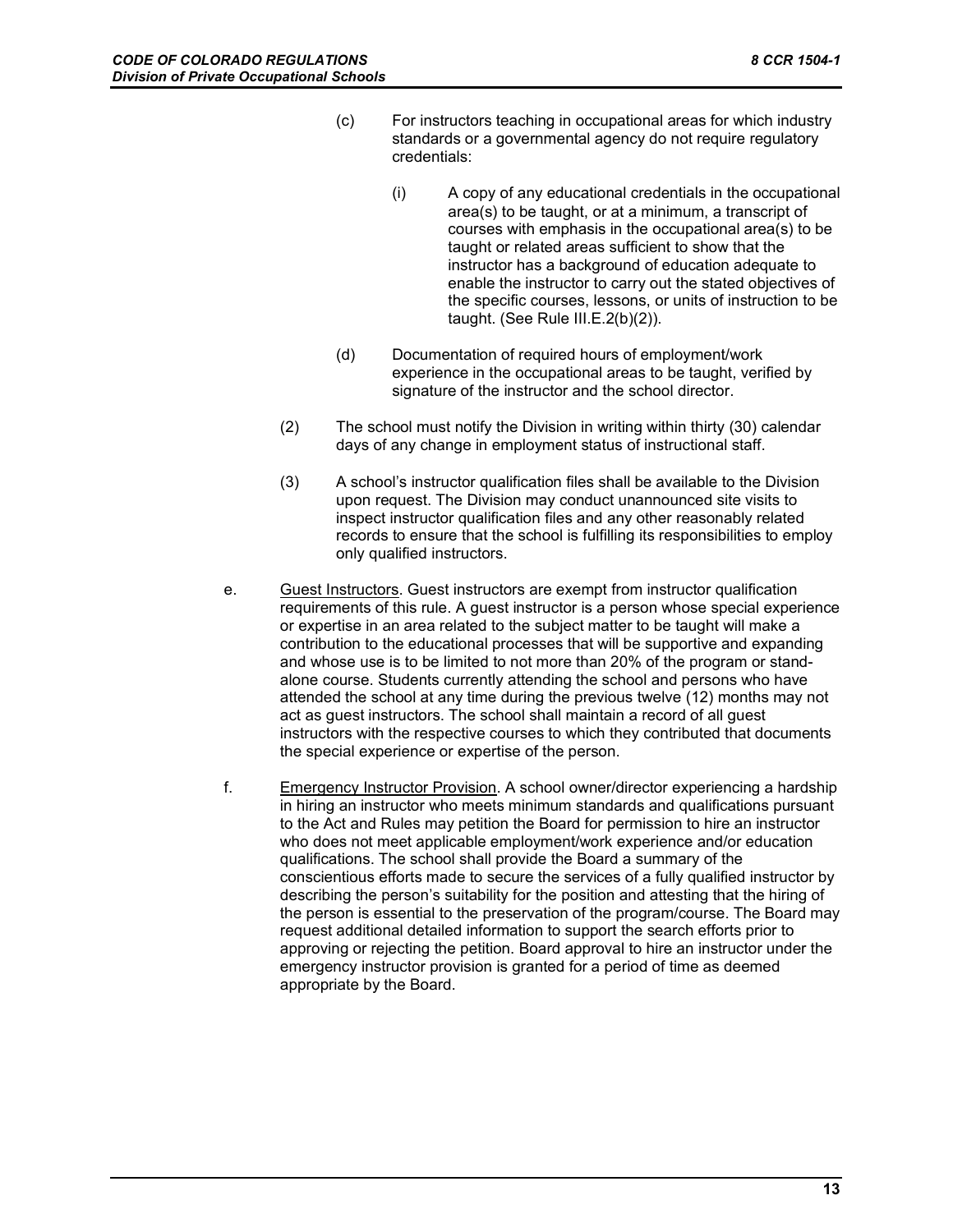#### g. Continuing Competency.

- (1) All instructional staff is expected to maintain continuing competency. Instructional staff shall provide the school on a regular basis, but not less than every three (3) years, with sufficient and recent educational and employment/work experience to assure up-to-date knowledge of content and practice to continue teaching in the occupational field for which they are employed to teach.
- (2) Competency must be documented and demonstrated by successful completion of courses from accredited colleges or universities or board approved schools, occupational experience, workshops/seminars, or continuing education approved by a regulatory agency, organization or recognized professional association, or school directed education/training, and by a written annual performance evaluation of the instructor performed by the school director or other authorized school representative. The performance evaluation must include, at a minimum, an evaluation of the instructor's effectiveness in meeting the stated objectives of the course and his/her performance with respect to properly and accurately maintaining and handling all student records for which the instructor is responsible under school policy, including but not limited to attendance and grades and/or satisfactory completion of lessons, courses, or training programs.
- (3) Where applicable, all instructional staff shall maintain an active, and in good-standing current license, certification, registration, or similar regulatory credential as required by governmental regulatory agencies or industry standards to practice in the occupational field.
- (4) In respect to instructional staff of minor students (under the age of sixteen), in order to continue to be deemed competent, said instructor may not be judicially determined to have committed, nor pled guilty or nolo contendere to a felony or misdemeanor described in § 22-60.5- 107(2)(b) or 2.5(a), C.R.S. or any other crime of moral turpitude, after his or her hire date by the school. Such change in instructor criminal history must be reported to the school not later than ten (10) calendar days from the date of entry of a judicial adjudication or court acceptance of a guilty plea or nolo contendere plea to a felony or misdemeanor described in §  $22-60.5-107(2)(b)$  or  $2.5(a)$ , C.R.S. or any other crime of moral turpitude. A school employing an instructor with such a post-hire change in criminal history must report to the Division in writing not later than twenty (20) calendar days from the receipt of instructor notice. The school's report to the Division shall include the complete name of the instructor, the nature of the change on criminal history, and the date and content of the adjudication or plea entry. The instructor may be required by the Division to submit additional information, including, but not limited to, sufficient court documents identifying the circumstances surrounding the charges and plea, and adjudication. The Division, upon notice, shall conduct a timely review of; issue a Director Decision and afford appeal rights in accordance with the procedure outlined in Rule III.E.2(b)(3)(a)(iii).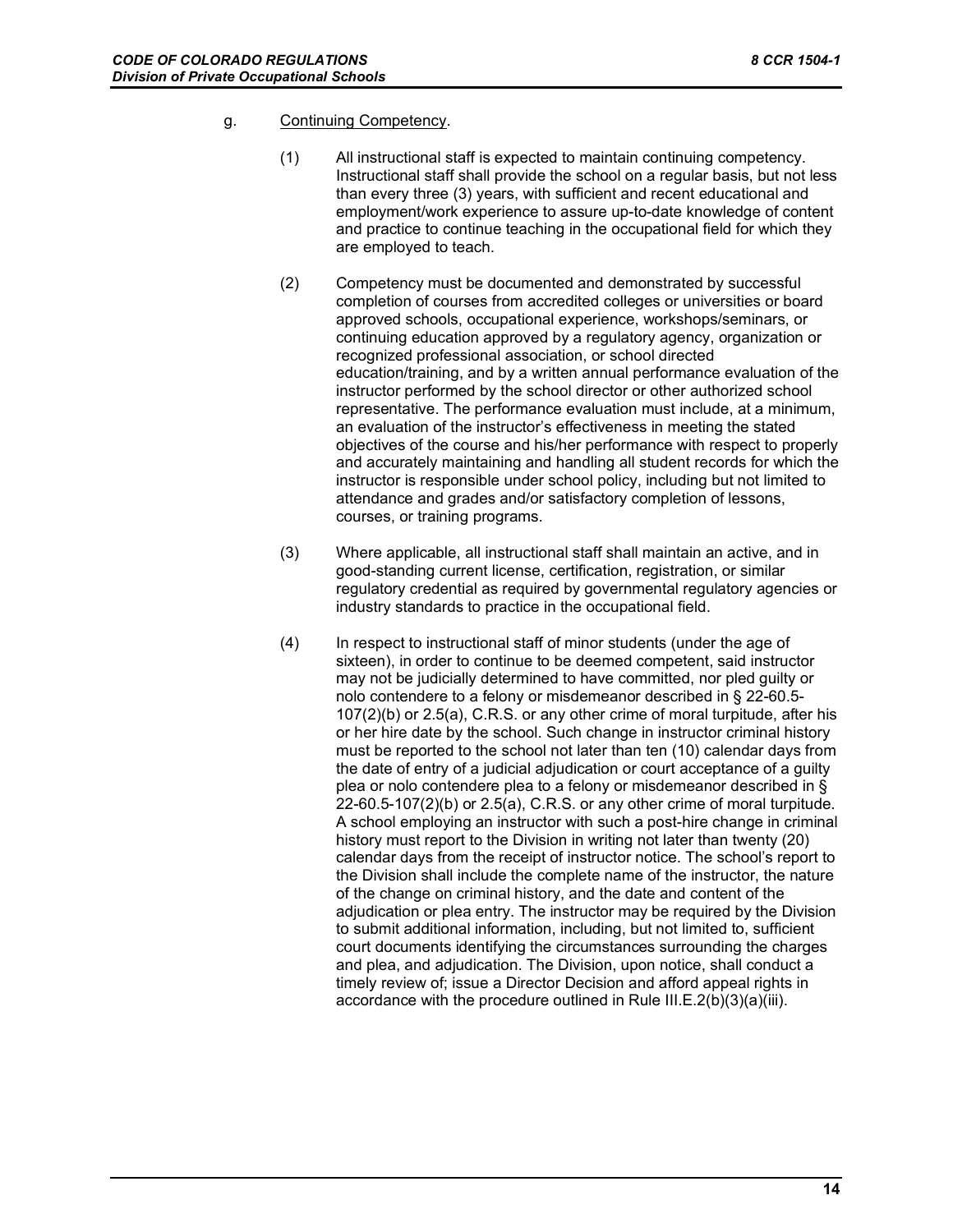(5) In order to meet and continue to maintain required minimum standards, all staff working at a school, including instructional and administrative staff, may not be judicially determined to have committed, nor pled guilty or *nolo contendere* to any felony or misdemeanor relative to the health and safety of all persons upon the school premises. Such change in instructor criminal history must be reported to the school not later than ten (10) calendar days from the date of entry of a judicial adjudication or court acceptance of a guilty plea or *nolo contendere* plea to a felony or misdemeanor described in subsection (5). A school must report to the Division in writing not later than twenty (20) calendar days from the receipt of notice of any judicial adjudication. The school's report to the Division shall include the complete name of the instructor or staff member, the nature of the change on criminal history, and the date and content of the adjudication or plea entry. The Division may require additional information, including, but not limited to, sufficient court documents identifying the circumstances surrounding the charges and plea, and adjudication. The Division, upon notice, shall conduct a timely review of; issue a Director Decision and afford appeal rights in accordance with the procedure outlined in Rule III.E.2(c)(3).

#### h. Enforcement and Penalties.

- (1) Enforcement.
	- (a) The Board has the authority to investigate, upon a student complaint or upon its own motion, or upon delegating to the Division Director the qualifications of any instructor. If the Board has reasonable grounds to believe that an instructor fails to meet instructor qualifications, the Board shall issue a notice of noncompliance setting forth the reasons that a school has violated or is violating the act or rules and a period of time within which the instructor and the school may respond by submitting written data, views, arguments, or information in the notice. The school shall set forth in its response to the notice the measures that it used to verify the qualifications of the instructor and whether it knew of any deficiencies in the instructor's qualifications.
	- (b) The Board shall consider the submissions of the school and the instructor to the notice and notify the school and the instructor of the board's determination as to 1) whether the instructor meets minimum qualifications, and 2) if the instructor does not meet minimum qualifications, whether the school knew or should have reasonably known that the instructor did not meet minimum qualifications.
	- (c) The school and/or the instructor may request a hearing on the Board's decision within thirty (30) days after notice in accordance with the State Administrative Procedures Act. A final order of the Board is subject to judicial review in accordance with § 24-4-106, C.R.S.
- (2) Penalties.
	- (a) An instructor whose qualifications are found to be deficient may not be employed by the school as an instructor.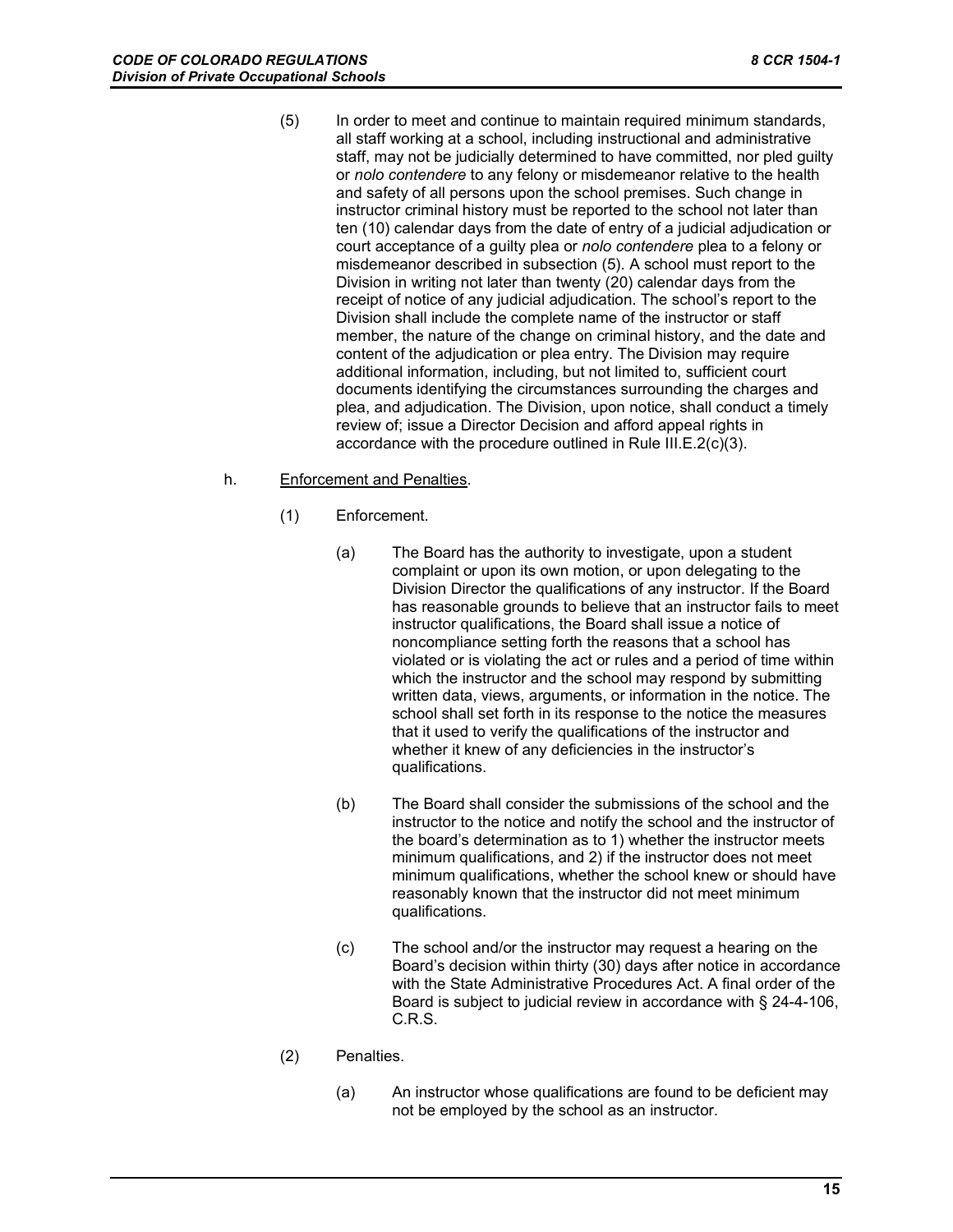- (b) A school that knew or should have reasonably known that an instructor did not meet instructor qualifications and employed or continued to employ such instructor, may be subject to fines and/or other disciplinary action up to and including revocation of the school's certificate of approval.
- (c) If the instructor is found to have engaged in any of the following, the Board may also order that the instructor is ineligible for employment at any school within the jurisdiction of the Board for such period of time as ordered by the Board:
	- (i) The instructor obtained employment or demonstrated continuing competency through misrepresentation; fraud; misleading information; or otherwise untruthful statements submitted or offered with the intent to misrepresent, mislead or conceal the truth.
	- (ii) The instructor failed to keep essential student records or failed to turn over all students records for which s/he is responsible according to state law or school policy.
	- (iii) The instructor falsified or misrepresented records or facts relating to students' attendance, grades or satisfactory completion of lessons, courses, or training programs.
	- (iv) The instructor is employed by a school that teaches minor students and at any time during his or her employment has been convicted of or pled *nolo contendere* to or received a deferred sentence or deferred adjudication for a felony or misdemeanor described in § 22-60.5-107(2)(b) or 2.5(a), C.R.S. or any other crime of moral turpitude.
- F. Requirements for Schools to offer Associate Degree Programs
	- 1. All private occupational schools making application to grant associate degrees shall hold a Certificate of Approval by the Board.
	- 2. Schools offering an Associate Degree shall be accredited by an accrediting agency which is officially recognized by the United States Department of Education.
	- 3. All Associate Degree Programs offered by a school shall be approved by the Board.
	- 4. Application Procedure--An approved school shall make a separate application to the Board for the approval of each associate degree program. The application shall clearly indicate the course of instruction for which the degree will be awarded. Information must be included in sufficient detail to indicate conformance with the following standards of instruction.
		- a. The curriculum in the appropriate associate degree program shall include a program of instruction which corresponds with general education curriculum course credits required in institutions that prepare the student to enter full-time, entry level employment in their chosen occupation.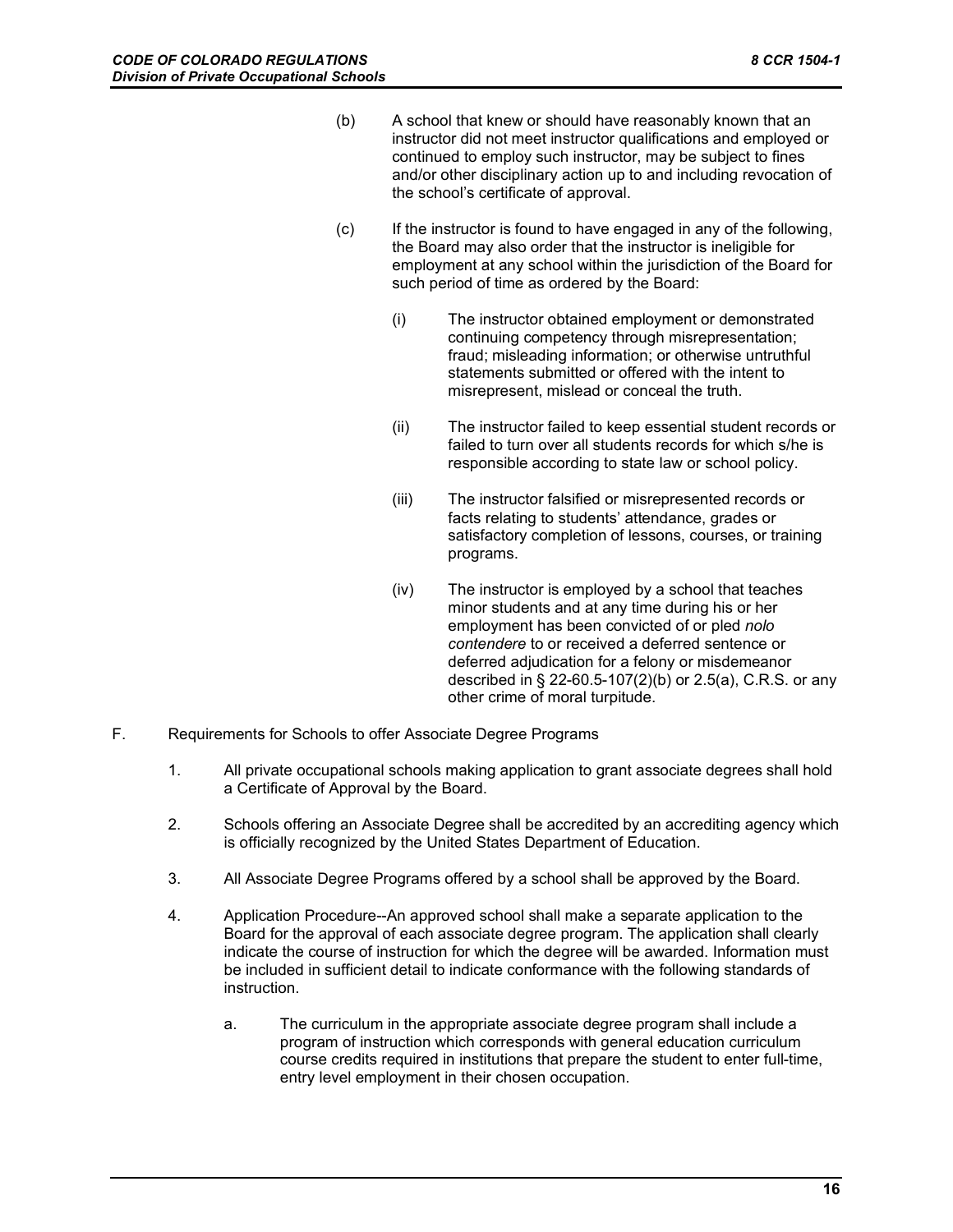- b. Types of Associate Degrees:
	- (1) Associate of Arts (A.A.)
	- (2) Associate of Science (A.S.)
	- (3) Associate of Applied Science (A.A.S.).
	- (4) Associate of Occupational Studies (A.O.S.).
- 5. Admission The student shall possess a high school diploma or a GED and be able to matriculate in a degree program.
- 6. Curriculum The curriculum in the appropriate associate degree program of study will consist of courses and/or the occupational education area as approved by the Board. The appropriate associate degree program of instruction will correspond with the curriculum course credits required in institutions of higher education offering such associate degree programs. This means a minimum curriculum as defined below:
	- a. Associate of Arts (A.A.) Degree Programs, requiring 45 quarter credit hours or 30 semester hours of general education courses (Arts, Humanities, Social or Behavioral Sciences, or one of the professional fields of emphasis). The range of credit hours is 60 semester or 90 quarter hours to 68 semester or 102 quarter hours. Associate of Arts degree programs are intended for transfer into baccalaureate degree programs with junior standing offered by senior colleges and universities.
	- b. Associate of Science (A.S.) Degree Programs, requiring 45 quarter credit hours or 30 semester credit hours of general education courses (Mathematical, Biological or Physical Sciences, or one of the professional fields' emphasis). The range of credit hours is 60 semester or 90 quarter hours to 68 semesters or 102 quarter hours. Associate of Science degree programs are intended to transfer into baccalaureate degree programs with junior standing offered by colleges or universities.
	- c. Associate of Applied Science (A.A.S) Degree Programs requiring 18 quarter credit hours or 12 semester credit hours of general education courses. The range of credit hours is 60 semester or 90 quarter hours to 75 semester or 108 quarter hours. Exceptions to the maximum may be granted by the Board if there is a demonstrated need. These programs are occupational in nature and are not intended for transfer to baccalaureate degree programs; however, certain courses may be accepted toward a bachelor's degree at some colleges and universities. Associate of Applied Science degree programs are intended to prepare students to enter full-time skilled, paraprofessional occupations.
	- d. Associate of Occupational Studies (A.O.S) Degree Programs. In addition to the minimum total credits of 90 quarter credit hours or 60 semester credit hours require only that the school justify each such program to the Board in terms of a logical sequence of courses which will assure adequate preparation for entry level employment in a particular occupational field. These programs are occupational in nature and are not intended for transfer to baccalaureate degree programs; however, certain courses may be accepted toward a bachelor's degree at some colleges and universities. Associate of Occupational Studies degree programs are intended to prepare students to enter full-time, skilled paraprofessional occupations.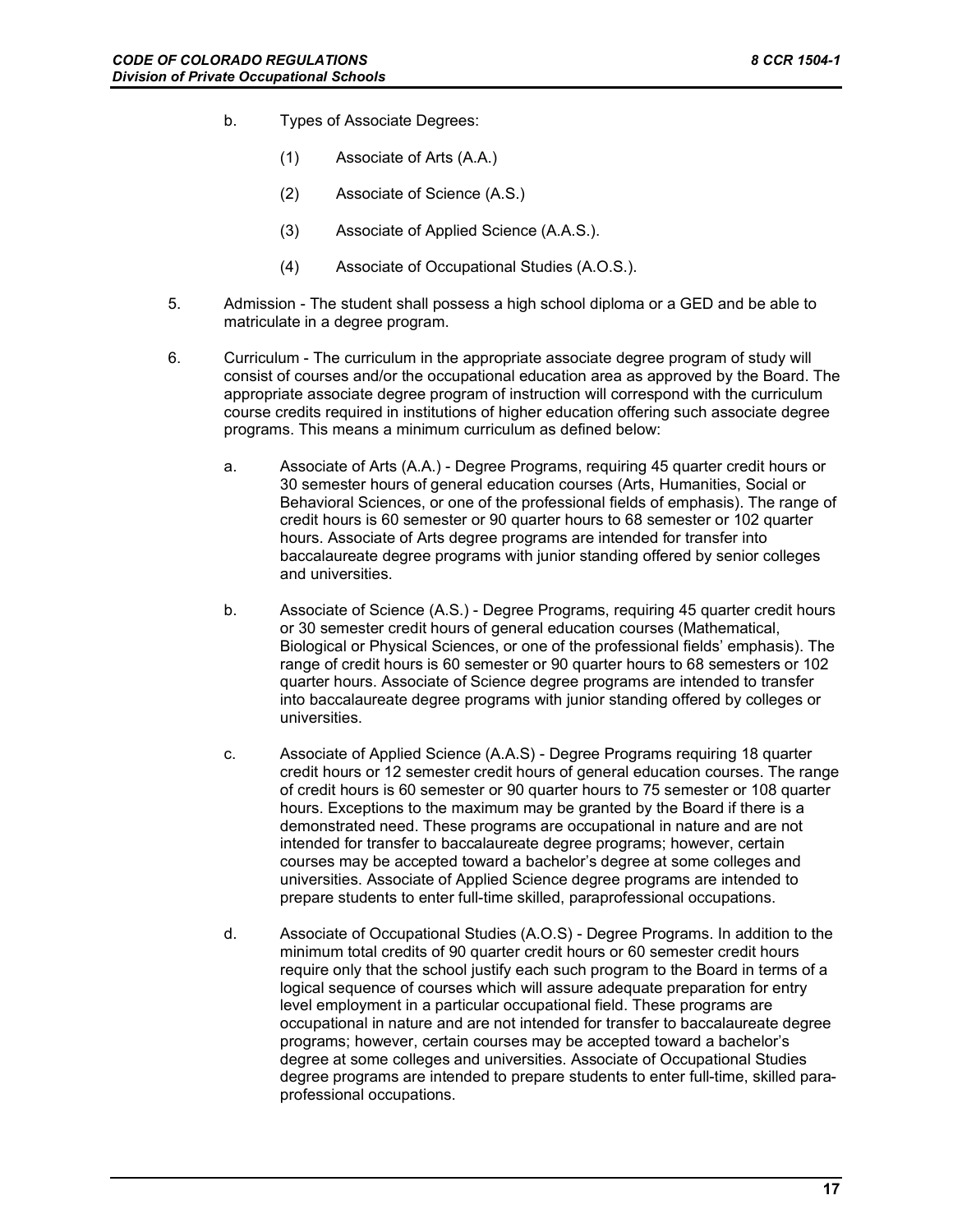7. Degree credit hours are computed as follows:

For each quarter credit hour awarded:

10 theory/lecture contact hrs. = 1 credit

20 laboratory contact hrs. = 1 credit

30 intern/externship contact hrs. =1 credit

For each semester credit hour awarded:

15 theory/lecture contact hrs. = 1 credit

30 laboratory contact hrs. = 1 credit

45 intern/externship contact hrs. = 1 credit

Computation of hours may not be rounded up.

- 8. Faculty Instructors teaching only general education courses in associate degree programs shall hold at least a baccalaureate degree with adequate preparation in areas the instructors are assigned to teach.
- 9. Cosmetology and related credit hours. The following only relates to cosmetology and related areas. The school catalog shall include at least the following information which is to be given to the student at the time of the execution of the enrollment agreement.

For all cosmetology schools credit hours are computed as follows:

30 theory/lecture contact hours = 1 semester credit

30 laboratory contact hours = 1 semester credit

30 intern/externship contact hours = 1 semester credit

#### G. Catalogs

- 1. Each school shall publish a catalog which shall include at least the following information:
	- a. The name and address of the school.
	- b. Catalog number and date of publication.
	- c. Table of contents.
	- d. Names of owners and officers, including any governing Boards.
	- e. The school calendar, including holidays, enrollment periods and beginning and ending dates of terms, courses or programs as may be appropriate.
	- f. The school's enrollment procedures and entrance requirements, including late enrollment, if permitted.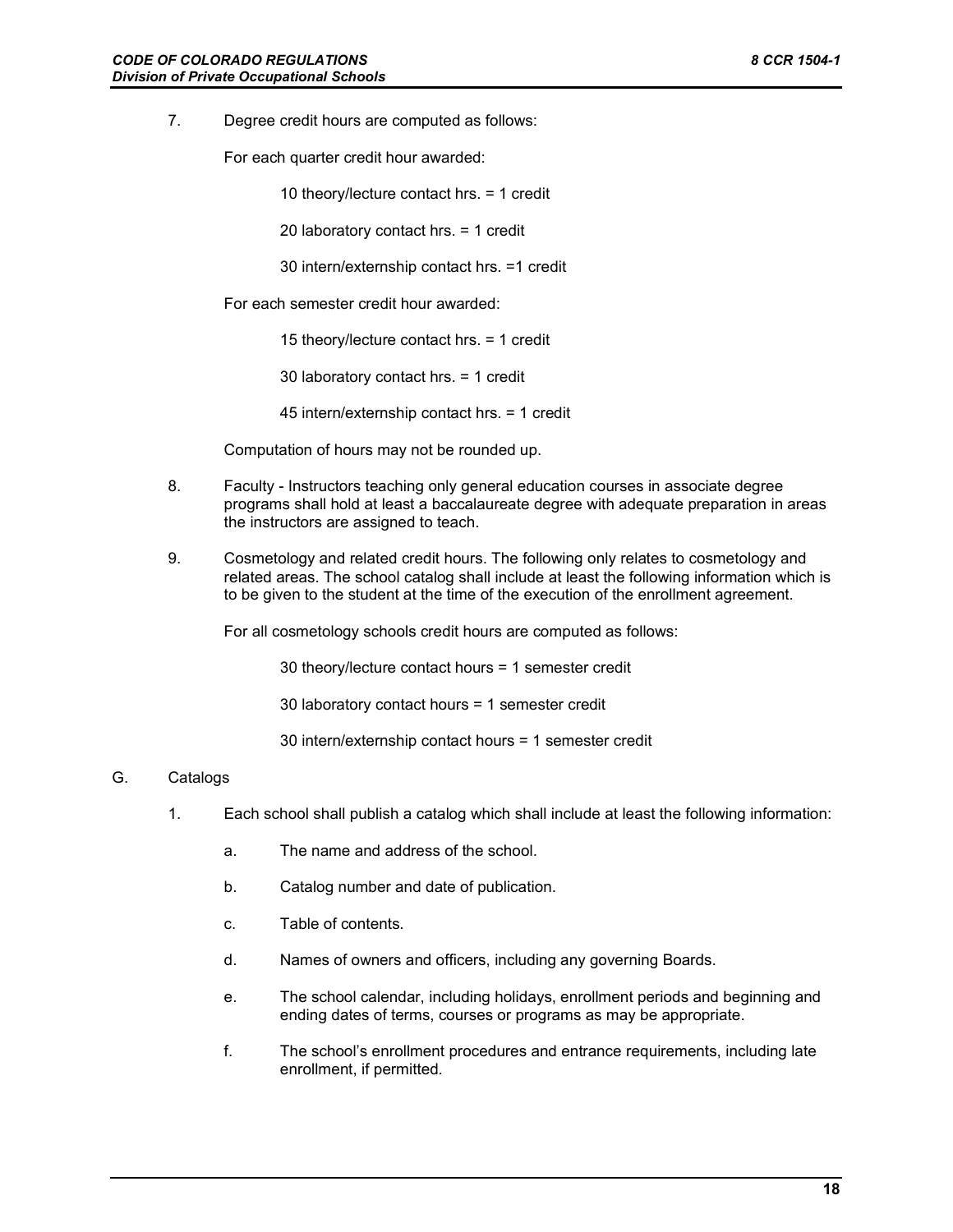- g. A description of the school's placement assistance. If no assistance is offered, the school shall make this fact known.
- h. The school's attendance policy.
	- (1) Minimum attendance requirements.
	- (2) Circumstances under which a student will be placed on probation for unsatisfactory attendance,
	- (3) The conditions under which a student may be readmitted.
	- (4) Student leaves of absence.
	- (5) Dismissal for disruptive behavior,
	- (6) Any fees resulting from student absence.
- i. The school's policy concerning satisfactory progress, and how the policy will be enforced which shall also include:
	- (1) How progress is measured and evaluated, including an explanation of the system of grading used.
	- (2) The conditions under which the student may be readmitted if terminated for unsatisfactory progress.
	- (3) A description of any probation policy.
- j. The school's system for making progress reports to students.
- k. The school's policy regarding student conduct, including causes for dismissal and conditions for readmission must be described.
- l. A description of the school's facilities; teaching aids, exclusive of basic supplies; and equipment used for training.
- m. A description of each approved educational program offered including objectives, prerequisites, tuition, fees, length, or, in the case of distance education, number of lessons or units of instruction, as appropriate and the school shall designate credit hours as semester or quarter.
- n. The school's policy concerning credit granted for previous education, training, or experience.
- o. A statement that the school does not guarantee the transferability of its credits to any other educational institution and that transferability is up to the receiving institution unless it has written agreement on file of current acceptability of such credits from other institutions.
- p. The school's cancellation and refund policy which shall also include the school's method of determining the official date of termination.
- q. Reasonable additional costs to the student for make-up hours for completion of the program.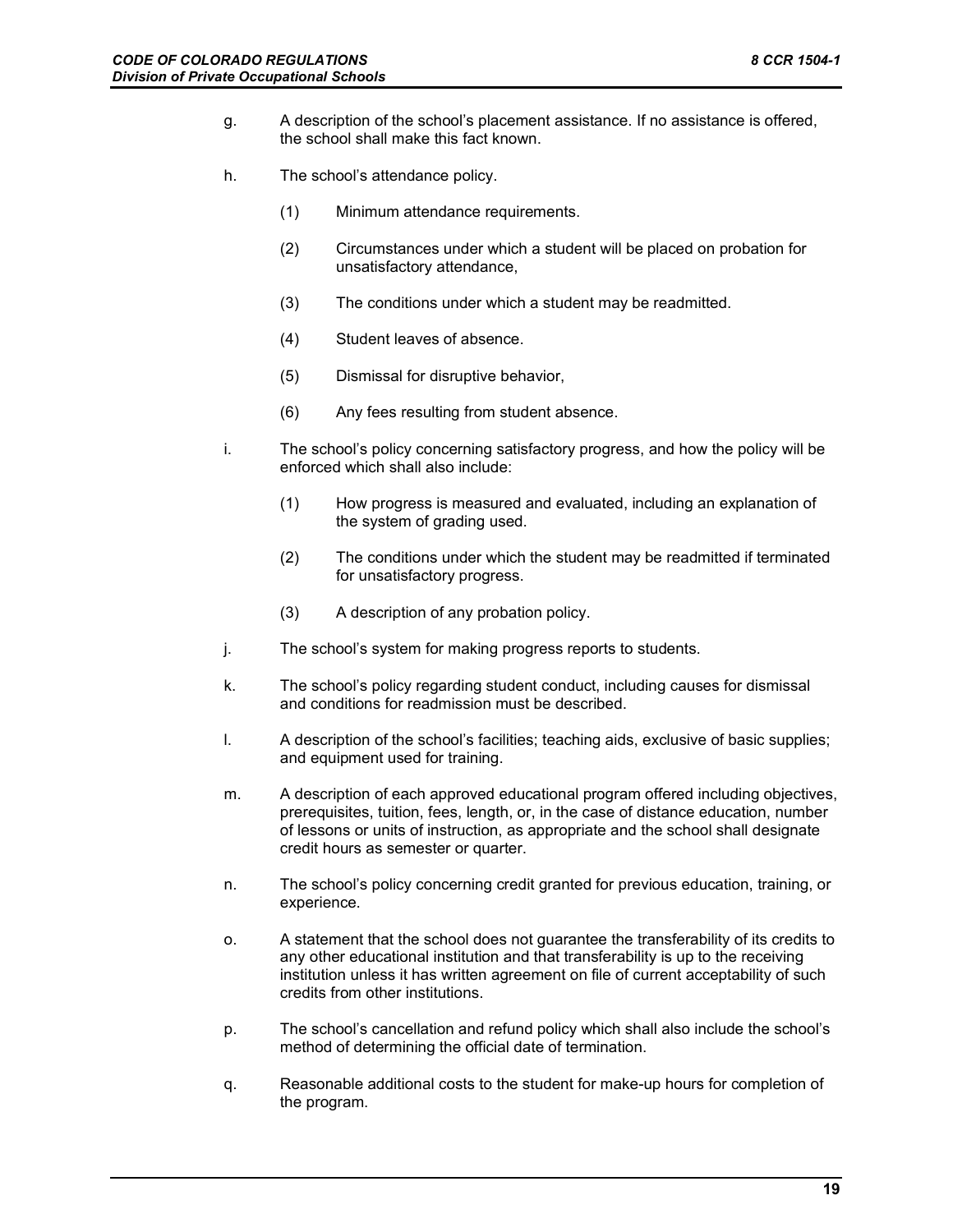- r. In-state schools shall use a statement printed in the catalog to read, "Approved and Regulated by the Colorado Department of Higher Education, Private Occupational School Board." Out-of-state schools shall use a statement printed in the catalog to read, "Agents approved by the Colorado Department of Higher Education, Private Occupational School Board."
- s. The policy for the granting of credit for previous training shall not impact the refund policy.
- t. A section informing the student of the school's grievance policy and protocol for reviewing and resolving student complaints, appeals, or claims. This section must also include:
	- (1) A statement that informs the student that they or their guardian may file complaints in writing with the Board through the Division's established process within two years after the student's last date of attendance at the school, or at any time prior to the commencement of training.
	- (2) This section shall include the web address and phone number for the Division of Private Occupational Schools.
	- (3) The complaint policy shall be displayed in a type-size no smaller than that used to meet any other requirements of this section.
- u. A school shall publish its admission standards in its catalog. A school must secure documentation to demonstrate that each applicant meets all admission requirements, for example, high school diploma, general equivalency.
- v. Courses/programs not regulated by DPOS but offered by the school should clearly be designated as such in the school catalog.
- 2. Supplemental pages(s) may be used as part of the school catalog provided they are used in such a way as to become an effective part of the catalog and may include information such as faculty, calendar, and any other pertinent information. Supplemental pages shall show an effective date and shall be presented to each prospective student prior to execution of any enrollment contract.
- 3. Postponement clause the school's policy regarding postponement of starting date and the effect on student's rights to a refund is to read:

"Postponement of a starting date, whether at the request of the school or the student, requires a written agreement signed by the student and the school. The agreement must set forth:

- a. whether the postponement is for the convenience of the school or the student; and,
- b. the deadline for the new start date, beyond which the start date will not be postponed.

If the course is not commenced, or the student fails to attend by the new start date set forth in the agreement, the student will be entitled to an appropriate refund of prepaid tuition and fees within 30 days of the deadline in accordance with the school's refund policy and all applicable laws and Rules concerning the Private Occupational Education Act of 1981."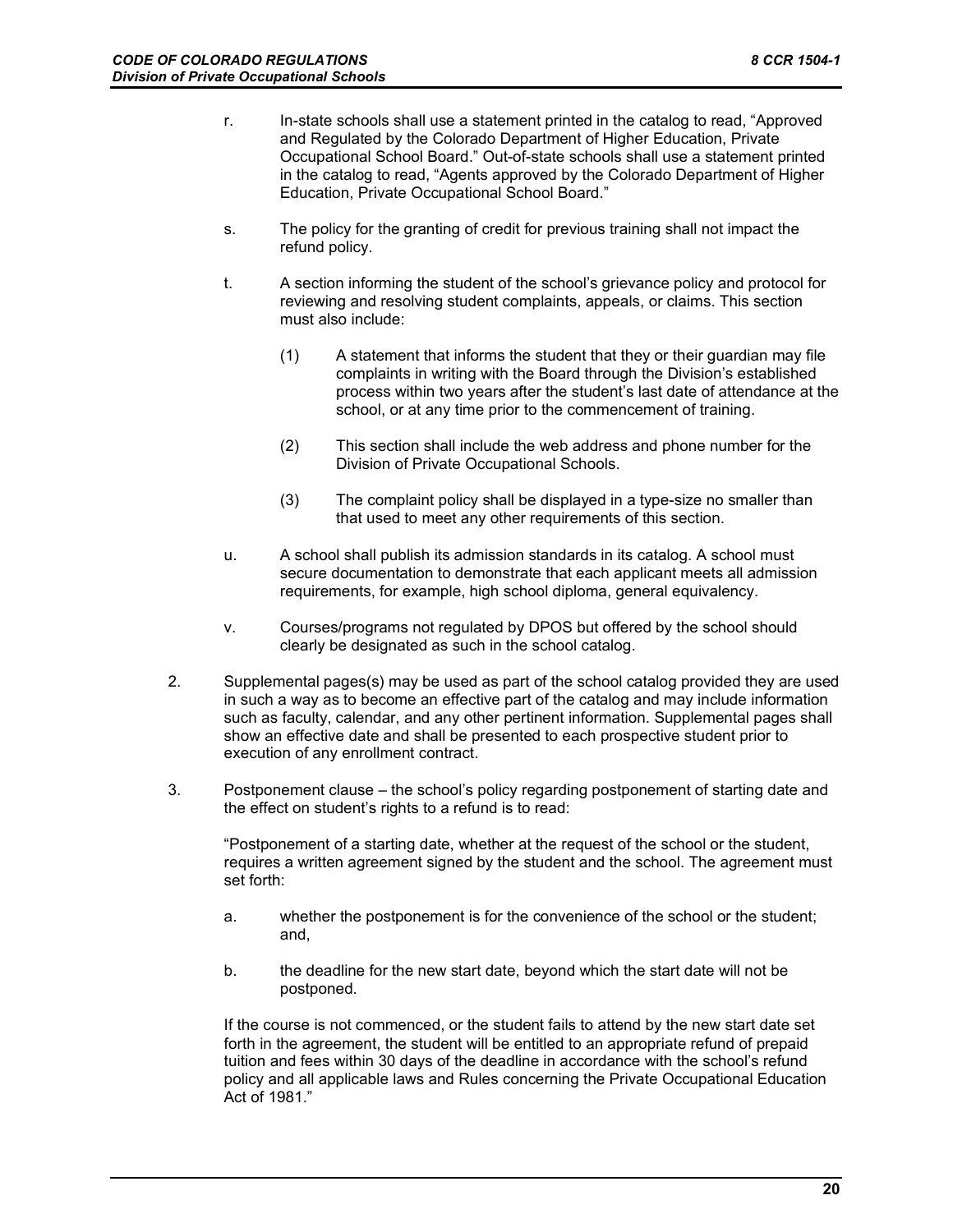- 4. Any changes to approved school catalogs, including addenda, shall be submitted to the Division for review. The school will not print or distribute the new catalog prior to confirmation of review by the Division. It is the responsibility of each school to ensure that catalogs, including addenda, are in compliance with Rules and The Act.
- H. Student Enrollment Agreement
	- 1. Student enrollment agreements for educational service shall comply with the provisions of § 23-64-126(1), C.R.S., be fully completed, dated, and signed by the student and by an authorized representative of the school prior to the time instruction begins.
	- 2. The school shall retain a copy of the student enrollment agreement and one copy shall be delivered to the student at the time of execution or by return mail when solicited by mail.
	- 3. The student enrollment agreement shall include information that will clearly and completely define the terms of the agreement between the student and the school, including at least the following:
		- a. The name and address of the school and the student.
		- b. The title of the educational service, date training is to begin, and the number of contact/credit hours or units of instruction or lessons for which enrolled. Enrollment Agreements shall indicate that credit hours are semester or quarter credit hours.
		- c. The total costs incurred by the student in order to complete the training. Such costs shall be itemized and shall include tuition, all fees, books, supplies where appropriate and all other expenses necessary to complete the training. The student enrollment agreement shall outline the method of payment or the payment schedule.
		- d. The school's refund policy, including the method of determining the official date of termination, displayed in a type-size no smaller than that used to meet any other requirements of this section.
		- e. A statement acknowledging receipt of a current/approved copy of the school catalog (including addenda) and student enrollment agreement by the student.
		- f. A statement that students may file complaints online directly with the Division within two years from the student's last date of attendance. A statement that informs the student that they or their guardian may file complaints in writing with the Board through the Division's established process within two years after the student's last date of attendance at the school, or at any time prior to the commencement of training.
			- (1) This section shall include the web address and phone number for the Division of Private Occupational Schools.
			- (2) The complaint policy shall be displayed in a type-size no smaller than that used to meet any other requirements of this section.
		- g. The complaint policy shall be displayed in a type-size no smaller than that used to meet any other requirements of this section and must precede any other grievance/complaints policies referenced.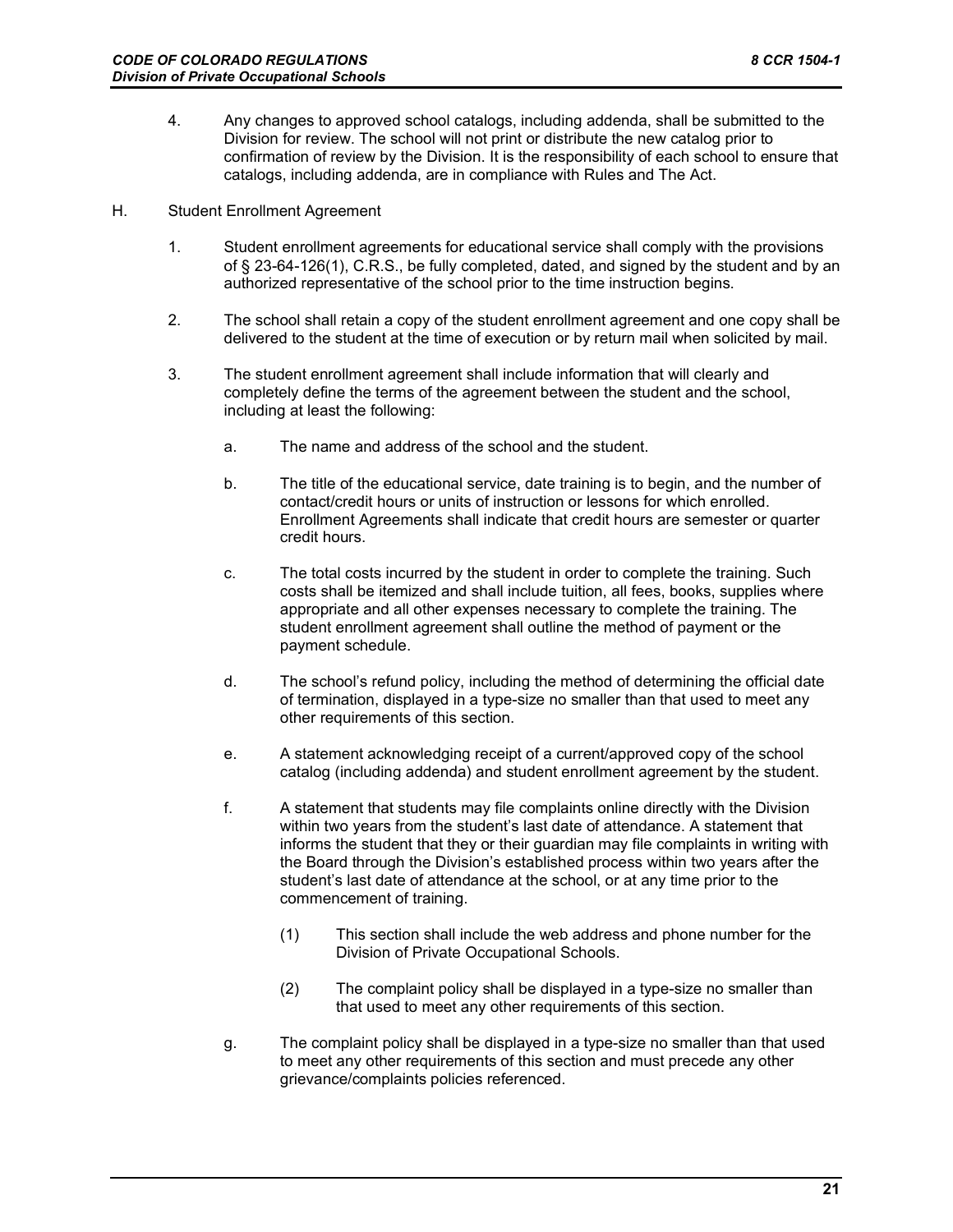- 4. Student enrollment agreements must reflect and be consistent with the school catalog in effect at the time of enrollment. Any changes to approved student enrollment agreements, including addenda, shall be submitted to the Division for review. The school will not print or distribute the new student enrollment agreement prior to confirmation of review by the Division. It is the responsibility of each school to ensure that student enrollment agreements, including addenda, are in compliance with Rules and The Act.
- 5. Student enrollment agreements shall reflect minimum admission(s) requirements as outlined in the school catalog.
- I. Student Records
	- 1. A diploma, certificate of completion, and transcripts shall be conferred only upon the successful completion of the prescribed course(s) of instruction as stated in the catalog and approved by the Private Occupational School Board.
	- 2. Appropriate certification shall be conferred upon successful completion of individual subjects or a combination of subjects as listed in the catalog and approved by the Private Occupational School Board.
	- 3. Each school shall maintain for a minimum of six years from the date the student discontinues his/her training at the school, student records in electronic format which shall include at least the following:
		- a. A copy of the enrollment contract and other instruments relating to the payment for educational services
		- b. Student information including:
			- (1) Student name.
			- (2) Permanent or other address at which the student may be reached.
			- (3) Records relating to financial payments and refunds.
			- (4) Record of attendance as determined by the school.
		- c. Date of completion or termination of training and the reason(s) as determined by the school.
		- d. Record of any student grievance and subsequent resolution.
		- e. Copies of all correspondence or other records relating to the recruitment, enrollment, and placement of the student.
	- 4. Student transcripts and certificates of completion, diploma, or degree must be retained by the school in perpetuity.
		- a. Upon request, each school shall provide a transcript within seven (7) days to the student who has satisfied all financial obligations currently due and payable to the school. This transcript of the individual student's records of achievement must be maintained as a permanent record in a form that provides at least the following information:
			- (1) Name of student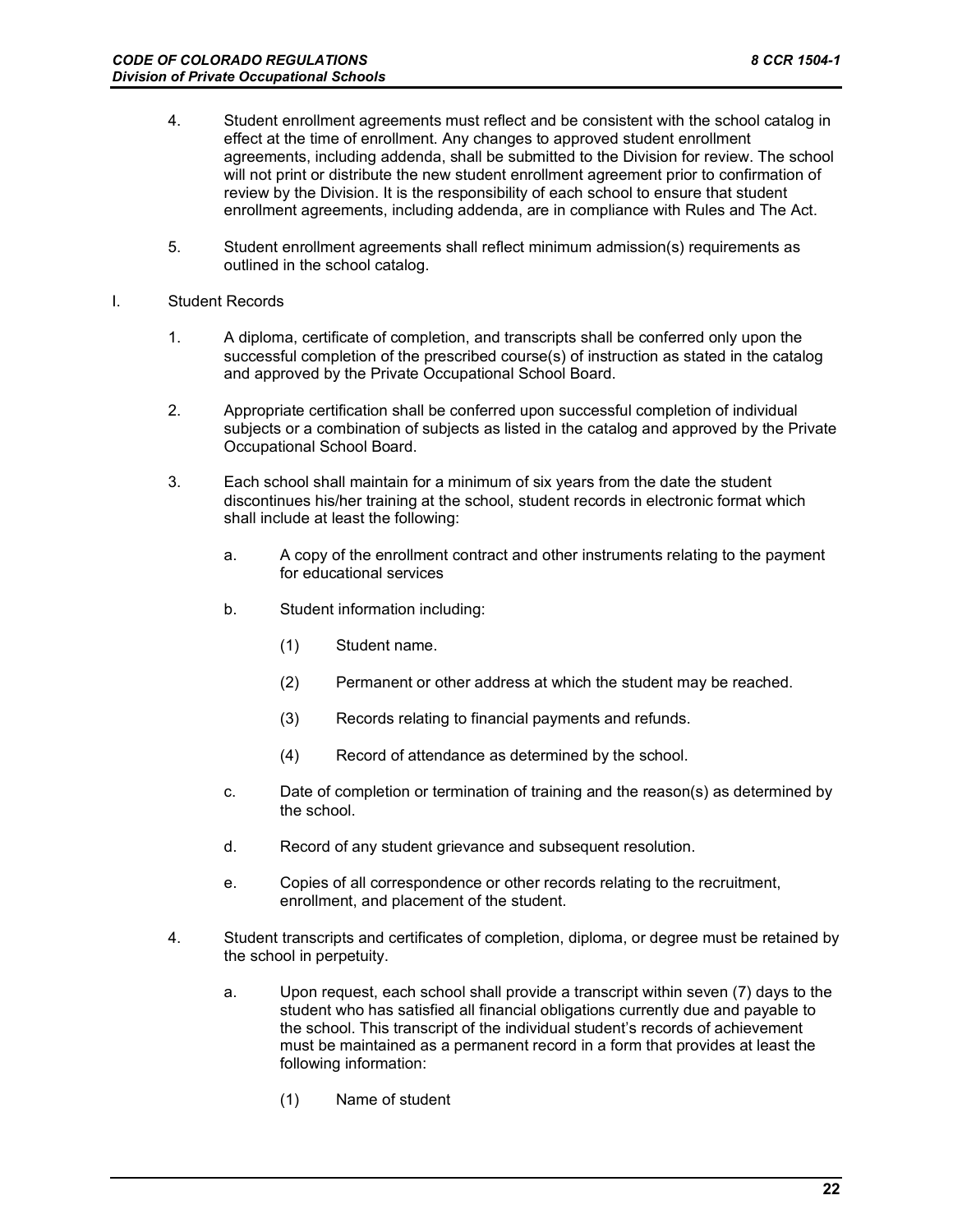- (2) Title of program/course, including total number of hours of training received, specify the number of hours and method of delivery for each course, and dates of enrollment.
- (3) Grade record of each course, lesson, or unit of instruction and the cumulative grade for the program.
- (4) Explanation of grading system.
- b. Upon request, each school must provide a certificate of completion, diploma, or degree within seven (7) days to the student who has satisfied all academic and financial obligations currently due and payable to the school. This certificate of completion, diploma, or degree of the individual student's records of achievement must be maintained as a permanent record in a form that provides at least the following information:
	- (1) Name of student
	- (2) Title of program/course, including total number of hours of training received and date of completion.
- 5. In the event of closure of a school, the school shall deposit with the Division all educational, financial, or other records as described below of said school in electronic format. These records shall be submitted to the Division within sixty (60) days of school closure. Any delay in record submission or any missing records shall be accounted for.
	- a. Student educational records including transcripts, records of completion, diplomas, and certificates for all students since the school began operation. Financial records, including enrollment agreements, ledger cards or record of student payments and refund calculations for all students who attended the school for two years prior to the closure.
	- b. It is acceptable for the school to maintain its records once it is no longer operating as a DPOS-approved school if the school is continuing to operate in other locations or has met an approved DPOS exemption. The school is required to submit to the Division a list of students from two years prior to closure and the school contact information for directing students requiring copies of their records and transcripts.
- 6. In the event of voluntary closure of a school, the school owner or designee shall:
	- a. Notify the Division in writing within twenty-four (24) hours of the school closing.
	- b. Provide a record of the status of all students currently enrolled whose training program has not been completed within forty-eight (48) hours following school closure.
	- c. Surrender of the Certificate of Approval to the Division within forty-eight (48) hours following school closure.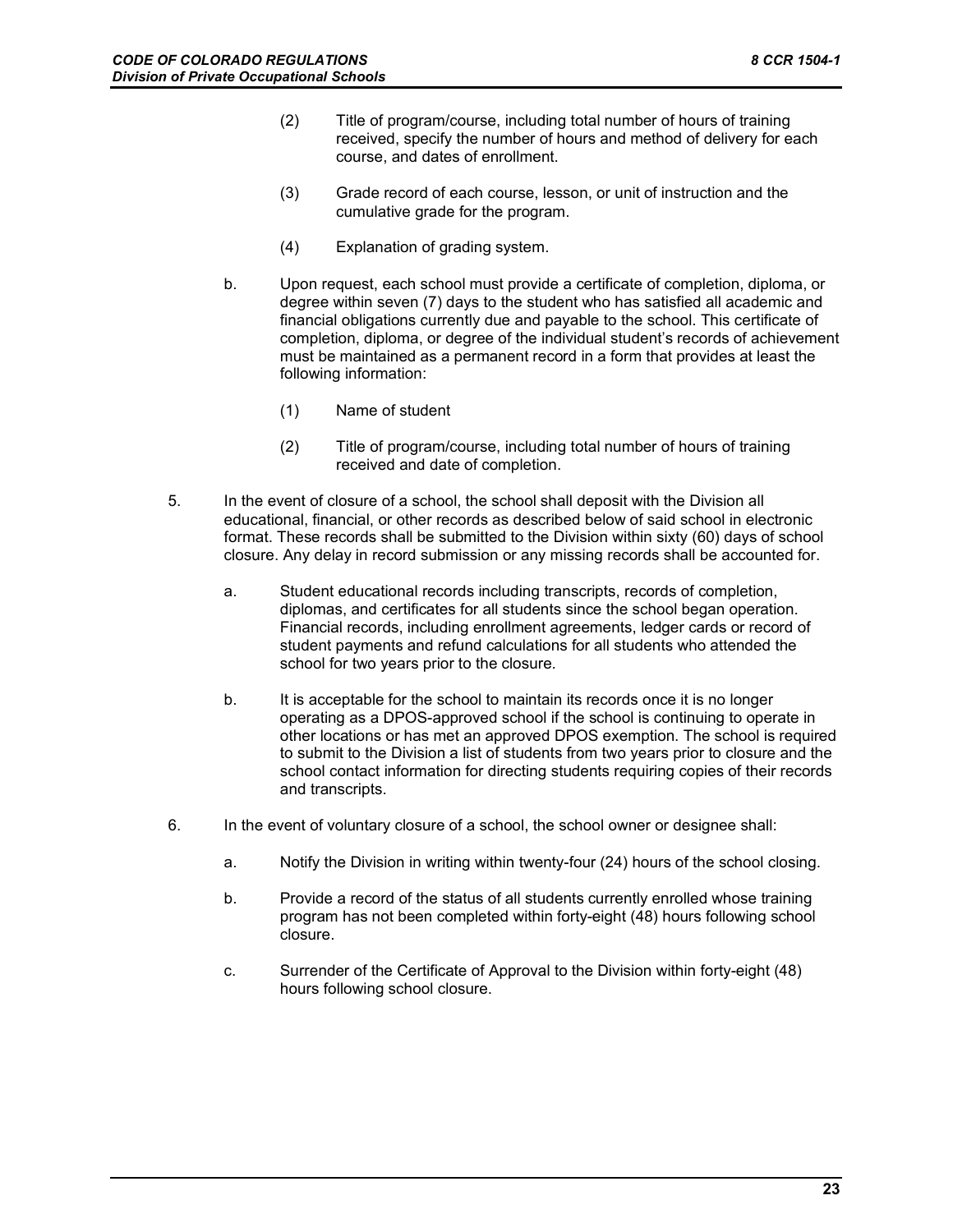#### **IV. APPLICATION FOR CERTIFICATE OF APPROVAL AND SURETY REQUIREMENTS**

#### A. School Name

The complete legal name and location of each school shall be clearly stated in its application for a Certificate of Approval.

#### B. Parent Corporation Financial Information

A school which is a subsidiary of another corporation shall submit to the Board as a part of the school's application current financial information about the parent corporation including separate financial statements pertinent to the school.

#### C. Franchise Agreement

A school operating under any form of franchise agreement must file said franchise agreement and all attachments thereto with the Board as a part of its application for a Certificate of Approval. No franchise school shall be approved unless the franchise agreement contains a provision that the franchise shall not be terminated by the franchiser or the franchisee by reason of default or otherwise, until sufficient arrangements, as determined by the Board, shall have first been made to assure the completion of training of students enrolled in said school; and for the appropriate preservation and/or transfer of pertinent school and/or student records to the Division.

#### D. School Sites

- 1. Schools under common ownership which offer educational services and maintain ongoing individual facilities, faculty or students shall be considered as independent entities.
- 2. A school that intends to offer educational services on an intermittent schedule that does not represent a consistent pattern at locations other than the approved school site as described above must notify the Division thirty (30) days prior to each course or other educational service start date. No exterior or interior school emblem/logo is to be displayed at times other than during approved sessions. This notification shall include:
	- a. Date of educational service and the approved program or stand-alone course to be offered on forms provided by Division staff.
	- b. Length of stand-alone course or other educational service.
	- c. Number of students anticipated.
	- d. Location of facility (complete physical address).
	- e. Description of facility, including square feet, type of facility, etc.
	- f. New surety calculation and, if appropriate, a new bond, bond rider, or alternative surety to cover all students regardless of the training location.

This would be classified as a temporary offsite educational offering not to exceed three months and would not require a separate Certificate of Approval. However, this temporary offsite educational offering would fall under the jurisdiction of the school conducting the educational services and that school is responsible for maintaining all Rules and Regulations within the scope of its Certificate of Approval.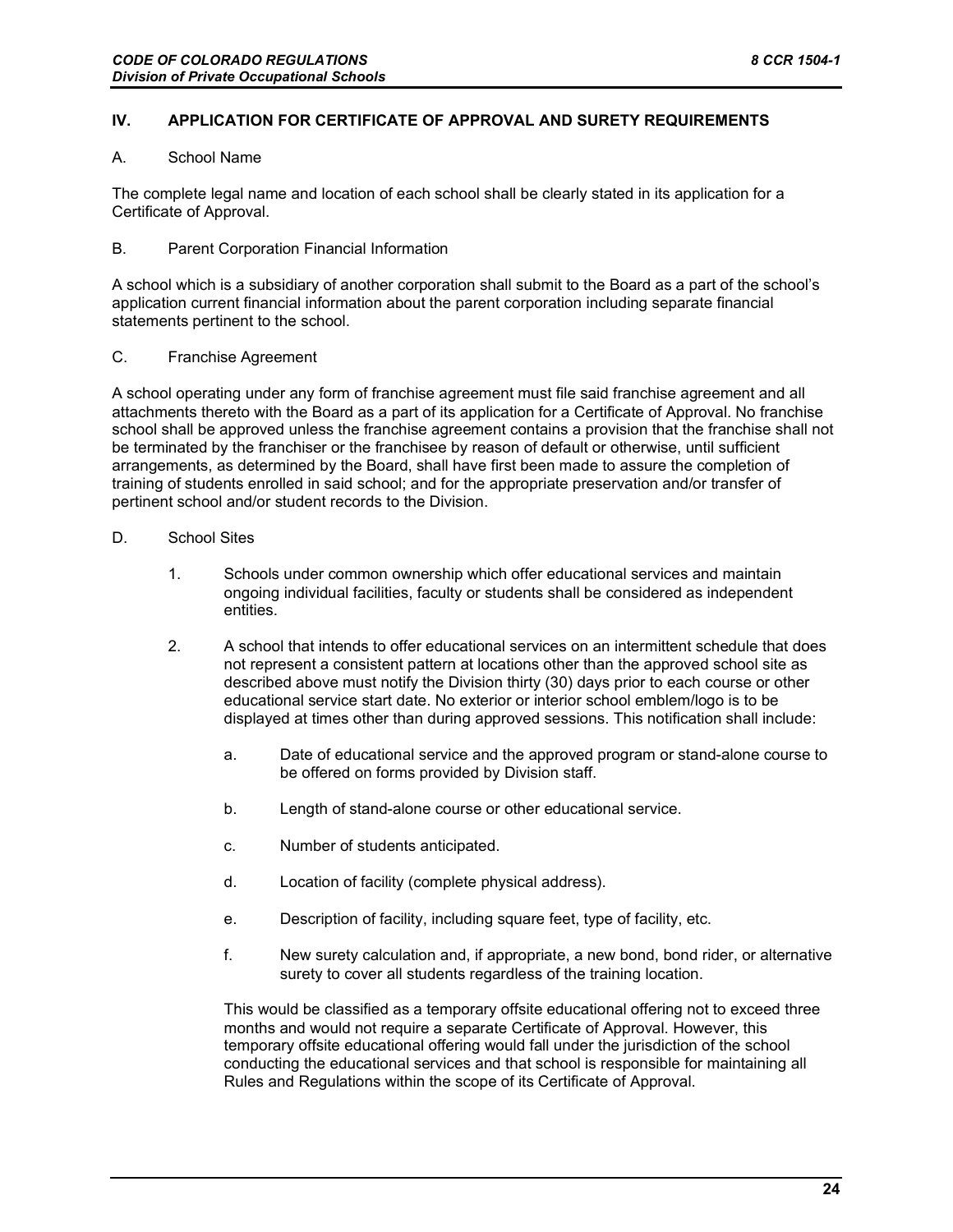- 3. A separate classroom may be used under special circumstances if the student's education or training benefits from the usage of a separate classroom location due to enhanced or specialized equipment and/or teaching aids. A school that uses a separate classroom must notify the Division using forms provided by the Division. A site visit will be conducted prior to approval.
- E. Surety Bonds and Surety Bond Alternatives
	- 1. At the time application is made for a Certificate of Approval, or when new programs, stand-alone courses or continuing education courses are added, the applicant shall file with the Division a surety bond or surety alternative which meets the requirements set forth in these Rules. Schools located in Colorado each shall file one bond or alternative covering the school and its agents.
		- a. A school whose surety value is found by the Board to be insufficient to fund the unearned, prepaid tuition of enrolled students shall be noncompliant with these Rules, and, if, after a period of time determined by the Board from the issuance of a notice of noncompliance, the school has not increased its surety to an acceptable level, it shall be subject to revocation or suspension of its certificate of approval.
		- b. Pursuant to §§ 23-64-119(5), 23-64-121(8), and 23-64-121(10), C.R.S.:
			- (1) Schools must submit a continuation certificate to the Division no less than fifteen (15) days prior to the renewal date of the bond confirming the next term of coverage.
			- (2) Schools must submit the following for alternative surety instruments:
				- (i) Schools that have assigned a certificate of deposit to the Division as a surety bond alternative must submit a bank statement or other acceptable verification from the bank within fifteen (15) days of the maturity date or as requested by the Board. The bank statement must show that the certificate of deposit account remains open, the account number, the amount of the Certificate of Deposit, and the next maturity date/ term.
				- (ii) Schools that have assigned a savings account to the Division as a surety bond alternative must submit annually, or as requested by the Board, a current bank statement or other acceptable verification from the bank confirming the account remains open. The bank statement must show the savings account number and the balance of the savings account.
				- (iii) Schools that have assigned an irrevocable letter of credit to the Division as a surety bond alternative must submit verification that the letter of credit requirements are still being met and that the irrevocable letter of credit remains in effect, within fifteen (15) days prior to the expiration date or as requested by the Board. The verification must include the letter of credit number, the amount, and the next expiration date or term, if applicable.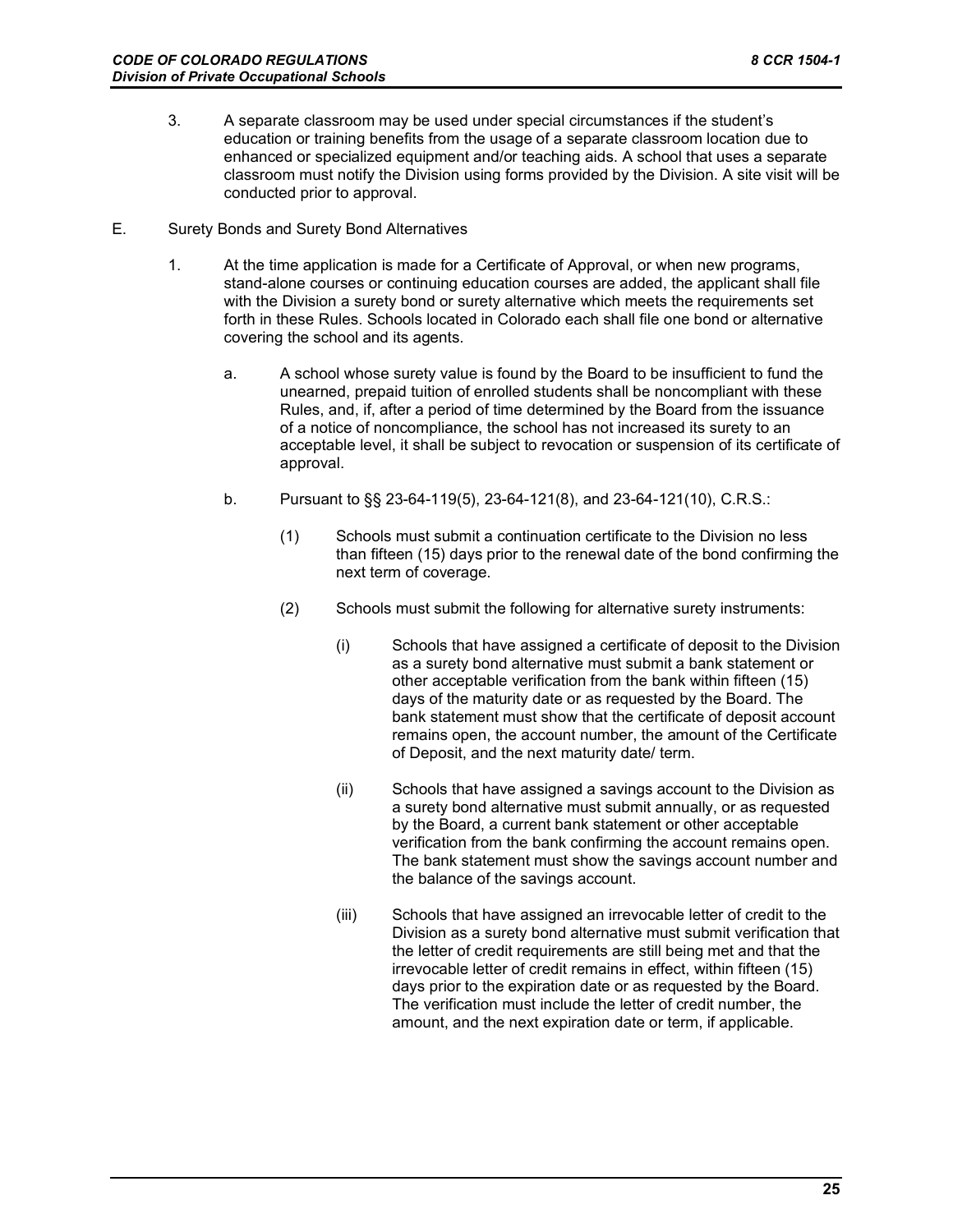- (iv) Schools that have executed a participation contract with a private association, partnership, corporation, or other entity whose membership is comprised of private occupational schools must submit annually, within fifteen (15) days prior to the execution anniversary date, or as requested by the Board, verification that the participation contract is current. The verification must include the amount and the next expiration date or term, if applicable.
- 2. The bond or alternative-submitted to the Division with an application for a Certificate of Approval shall be in the amount required by § 23-64-121(3), C.R.S. Each application for a Certificate of Approval shall include a bond calculation in the form of a letter signed by an authorized representative of the school showing in detail the calculations made pursuant to § 23-64-121, C.R.S., and explaining the method used for computing the amount of the bond or alternative.
- 3. In order to be approved by the Board, a surety bond must be:
	- a. Executed by the applicant and by a surety company authorized to do business in Colorado; and
	- b. In a form acceptable to the Board; and
	- c. Conditioned to provide indemnification to any student or enrollee of an in-state or out-of-state school or his/her parent or guardian determined by the Board to have suffered a loss of tuition or any fees as a result of violation of any minimum standard or as a result of a holder of a Certificate of Approval ceasing operation; and
	- d. A clear, clean electronic copy of an original bond.
- 4. In lieu of a surety bond, an applicant may file with the Division an assignment of savings account that:
	- a. Is in a form acceptable to the Board; and
	- b. Is executed by the applicant; and
	- c. Is executed by a state or federal savings and loan association, state bank or national bank which is doing business in Colorado and whose accounts are insured by a federal depositor's corporation.
- 5. In lieu of a surety bond, an applicant may file with the Division a timed certificate of deposit that:
	- a. Is issued by a state or federal savings and loan association, state bank or national bank which is doing business in Colorado and whose accounts are insured by a federal depositor's corporation;
	- b. Is either:
		- (1) Payable to the Division of Private Occupational Schools; or
		- (2) In the case of negotiable certificate of deposit, is properly assigned without restriction to the Division of Private Occupational Schools; or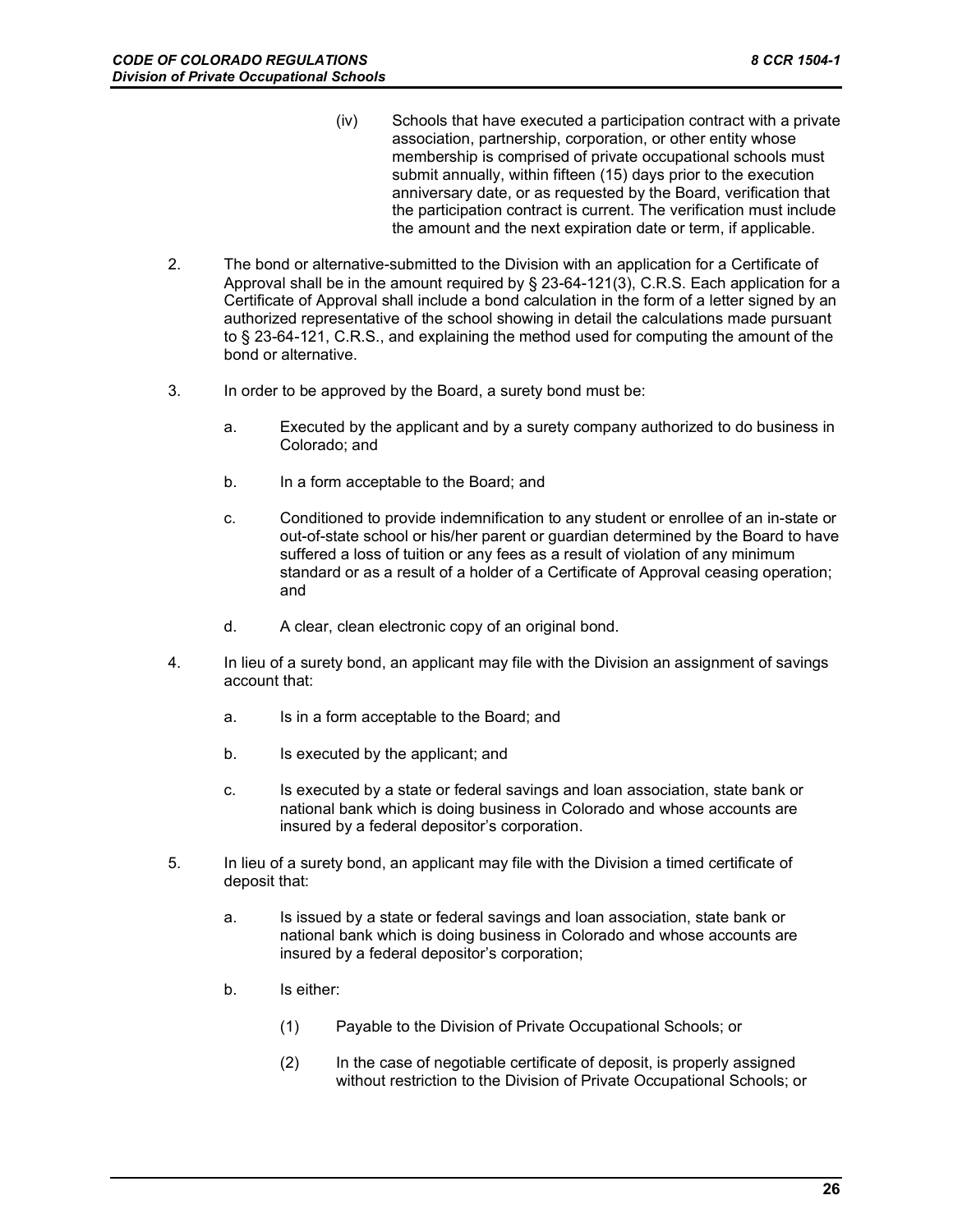- (3) In the case of nonnegotiable certificate of deposit, is assigned to the Division of Private Occupational Schools by assignment in a form satisfactory to the Division of Private Occupational Schools.
- 6. In lieu of a surety bond, an applicant may file with the Division an irrevocable letter of credit that:
	- a. Is in a form acceptable to the Board; and
	- b. Conditioned to provide indemnification to any student or enrollee of the school or his/her parent or guardian determined by the Private Occupational School Board to have suffered loss of tuition or any fees as a result of violation of any minimum standard or as a result of a holder of a Certificate of Approval ceasing operation.
	- c. Is executed by a state or federal savings and loan association, state bank or national bank which is doing business in Colorado and whose accounts are insured by a federal depositor's corporation.
- 7. In lieu of a surety bond, an applicant may file with the Division of Private Occupational Schools a properly executed participation contract with a private association, partnership, corporation, or other entity whose membership is comprised of private occupational schools, which:
	- a. Is in a form acceptable to the Board; and
	- b. Conditioned to provide indemnification to any student or enrollee of the school or his/her parent or guardian determined by the Board to have suffered loss of prepaid tuition or any fees as a result of violation or any minimum standard or as a result of a holder of a Certificate of Approval ceasing operation and provides evidence satisfactory to the Board of its financial ability to provide such indemnification and lists the amount of surety liability the alternative entity will assume.
- 8. Whenever these Rules require a document to be executed by an applicant the following shall apply:
	- a. If the application is a corporation, the document must be executed by the president of the corporation or person(s) designated by the corporate Board.
	- b. If the applicant is a limited liability corporation the document must be executed by the members.
	- c. If the applicant is a partnership, the document must be executed by all general partners.
	- d. If the applicant is an individual, the document must be signed by the individual.
	- e. If the applicant is a state agency, the document must be signed by the Director of that Department.
	- f. If the applicant is a local government, the document must be signed by the major or Board president.
- 9. Any bonding alternative entity must have independent financial resources necessary to meet the contractual obligation to the students of a failed member institution.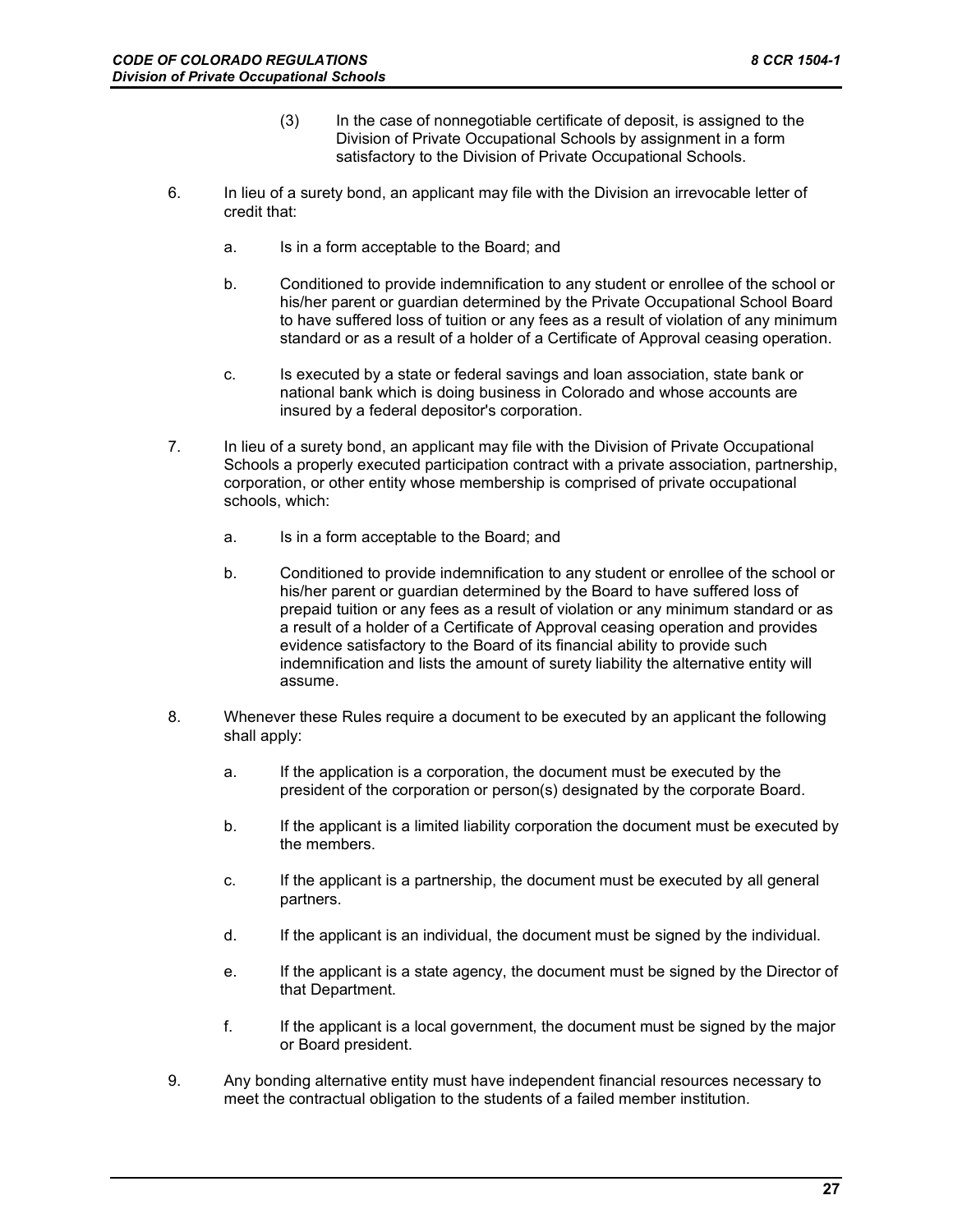- 10. Any bonding alternative entity must have resources equal to or exceeding the maximum bond required of any single school.
- 11. The Board may make demand on the surety of a school that has ceased operation as authorized in § 23-64-121(5), C.R.S.
	- a. To the extent that the school's records allow, the Division will provide written notice to students enrolled within two years of the time of the school closure. The notice will be sent to the students' last known address as provided by the school, and the student will have 30 days to request train-out assistance or file a claim with the Board for the student's prorated share of the prepaid, unearned tuition and fees paid by the student, Claims for refund must be accompanied by necessary documentation.
	- b. After the 30-day notice time has expired, the Division will use the amount of the surety to issue refunds for students' prorated share of the prepaid, unearned tuition and fees paid by the student, or for the implementation of a train-out for the students of the school,
	- c. If surety exceeds the amount necessary to satisfy Rule IV.E.11.b., the remainder may be retained by the Division within the Colorado Department of Higher Education as reimbursement up to the amount of any actual administrative costs incurred by the division that are associated with the school closure and documented as such.
- F. Types of Certificates of Approval
	- 1. Provisional certificate of approval
		- a. Initial applications may receive a provisional certificate of approval that is effective for more than one (1) year and less than two (2) years.
		- b. No more than two (2) consecutive provisional certificates of approval will be granted.
	- 2. Standard certificate of approval
		- a. Upon satisfactory demonstration of school operations during the provisional approval period schools may receive a standard certificate of approval, effective for three (3) years.
	- 3. Application for change of ownership
		- a. An application for change of ownership and control shall be filed for approval by the Board whenever a change of fifty-one (51) percent or more of the school's equity occurs. The seller, prior to the effective date of the change of ownership, shall notify the Board in writing of the pending sale. The buyer shall make application for change of ownership prior to or within thirty (30) days after the change of ownership. Said application shall be made on forms provided by the Division. Failure to do so shall result in the suspension of the school's Certificate of Approval by operation of law until such application has been received and approved by the Board. The Board may review or otherwise treat an application for a change of ownership as an application for a provisional certificate of approval.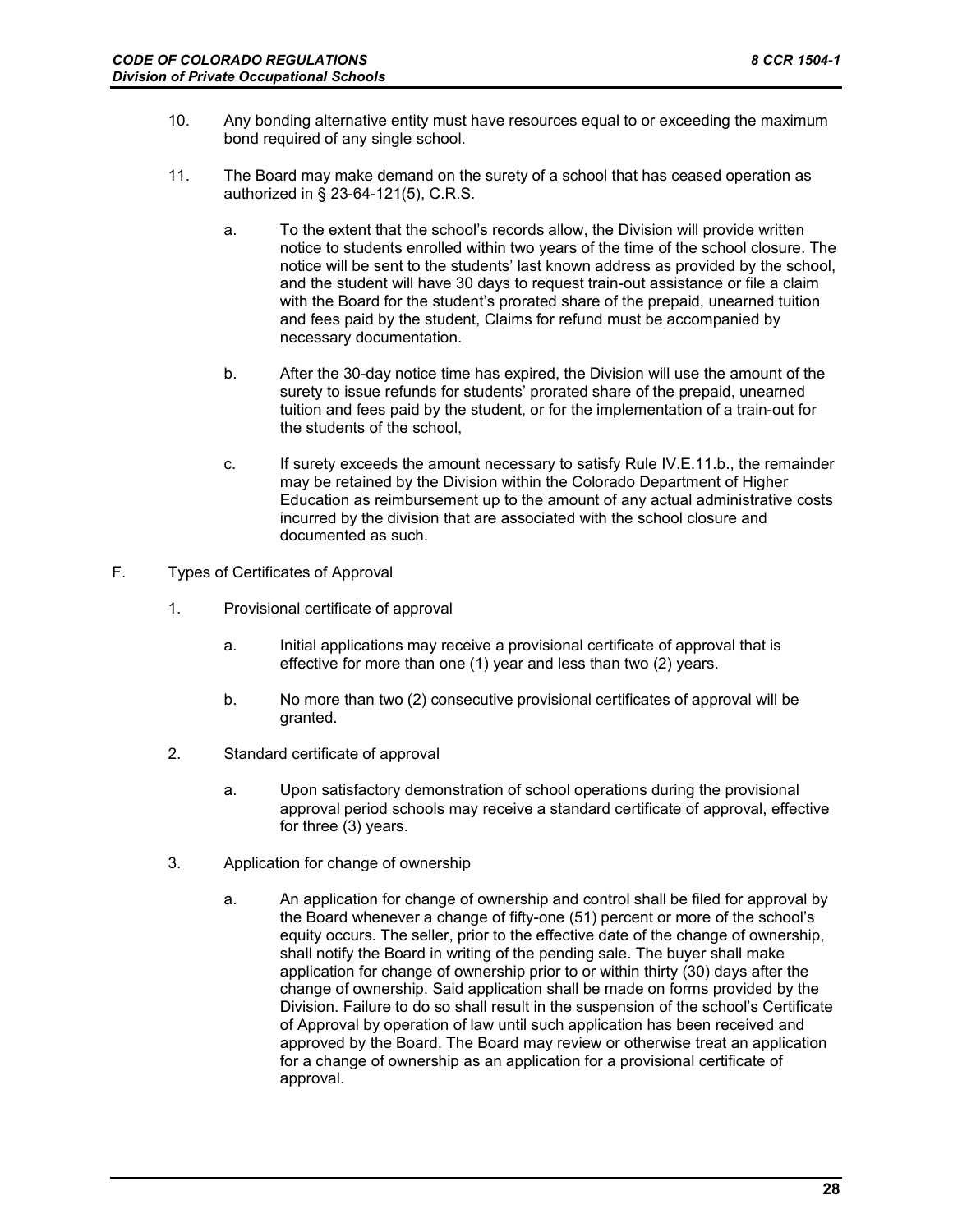b. In addition, the new owners shall provide the new organizational chart and the names, addresses and corporate titles of all persons having a financial interest of ten (10) percent or more of the equity; copy of the sale agreement, agreement of new owners to assume responsibility for training or refunding of prepaid tuition and fees for students enrolled under previous ownership; and a report on any other changes made in the school's organization and operations.

#### **V. ANNUAL FILINGS**

Each school holding a Certificate of Approval shall file annually on or before July 31st a bond calculation, student enrollment and graduate/completion data, placement statistics, instructional staff, and an attestation that all student records for the reporting period are maintained in electronic format as follows:

- A. Bond Calculation
	- 1. Each school holding a Certificate of Approval shall file annually a bond calculation justifying the continued adequacy of the bonding or alternative being maintained by the school. The calculation shall be based on the amount of maximum prepaid tuition and fees collected and held at any one time during the calendar year. The calculation shall be covered in the surety requirements as specified in Rule IV.E.
	- 2. Upon the Board's request the school shall also file at a minimum a complete set of compiled financial statements which includes a cover sheet, balance sheet, income and expense statement, source and use statement and all supportive notes, prepared by an independent public accountant or a certified public accountant using a format which reflects generally accepted accounting principles and procedures.
- B. Student Enrollment and Graduate/Completion Data
	- 1. Any private occupational school holding a certificate of approval to operate, and which offers a program/course certificate, diploma, or associate degree as defined by rule Part I, "Definitions" of the Rules and Regulations Concerning The Private Occupational Education Act shall, on an annual basis, submit to the Division student enrollee and graduate data consistent with the following:
		- a. Name of the school;
		- b. Name/identification of the respective program(s) for which certificates, diplomas or associate degrees are awarded; and
		- c. The number only (not by names or by any other personally identifying student information) of graduates having successfully completed and been awarded either a certificate, diploma, or associate degree, within the annual reporting period. This graduate quantitative/number data shall be provided in respect to or reported by each program so identified by the school in fulfillment of this annual reporting requirement.
		- d. The race, ethnicity, and gender data of its post-admission enrollees and graduates. Schools should collect this data using the Division-approved prompts and definitions. An individual student may decline to provide their own data.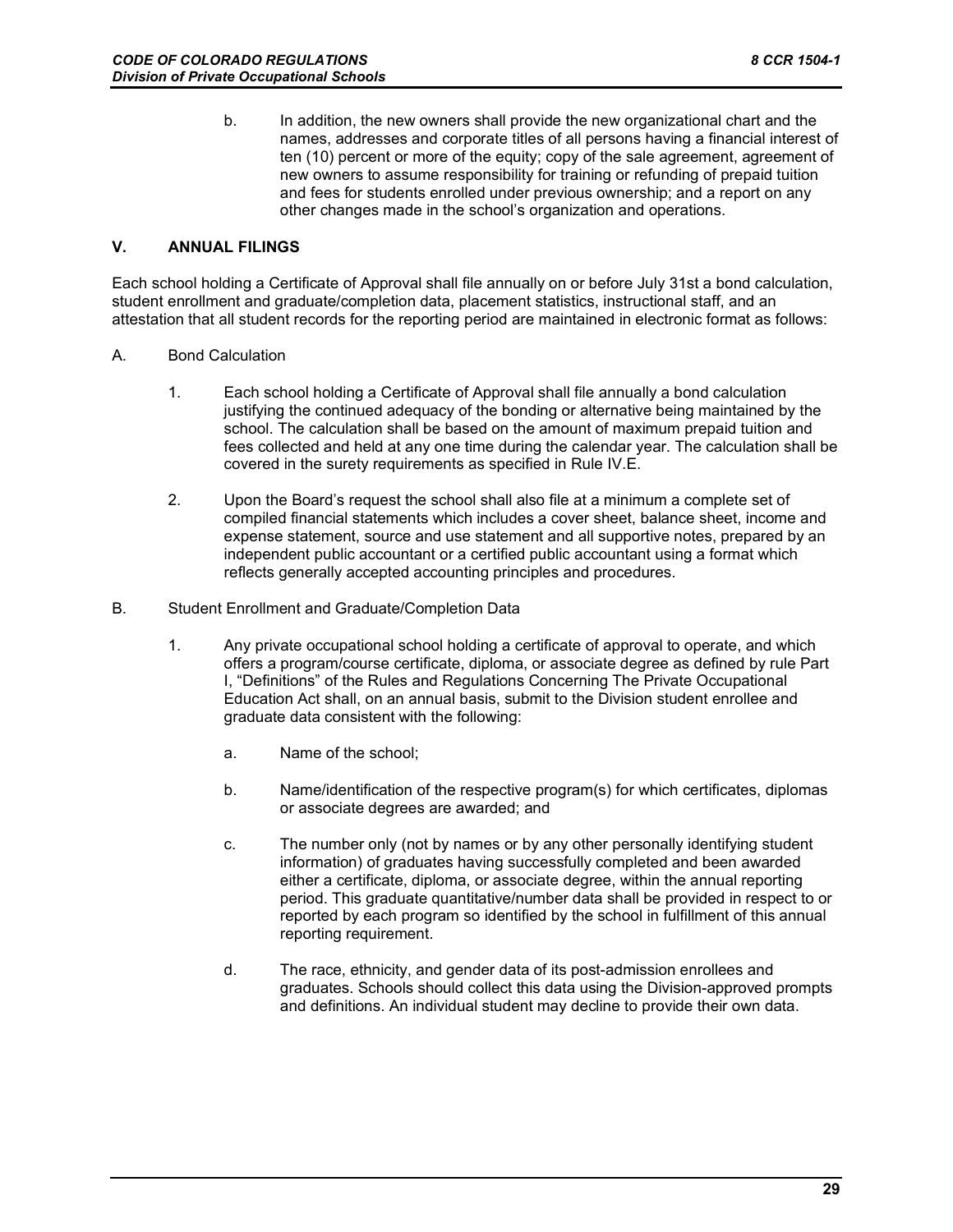- e. The printed name and written or electronic signature of the school representative submitting said annual report on behalf of the school, and an acknowledgement that with his or her signature this representative affirms under penalty of law that the school exercised due diligence in identifying, compiling, and reporting a true and complete graduate data report.
- 2. Violation of this rule by a school not exempt from this reporting requirement may be subject to disciplinary actions, fees, fining authority, or other powers of the Board as defined by statute and Board rule.
- C. Placement Statistics
	- 1. Each school which offers or advertises placement assistance for any course or instruction shall file with the Division its placement statistics as follows for each program for the preceding year.
		- a. The number of graduates who requested placement assistance.
		- b. The number of graduates who received job offers for which they were trained.
		- c. The number of graduates who received job offers in a related area for which they were trained.
	- 2. For schools offering and marketing placement assistance, data on such activities shall be submitted on or before July 31st.
- D. Reporting of Instructional Staff
	- 1. All schools are required annually to submit, in a form prescribed by the Board, a list of all instructional staff employed to include the following:
		- a. The name of the instructor, date of hire, name of program and stand-alone courses taught and the signature of the school director or authorized school representative certifying that the instructor meets all minimum qualifications required by these rules. The instructional staff list must be submitted to the Division.
		- b. With respect to instructional staff of minor students (under the age of sixteen), the school must include in the annual filing, an affirmation stating that the school has exercised due diligence to determine whether the instructional staff has acquired a new criminal history since the last annual report. This may include requiring the instructional staff to resubmit a fingerprint background check in compliance with Rule III.E.2.

#### **VI. AGENTS**

- A. Each school shall be responsible for the conduct of its agents in the performance of their duties and shall select each of them with the utmost care, provide them with adequate training and arrange for the regular and proper supervision of their work.
- B. The agent shall not use the availability of student aid as an inducement.
- C. No school shall conduct surveys for the purpose of developing enrollment leads near (3 blocks or less) any state or federal social services program center (i.e., welfare, food stamps, unemployment, etc.).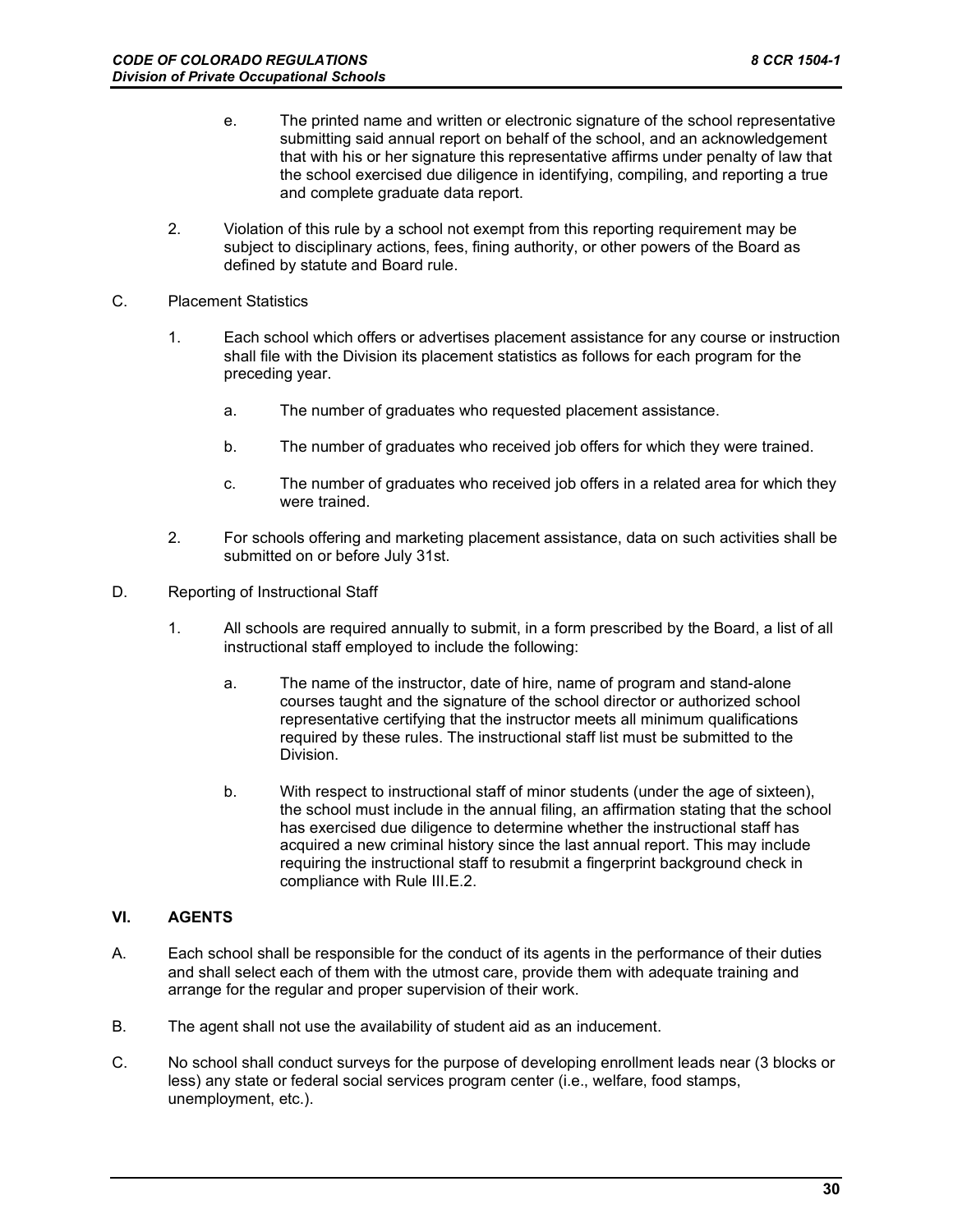- D. A school is allowed to solicit in public places provided that the name and address of the school is displayed.
- E. Out-of-State Schools
	- 1. Prior to the issuance of an agent's permit to any person representing a school located outside of this state, the school shall submit at least the following:
		- a. Copies of documents relating to the school's authorization to operate in its home state and any accreditations or other approvals held by the school.
		- b. A published catalog containing the information required by these Rules and Regulations.
		- c. Copies of all media advertising and promotional literature intended for use in Colorado must include the school name, address, telephone number and location(s) where training will be offered.
		- d. Copies of all student enrollment agreements or other instruments evidencing indebtedness and intended for use in Colorado which must comply with the provisions specified in these Rules and Regulations.
		- e. The name and Colorado physical address separate from that of the school of a real person who is a designated agent, or a designated agent service, upon whom any process, notice or demand may be served. The Division shall be notified in writing of any change in said agent within ten (10) days of the change.
	- 2. The Board shall not be required to act upon an application for an agent's permit for any person desiring to engage in the performance of the duties of an agent for a school located outside this state until the school shall have complied with the provisions of this section.
	- 3. Revisions to catalog or student enrollment agreement must be reviewed by Division staff and receive approval prior to utilizing same in Colorado.
	- 4. The utilization by any agent of the school of any catalog or student enrollment agreement not specifically submitted to the Division for review will be viewed as a willful and deliberate violation of the Rules and the Board shall summarily suspend all agent permits for the school pending a hearing which shall be promptly initiated and determined.
- F. An agent's permit is not required for referrals.

#### **VII. DECEPTIVE TRADE AND SALES PRACTICES**

As clarification and in furtherance of the protections against the deceptive trade and sales practices outlined in the Private Occupational Education Act of 1981, as amended, a school shall comply with the following:

- A. A guarantee of placement shall not be falsely promised or implied.
- B. If a school located within the State of Colorado refers to the fact that it is approved, the school will use the following phraseology as it pertains to its approved educational programs or courses only: "Approved and Regulated by the Colorado Department of Higher Education, Private Occupational School Board."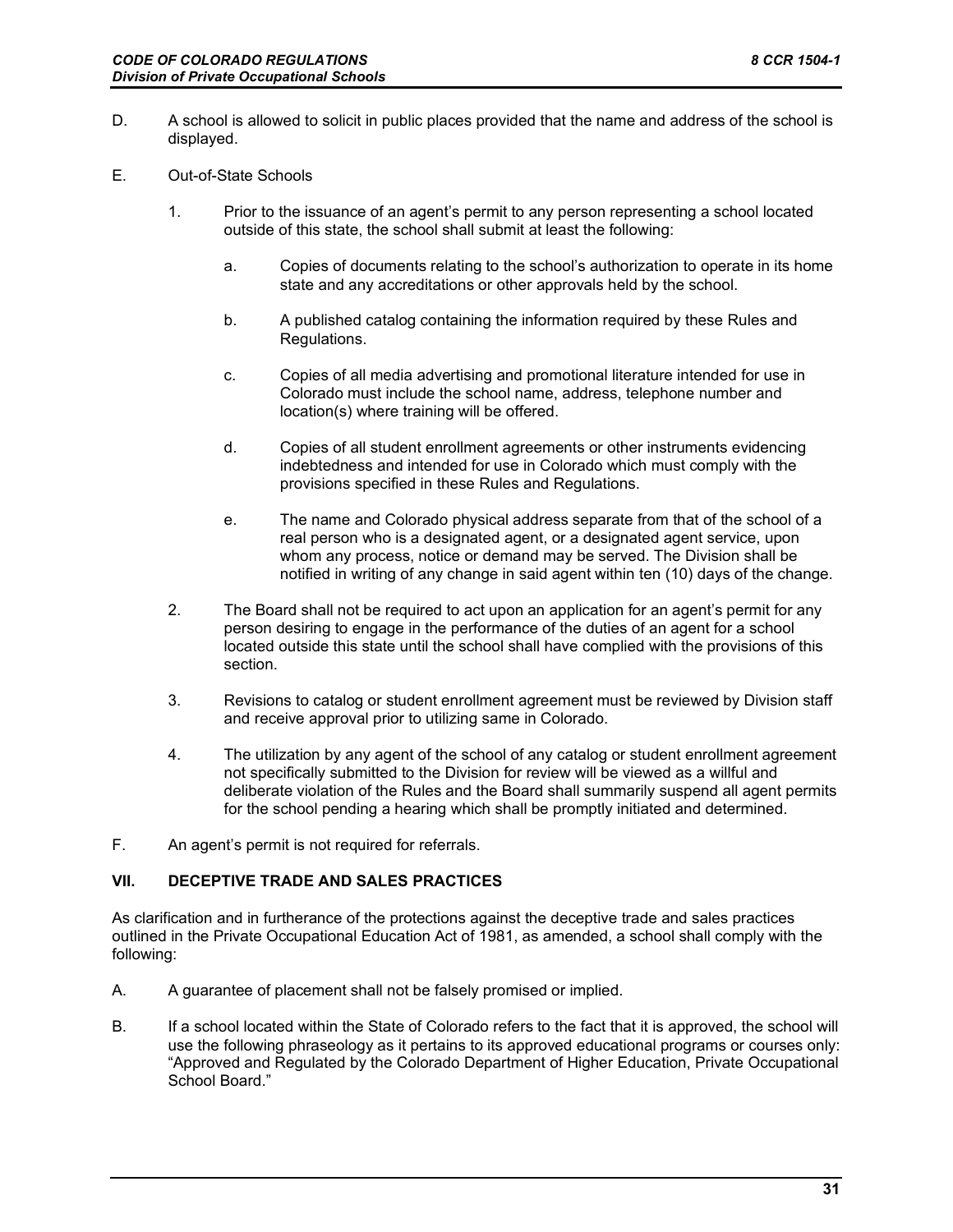- C. Distance education shall be disclosed in the school's advertising and promotional materials that distance education is the primary instructional methodology.
- D. A school or other representative shall not falsely or deceptively represent that the school has restrictions on enrollment as to number, date of submission of application or similar false representations.
- E. A school or its agents and representatives shall not make or perpetuate any false or deceptive statements in regard to any other postsecondary school or college, whether public or private, nor shall a school or agent recruit students who are currently enrolled in another school.
- F. A school shall advertise only in its approved name.
- G. All schools shall satisfy the requirements of this section by including the school name, a phone number, street address, city, and location where training is to be offered in all print advertising including electronic media.
- H. A school shall not represent directly or by implication that there is a substantial demand for persons completing any of the programs offered by the institution unless the institution has a reasonable basis for the representation documented by competent, objective, and statistically valid data.
- I. A school shall clearly indicate in its advertising and promotion materials that education and/or occupational training is being offered.
- J. A school may use only testimonials that accurately reflect current practices of the institution or current conditions or current employment opportunities in the field. Such testimonials may be used if prior written consent is obtained and no remuneration or other consideration is made for either the consent or the use of the endorsement.
- K. A school may advertise that it is endorsed by manufacturers, business establishments, organizations or individuals engaged in the line of work for which it provides training, if the school has written evidence of this fact and this evidence is made available to the student.
- L. No school may advertise "accredited" unless such status has been received and maintained from an accrediting body currently listed as recognized by the U.S. Secretary of Education or is accredited by a programmatic accrediting body recognized by the Council for Higher Education Accreditation as having the ability to accredit the freestanding, single purpose institution of construction education. This refers to the U.S. Department of Education's List of Agencies (Eff. Oct. 2019), available electronically at https://ope.ed.gov/dapip/#/agency-list (later amendments not incorporated), or the Council for Higher Education Accreditation's Directory of Recognized Accrediting Organizations (Updated July 2021), available electronically at https://www.chea.org/chea-recognized-accrediting-organizations (later amendments not incorporated). The U.S. Department of Education is located at 1244 Speer Blvd., Ste. 310, Denver, CO 80204. The Council for Higher Education Accreditation is located at One Dupont Circle NW, Suite 510, Washington, DC 20036. The Colorado Division of Private Occupational Schools maintains a copy available for public inspection at 1600 Broadway, Ste. 2200, Denver, CO 80202, during regular business hours. Upon request, the Colorado Division of Private Occupational Schools will provide an electronic copy for free or a printed copy for a reasonable per page charge.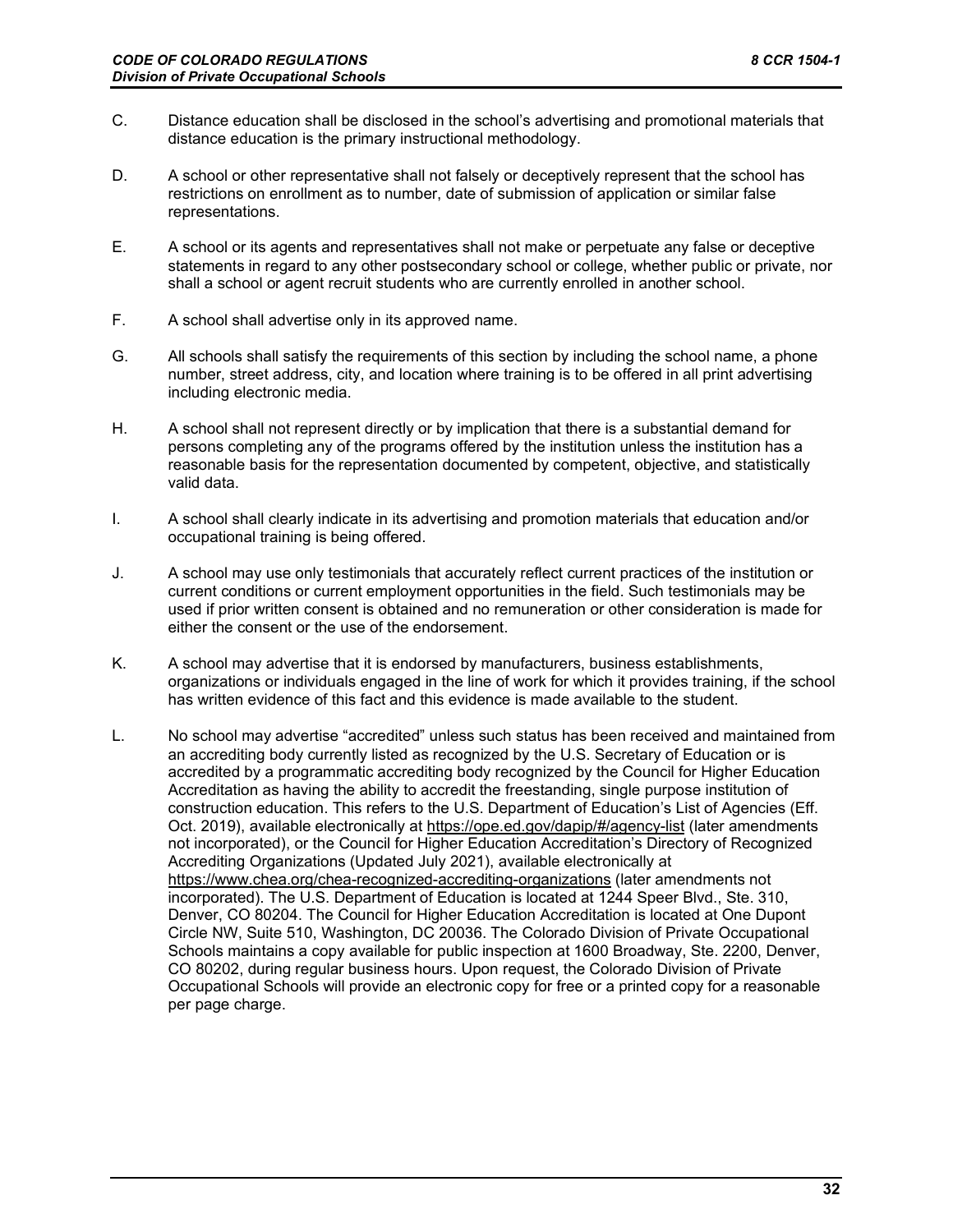- M. No school may offer access to Title IV funds without approval to participate in the Title IV student federal fund program from the United States Department of Education. This refers to the Higher Education Act of 1965, P.L. 89-329, § 401, 79 Stat. 1219, 1232-1254 (1965), available electronically at https://www.govinfo.gov/content/pkg/STATUTE-79/pdf/STATUTE-79-Pg1219.pdf. Later amendments not incorporated. The U.S. Department of Education is located at 1244 Speer Blvd., Ste. 310, Denver, CO 80204. The Colorado Division of Private Occupational Schools maintains a copy available for public inspection at 1600 Broadway, Ste. 2200, Denver, CO 80202, during regular business hours. Upon request, the Colorado Division of Private Occupational Schools will provide an electronic copy for free or a printed copy for a reasonable per page charge.
- N. A school shall not advertise as an employment agency or the equivalent.
- O. A school shall not deceptively advertise in conjunction with any other business or establishment.
- P. A school may not follow-up employer help wanted advertisement with offers of training.
- Q. Any school which has an agency shall not advertise in the help wanted section for that agency.
- R. Any school or agency which offers classes at "no charge" but receives direct or indirect payment of fees or other pecuniary benefits or considerations, "for other services including publications, photo sessions and workshops" is considered to be a school and is required to hold a Certificate of Approval from the Board.
- S. Students who apply for and properly represent their financial aid application and do not qualify for financial aid within the first two weeks of classes and are accepted on the basis of forthcoming financial aid eligibility shall not be referred to a collection agency.
- T. All flight schools/flying clubs/individuals advertising commercial advanced training and collecting prepaid tuition and fees must hold a Certificate of Approval.
- U. All Federal Aviation Administration Part 141 and/or Part 147 approved flight schools and/or maintenance schools must hold a Certificate of Approval. This refers to the FFA Aeronautics and Space Rule, 14 C.F.R. §§ 141, 147 (2019), available electronically at https://www.ecfr.gov/cgibin/text-idx?SID=5704117b53d59554801670a843884cf4&mc=true&node=pt14.3.141&rgn=div5 and https://www.ecfr.gov/cgi-bin/text-

idx?SID=197bd38b282991600e4da161e10e4fdf&mc=true&node=pt14.3.147&rgn=div5, respectively. Later amendments not incorporated. The Federal Aviation Administration's Flight Standards District Office is located at 26805 East 68th Ave., Ste. 200, Denver, CO 80249. The Colorado Division of Private Occupational Schools maintains a copy available for public inspection at 1600 Broadway, Ste. 2200, Denver, CO 80202, during regular business hours. Upon request, the Colorado Division of Private Occupational Schools will provide an electronic copy for free or a printed copy for a reasonable per page charge.

V. Institutions placing advertisements in classified columns of newspapers or other publications to attract students must use only classifications such as: "Education," "Schools," or "Instruction." Headings such as "Help Wanted," "Employment," "Career Opportunity," or "Business Opportunities" may be used only to procure employees for the institution.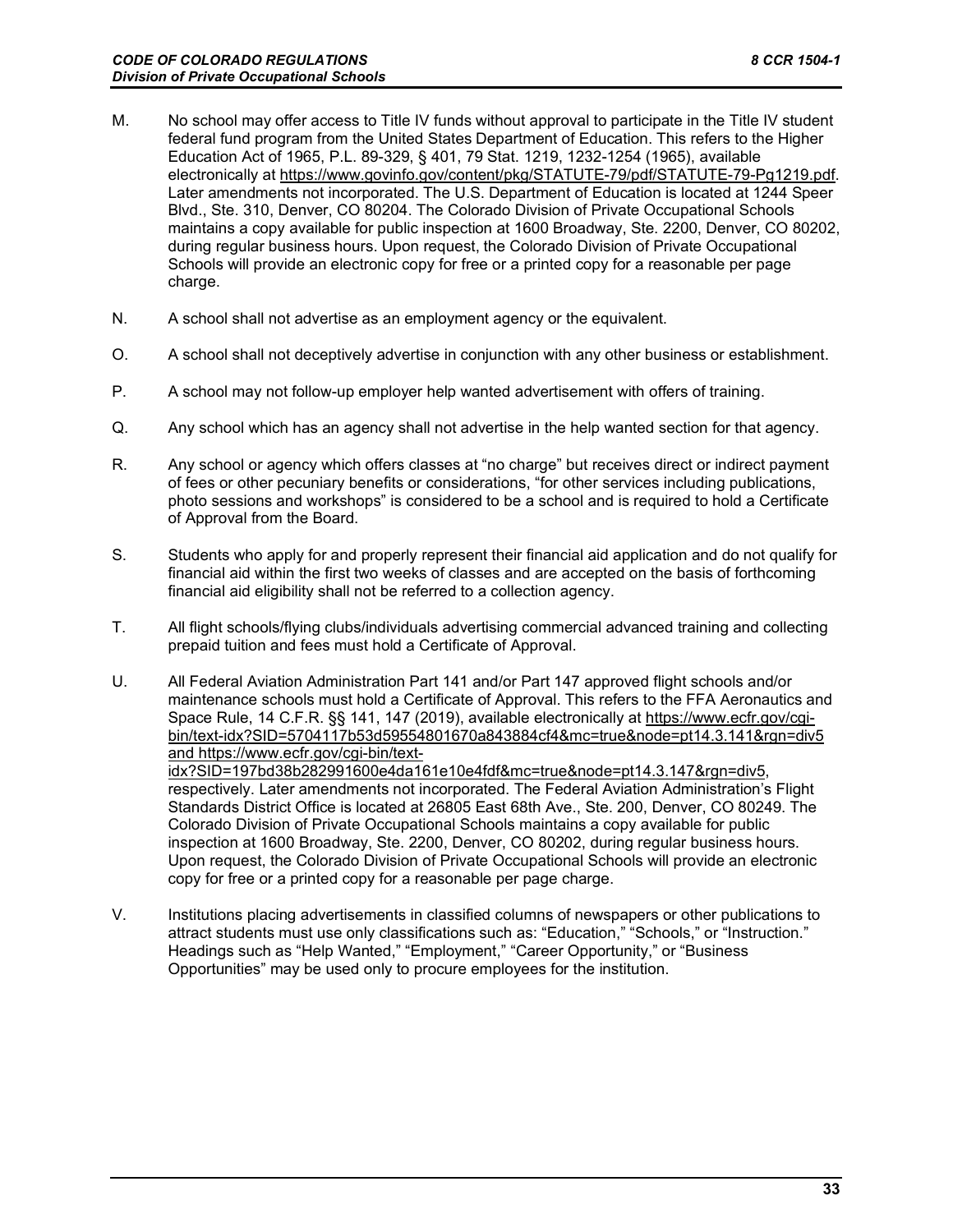#### **VIII. REFUND POLICY**

- A. The official date of termination or withdrawal of a student shall be determined in the following manner:
	- 1. The date on which the school is noticed to be the student's last date of actual attendance.
	- 2. The date on which the student violates published school policy which provides for termination.
	- 3. Should a student fail to return from an excused leave of absence, the effective date of termination for a student on an extended leave of absence or a leave of absence is the earlier of the date the school determines the student is not returning or the day following the expected return date.
- B. Refunds must be calculated from the official date of termination or withdrawal and calculated on the period of time designated on the current agreement executed with the student and must be made within thirty (30) days from the official date of termination.
- C. Application/registration fees may be collected in advance of a student signing an enrollment contract; however, all monies paid by the student will be refunded if the student does not sign an enrollment contract and does not enter school.
- D. No student shall be continued on an inactive basis in violation of school policy without written consent of the student. Inactive students must be terminated within 30 days of the next available start date and refunded appropriate prepaid tuition and fees at that time.
- E. Refunds, including bond claim refunds, will be made to sponsoring agencies or individuals rather than to students.
- F. In the event of a school ceasing operation, the student shall be entitled to 100 percent of the prepaid, unearned tuition and fees at the time of closure unless a teach-out is available and accepted by the student.

#### **IX. COMPLAINTS**

- A. The school shall attempt to resolve internally filed or noticed student complaints promptly and fairly in accordance with the procedures stated in its grievance policy and shall not subject a student to punitive action because the student filed a grievance/complaint with the school or the Board.
- B. Complaints or claims pursuant to §§ 23-64-121(4)(a) or 23-64-124, C.R.S., may be filed in writing with the Board through the Division's established process within two years after the student's last date of attendance at the school, or at any time prior to the commencement of training.
- C. The Board and/or Division may initiate an investigation. The Board may issue a notice of noncompliance and/or commence administrative or court action, with or without a complaint at any time that it has reason to believe that a school has violated or is violating the Act or Rules.

#### **X. STATE ADMINISTRATIVE PROCEDURES ACT**

All final decisions made by the Board regarding issuance, denial, and revocation of all types of Certificates of Approval, agent permits and instructor qualifications according to § 23-64-129. C.R.S., will be under the provisions of the "State Administrative Procedures Act", article 4 of title 24.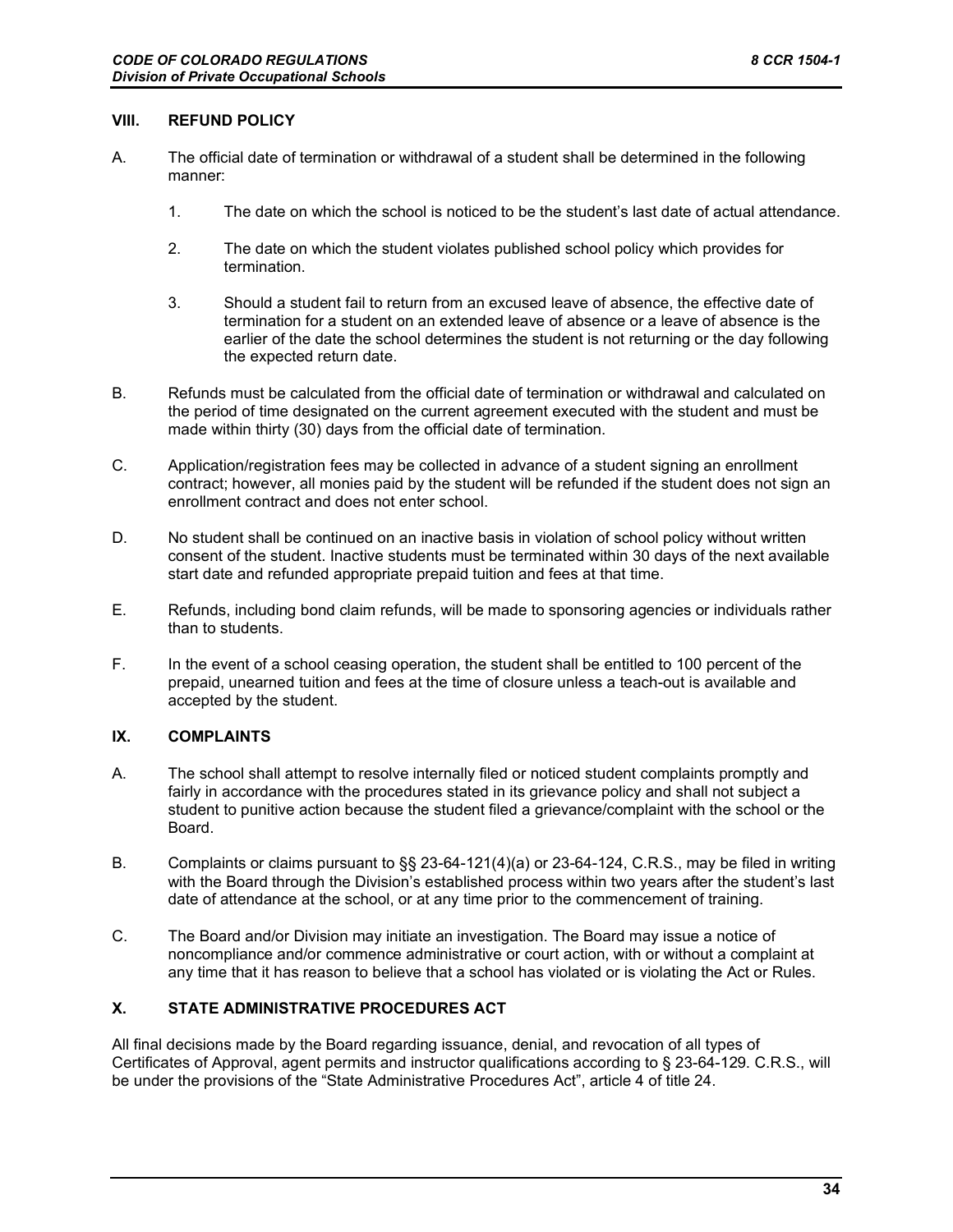#### **XI. DISCIPLINARY ACTIONS**

- A. The Board may issue a cease and desist order, deny, suspend, revoke or place on probation a school's Certificate of Approval or agent's permit if the applicant or holder:
	- 1. Violates any provision of the Act or the Rules and Regulations established pursuant to the Act.
	- 2. Fails to meet the requirements of the Act or the Rules and Regulations established pursuant to the Act; or uses fraud, misrepresentation, or deceit in applying for or attempting to apply for approval.
	- 3. Is convicted of, or has entered a plea of *nolo contendere* or guilty to, or has received a deferred sentence or a deferred prosecution for a felony.
	- 4. Violates probation.
	- 5. Uses deceptive advertising.
	- 6. Fails to notify the Division in writing within seven (7) days of any action which changes the school's status with the United States Department of Education, any other state or federal regulatory body, accrediting body, trade or membership association, or any national association or organization. This includes any adverse or disciplinary action, including but not limited to, probationary status.
- B. The Board may use an administrative law judge employed by the Office of Administrative Courts in the Department of Personnel and Administration to conduct hearings or hold the hearings itself if time is determined to be a factor.
- C. The Board may enter into a voluntary agreement with any school or agent to suspend, revoke, or place on probation the school's certificate of approval or the agent's permit. Such agreements shall have the force and effect of an order of the Board and violation of the terms of such agreement by a school or agent shall be grounds for disciplinary action up to and including revocation of the school's certificate or the agent's permit.
- D. Administrative Fines. In addition to or in lieu of seeking a temporary restraining order or an injunction pursuant to § 23-64-131(1), C.R.S., the Board may impose an administrative fine on a school or agent which violates the Act, the Rules, or an order of the Board. Fines for violations shall be determined by the Board pursuant to the Act and the Rules. There is no statutory minimum or maximum fine amount prescribed by the Act. Fines may be imposed by the Board, unless otherwise provided by the Act or the Rules.
	- 1. Procedure.
		- a. Notice of Non-Compliance. Based upon a reasonable belief that a violation occurred, the Board shall issue a Notice of Non-Compliance to the school or agent requesting a response. After receiving the response, the Board shall deliberate and make a decision on the issuance of a fine and the fine amount.
		- b. Notice of Fine. If the Board decides to fine a school or agent, the Board shall issue a Notice of Fine, which shall:
			- (i) Identify the school or agent;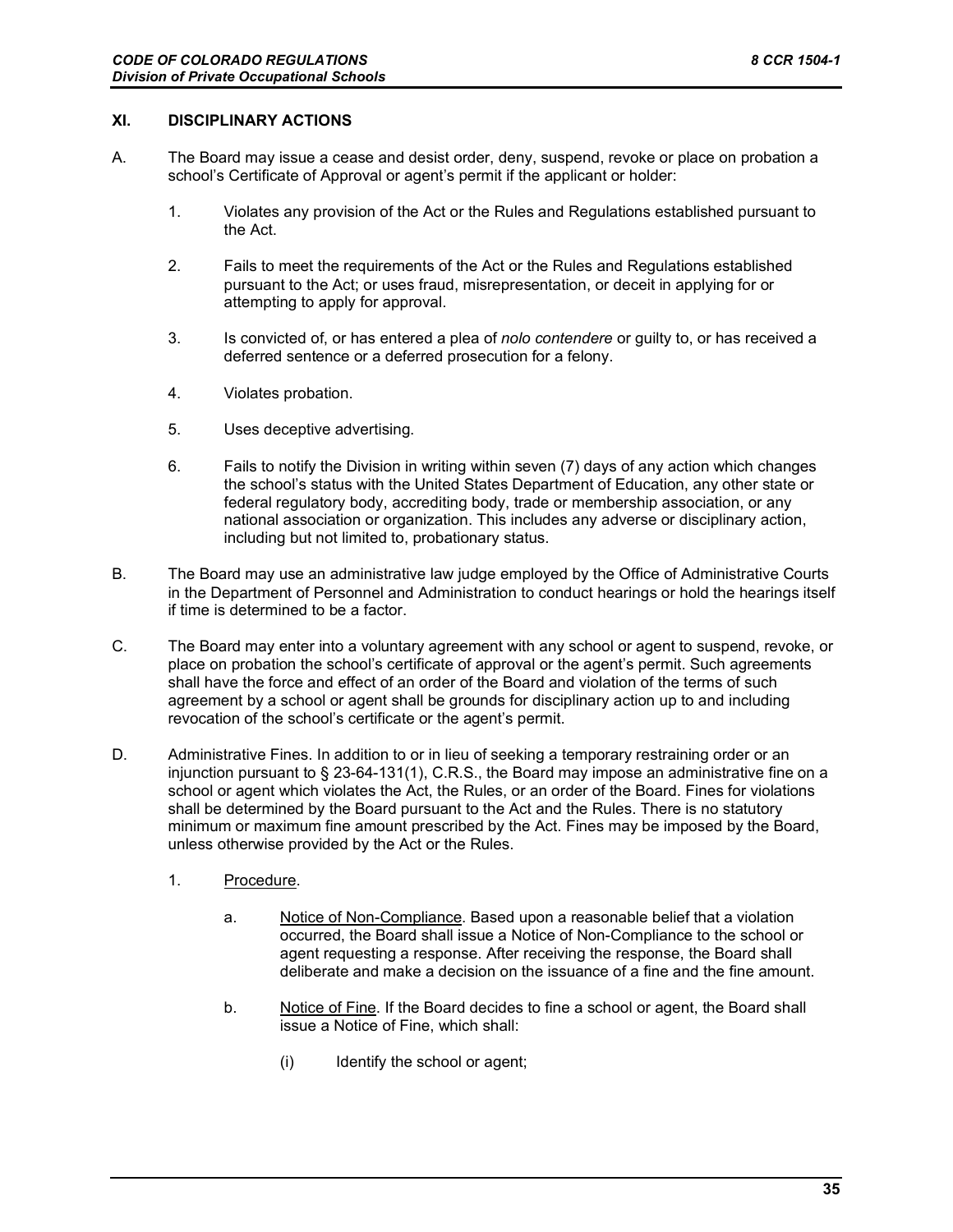- (ii) Provide a concise statement of the facts and/or conduct constituting the violation and the specific statutory provision or rule violated;
- (iii) The fine assessed in accordance to this Rule;
- (iv) A statement that the school or agent has a right to request a hearing of the Board's decision; and
- (v) A statement of how and when the fine must be paid.
- 2. Factors Used to Determine Fine Amount. In determining whether to impose a fine and the amount of the fine, the Board shall consider and take into account the following aggravating and mitigating factors in establishing the degree of seriousness of the violation(s) for which to impose a fine on a school or agent:
	- (a) Aggravating Factors.
		- The school or agent has failed to correct the violation or continues or repeats the violation;
		- The violation involved intentional, misleading, and false representation, reporting and disclosure;
		- The actual and potential damages suffered, and actual or potential costs incurred, by the Board, or by any other person as a result of the violation;
		- The violation resulted in intentional and reckless willful and negligent conduct;
		- The violation resulted in significant negative impact, threat, or harm to the public; and
		- The school or agent has engaged in a pattern of noncompliance with Board laws, rules, and orders.
	- (b) Mitigating Factors:
		- The school or agent self-reported the violation;
		- The school or agent demonstrated prompt, effective and prudent response to the violation, to remedy and mitigate whatever harm might have been done as result of the violation;
		- The school or agent cooperated with the Board, or other agencies and impacted parties with respect to addressing the violation; and
		- The violation was outside of the entity's reasonable control and responsibility.
- 3. Schedule of Fines. Unless otherwise provided by the Act, the Board may utilize the following classification table in determining and imposing administrative fines on a school or agent: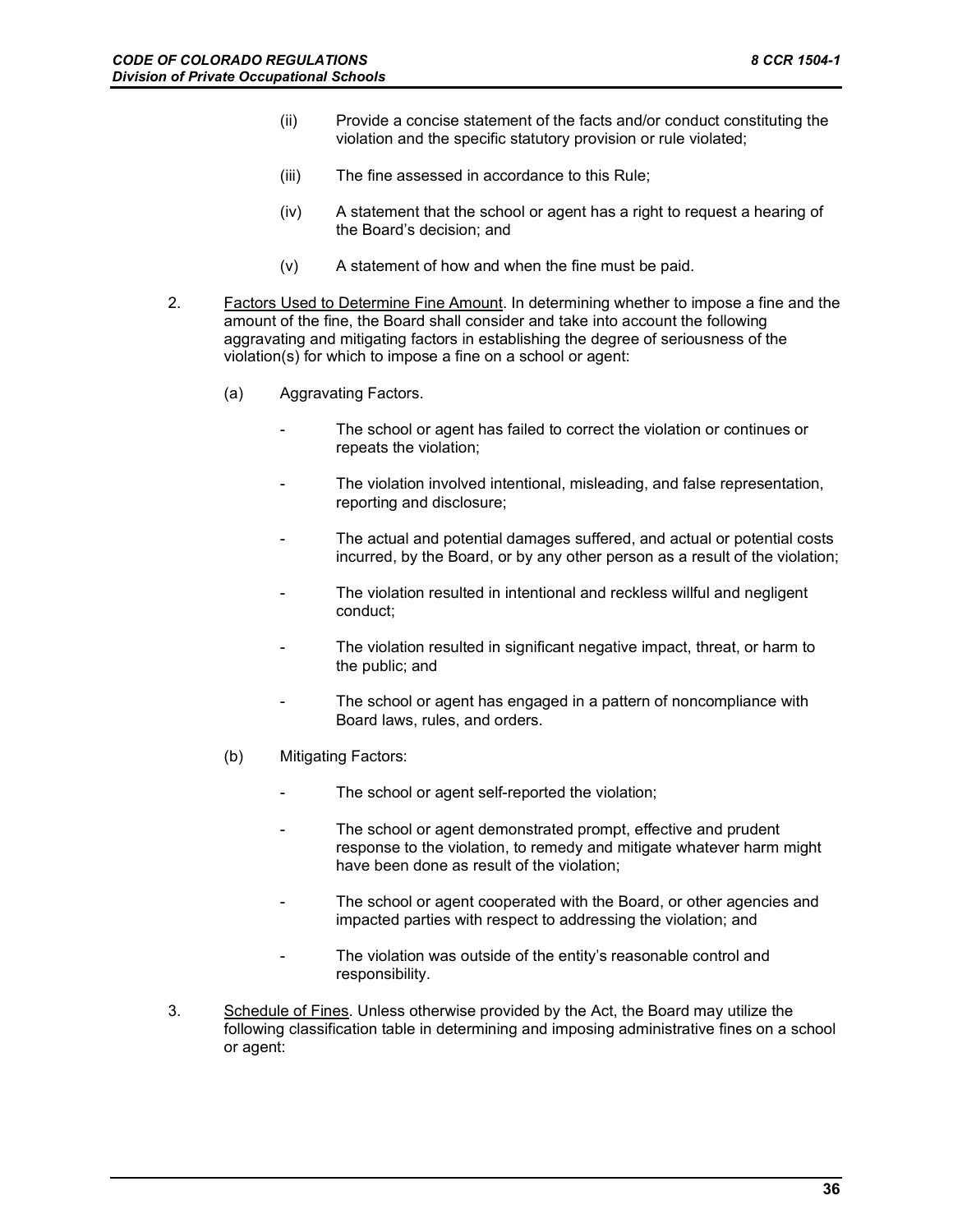| <b>Violation</b>                                                                                                                      | <b>Fine</b>                                                                                                                                                        |
|---------------------------------------------------------------------------------------------------------------------------------------|--------------------------------------------------------------------------------------------------------------------------------------------------------------------|
| Deceptive Trade or Sales Practice §§ 23-64-<br>112(1)(k) and 23-64-123, C.R.S., and/or Board<br>Rule VII.                             | \$1000 minimum for each violation.                                                                                                                                 |
| Operating after expiration date of certificate of<br>approval, § 23-64-113(1)(a), C.R.S., and/or<br>Board Rule IV.F.                  | \$1000 minimum for violation and \$50 each day in<br>violation.                                                                                                    |
| Operating without adequate Surety Coverage, §<br>23-64-121, C.R.S., and/or Board Rule IV.E.                                           | \$1000 minimum for violation and \$50 each day in<br>violation.                                                                                                    |
| Offering Program/Courses without Board<br>approval § 23-64-112(1)(c), C.R.S., and/or Rule<br>III.B.1.                                 | \$500 minimum fine for each violation.                                                                                                                             |
| Unauthorized agent, § 23-64-111, C.R.S and/or<br>Board Rule VI.                                                                       | \$500 minimum for violation and \$50 per day in<br>violation.                                                                                                      |
| Failure to adhere to state refund policy upon<br>student withdraw or termination, § 23-64-120,<br>C.R.S., and/or Board Rule VIII.     | 1st violation: minimum \$100; 2nd minimum \$300;<br>3rd minimum \$500, and each violation thereafter.                                                              |
| Unqualified instructional staff, § 23-64-<br>112(1)(e), C.R.S., and/or Board Rule III.E.2.                                            | 1st violation: minimum \$200; 2nd violation<br>minimum \$300; 3rd violation minimum \$500 and<br>each violation thereafter.                                        |
| Failure to timely and adequately correct an on-<br>site inspection deficiency and/or<br>application/record review § 23-64-112, C.R.S. | 1st Offense minimum \$100 per violation; 2nd<br>Offense minimum \$300 per violation; 3rd Offense<br>minimum \$500 per violation, and each violation<br>thereafter. |
| False statement about material fact in<br>application, § 23-64-112, C.R.S., and/or Board<br>Rule XI.                                  | \$500 minimum per violation                                                                                                                                        |
| Failure to properly execute student enrollment<br>agreement, § 23-64-126, C.R.S., and/or Board<br>Rule III.H.                         | \$200 minimum per violation                                                                                                                                        |
| Any other violation of the Act, Rule or order of<br>the Board.                                                                        | \$100 to \$5000 per violation                                                                                                                                      |

- 4. Administrative Hearing. In lieu of paying the imposed fine, the school or agent may request a hearing before an administrative law judge in accordance to the State Administrative Procedures Act. All final decisions of the Board regarding the issuance of fines and any other form of disciplinary action as set forth in the Act, including administrative fines, shall be in accordance to the State Administrative Procedures Act.
- 5. Payment of fines. Unless the school or agent requests a hearing pursuant to the State Administrative Procedures Act, any fine imposed pursuant to § 23-64-131, C.R.S., and this Rule shall be paid within 30 days of the date of the Notice of Fine. Any fine imposed subsequent to an administrative hearing and final Board order shall be paid within 30 days of a final Board order. All fines shall be paid by certified check, cashier's check, or money order, payable to the "Division of Private Occupational Schools." All fines collected pursuant to this Rule shall be transferred to the State Treasurer, who shall credit the same to the State General Fund.
- 6. Failure to Pay a Fine. Failure to pay an administrative fine by its due date may result in the suspension or revocation of the school's certificate of approval or the agent's permit in accordance with the Act, the Rules and the State Administrative Procedures Act.